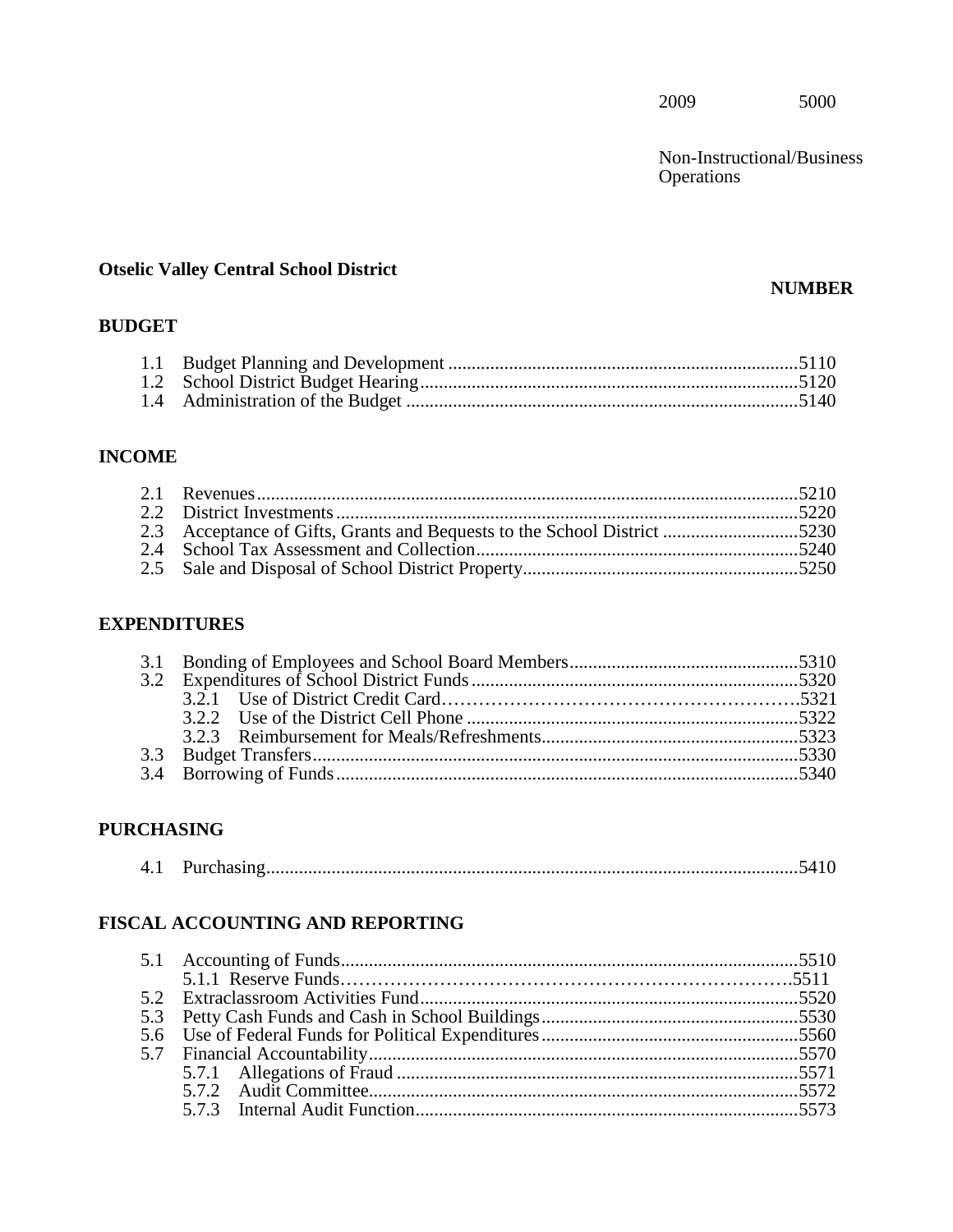Non-Instructional/Business **Operations** 

# **NUMBER**

# **NON-INSTRUCTIONAL OPERATIONS**

| 6.1 |       |                                                                         |  |
|-----|-------|-------------------------------------------------------------------------|--|
| 6.2 |       |                                                                         |  |
|     | 6.2.1 |                                                                         |  |
|     | 6.2.2 |                                                                         |  |
|     |       | 6.2.3 Hazardous Waste and Handling of Toxic Substances by Employees5631 |  |
|     |       |                                                                         |  |
| 6.4 |       |                                                                         |  |
| 6.6 |       |                                                                         |  |
|     |       |                                                                         |  |
|     |       |                                                                         |  |
| 6.7 |       |                                                                         |  |
|     |       |                                                                         |  |
| 6.8 |       | <b>Safety and Security</b>                                              |  |
|     |       |                                                                         |  |
|     |       | 6.8.2 Cardiac Automated External Defibrillators (AEDs) in Public        |  |
|     |       |                                                                         |  |
|     |       |                                                                         |  |
|     | 6.8.4 |                                                                         |  |
|     | 6.9.1 |                                                                         |  |
|     |       |                                                                         |  |

# **TRANSPORTATION**

|  | 7.6.1 Drug and Alcohol Testing for School Bus Drivers and Other |  |
|--|-----------------------------------------------------------------|--|
|  |                                                                 |  |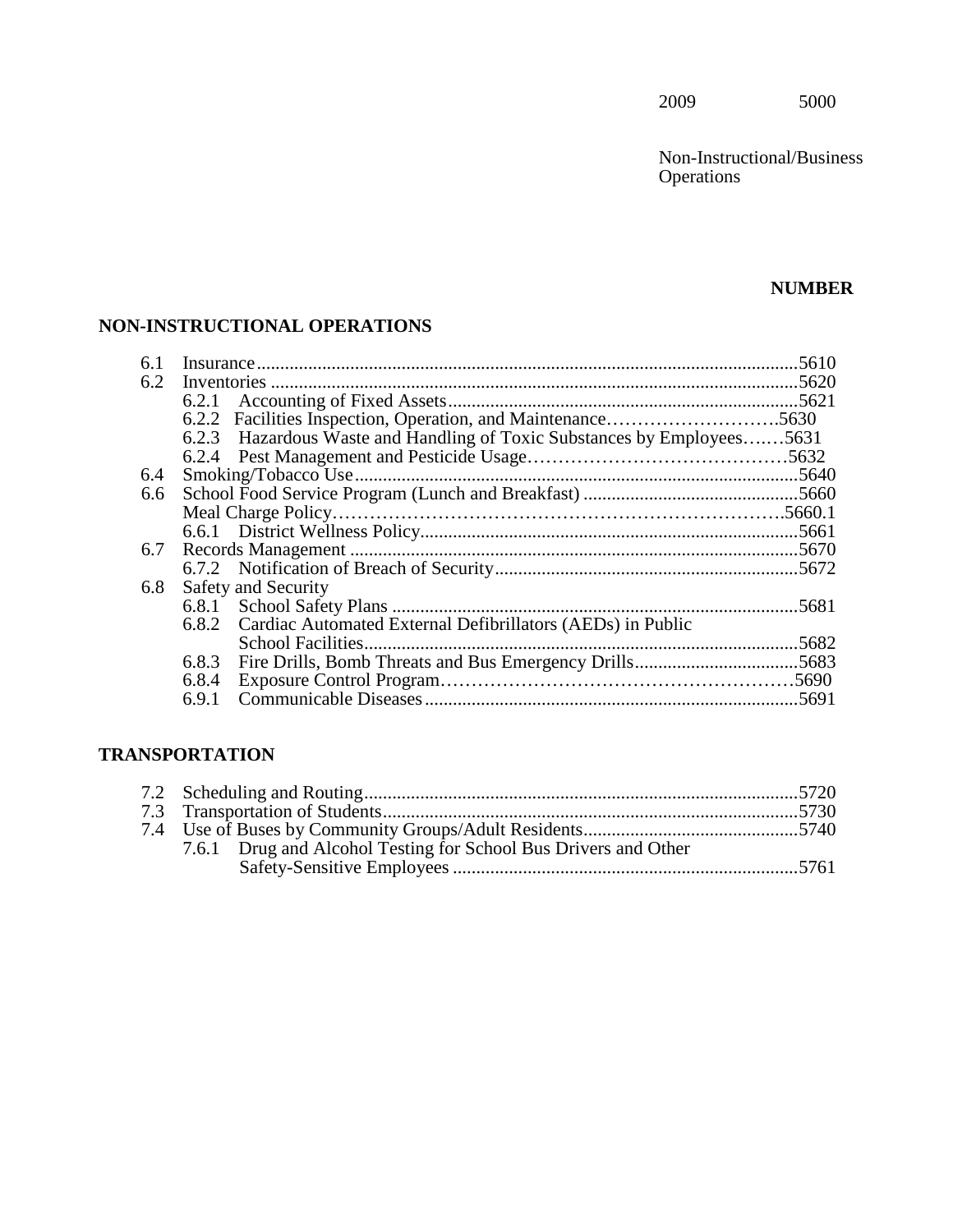2009 5110 1 of 3

Non-Instructional/Business **Operations** 

## **SUBJECT: BUDGET PLANNING AND DEVELOPMENT**

 Budget planning and development for the District will be an integral part of program planning so School System. Budget planning will be a year-round process involving participation of District-level administrators, Principals, Directors, Coordinators, teachers, and other personnel. The process of that the annual operating budget may effectively express and implement programs and activities of the budget planning and development should allow for community input and contain numerous opportunities for public information and feedback.

The Superintendent will have overall responsibility for budget preparation, including the construction of and adherence to a budget calendar. Program managers will develop and submit budget requests for their particular areas of responsibility after seeking the advice and suggestions of staff members.

Principals will develop and submit budget requests for their particular schools in conjunction with the advice and suggestions of staff members and their own professional judgment. Each school's budget request will be the Principal's recommendation as to the most effective way to use available resources in achieving progress toward the approved educational objectives of the school. Program budgets and school budgets will reflect state and/or federal requirements, special sources of funding, and District objectives and priorities.

The Board will give consideration to budget requests, and will review allocations for appropriateness and for their consistency with the School System's educational priorities.

All budget documents for distribution to the public shall be in plain language and organized in a manner which best promotes public comprehension of the contents. Documents shall be complete and accurate and contain sufficient detail to adequately inform the public regarding such data as estimated revenues, proposed expenditures, transfers to other funds, fund balance information, and changes in such information from the prior year's submitted budget.

 In accordance with Commissioner's Regulations, the budget will be presented in three (3) to be included in each component and further prescribes that all relevant costs be included in the components which are to be voted upon as one (1) proposition. The law prescribes the types of items component.

- a) A program component which shall include, but need not be limited to, all program expenditures of the School District, including the salaries and benefits of teachers and any school administrators or supervisors who spend a majority of their time performing teaching duties, and all transportation operating expenses;
- b) A capital component which shall include, but need not be limited to, all transportation capital, debt service, and lease expenditures; costs resulting from judgments and tax certiorari proceedings or the payment of awards from court judgments, administrative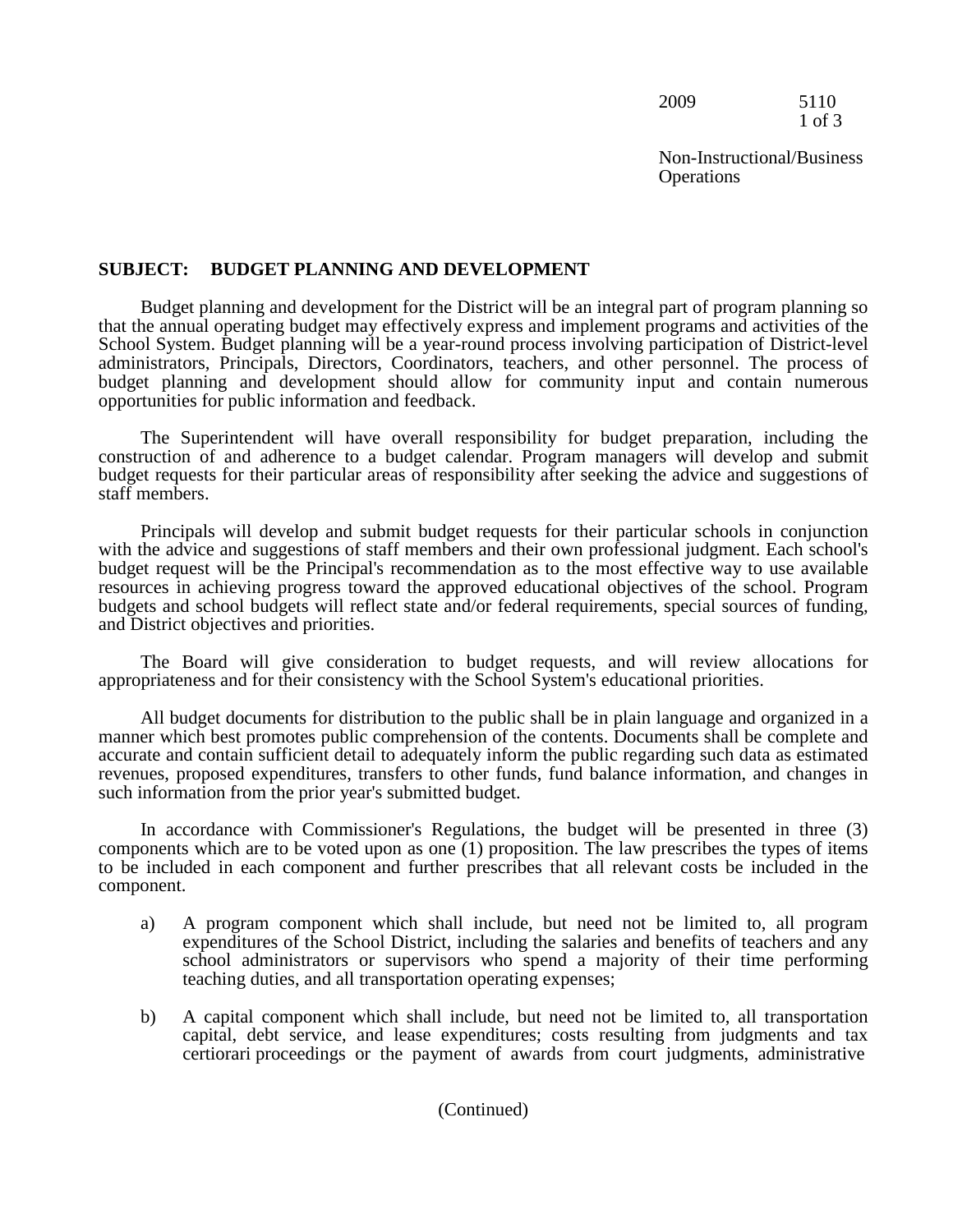2009 5110 2 of 3

Non-Instructional/Business **Operations** 

# **SUBJECT: BUDGET PLANNING AND DEVELOPMENT (Cont'd.)**

 orders or settled or compromised claims; and all facilities costs of the School District, base rent costs, total rent costs, operation and maintenance charges, cost per square foot for including facilities lease expenditures, the annual debt service and total debt for all facilities financed by bonds and notes of the School District, and the costs of construction, acquisition, reconstruction, rehabilitation or improvement of school buildings, provided that such budget shall include a rental, operations and maintenance section that includes each facility leased by the District, and any and all expenditures associated with custodial salaries and benefits, service contracts, supplies, utilities, and maintenance and repairs of school facilities; and

b) An administrative component which shall include, but need not be limited to, office and central administrative expenses, traveling expenses and salaries and benefits of all certified school administrators and supervisors who spend a majority of their time performing administrative or supervisory duties, any and all expenditures associated with the operation of the Office of the School Board, the Office of the Superintendent of Schools, General Administration, the School Business Office, consulting costs not directly related to direct student services and programs, planning and all other administrative activities.

1) Additionally, the Board of Education shall append to the proposed budget the following documents:

- and any Assistant or Associate Superintendent of Schools in the ensuing school year, a) A detailed statement of the total compensation to be paid to the Superintendent of Schools, including a delineation of the salary, annualized cost of benefits and any in-kind or other form of remuneration;
- b) A list of all other school administrators and supervisors, if any, whose annual salary for the coming school year will be at or above that designated in law for such reporting purposes, with the title of their positions and annual salary identified;
- c) A School District Report Card, prepared pursuant to Commissioner's Regulations, which includes measures of the academic performance of the School District, on a school by school basis, and measures of the fiscal performance of the District; and
- d) A Property Tax Report Card prepared in accordance with law and Commissioner's Regulations (see subheading "Property Tax Report Card").

The proposed budget for the ensuing school year shall be reviewed by the Board of Education and publicly disseminated, in accordance with law, prior to its submission to District voters for approval.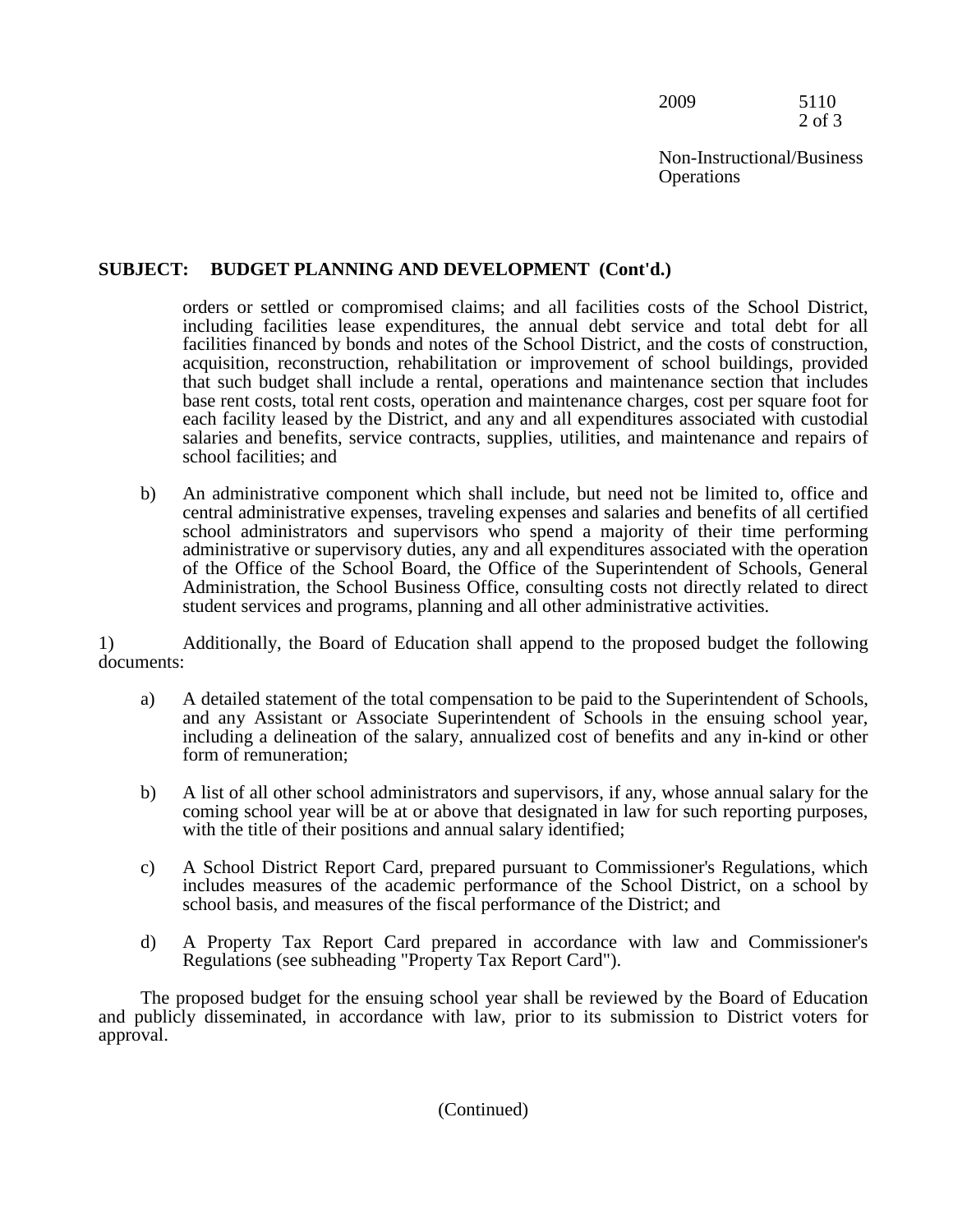2009 5110 3 of 3

Non-Instructional/Business **Operations** 

## **SUBJECT: BUDGET PLANNING AND DEVELOPMENT (Cont'd.)**

 the annual budget to District voters; however, such funds shall not be utilized to promote either a District funds may be expended to inform the public regarding the annual budget and to present favorable or negative opinion of the proposed budget.

#### **Property Tax Report Card**

Each year, the Board of Education shall prepare a Property Tax Report Card, pursuant to Commissioner's Regulations, and shall make it publicly available by transmitting it to local newspapers of general circulation, appending it to copies of the proposed budget made publicly available as required by law, making it available for distribution at the Annual Meeting, and otherwise disseminating it as required by the Commissioner.

The Property Tax Report Card shall include:

- and total school tax levy from the School District budget for the preceding school year; and a) The amount of total spending and total estimated school tax levy that would result from adoption of the proposed budget, and the percentage increase or decrease in total spending
- the percentage change in enrollment from the previous year; and b) The projected enrollment growth for the school year for which the budget is prepared, and
- the prior school year to January first of the current school year as defined in Education c) The percentage increase in the average of the Consumer Price Indexes from January first of Law.

 of the business day next following approval of the Property Tax Report Card by the Board of A copy of the Property Tax Report Card prepared for the Annual District Meeting shall be submitted to the State Education Department in the manner prescribed by the Department by the end Education, but no later than twenty-four (24) days prior to the statewide uniform voting day (i.e., the third Tuesday in May).

The State Education Department shall compile such data for all school districts whose budgets are subject to a vote of the qualified voters, and shall make such compilation available electronically at least ten (10) days prior to the statewide uniform voting day.

> Education Law Sections 1608(3)-(7), 1716(3)-(7), 2022(2-a), 2601-a(3) and 2601-a(7) General Municipal Law Section 36 8 New York Code of Rules and Regulations (NYCRR) Sections 170.8, 170.9 and 170.11 State Education Department Handbook No. 3 on Budget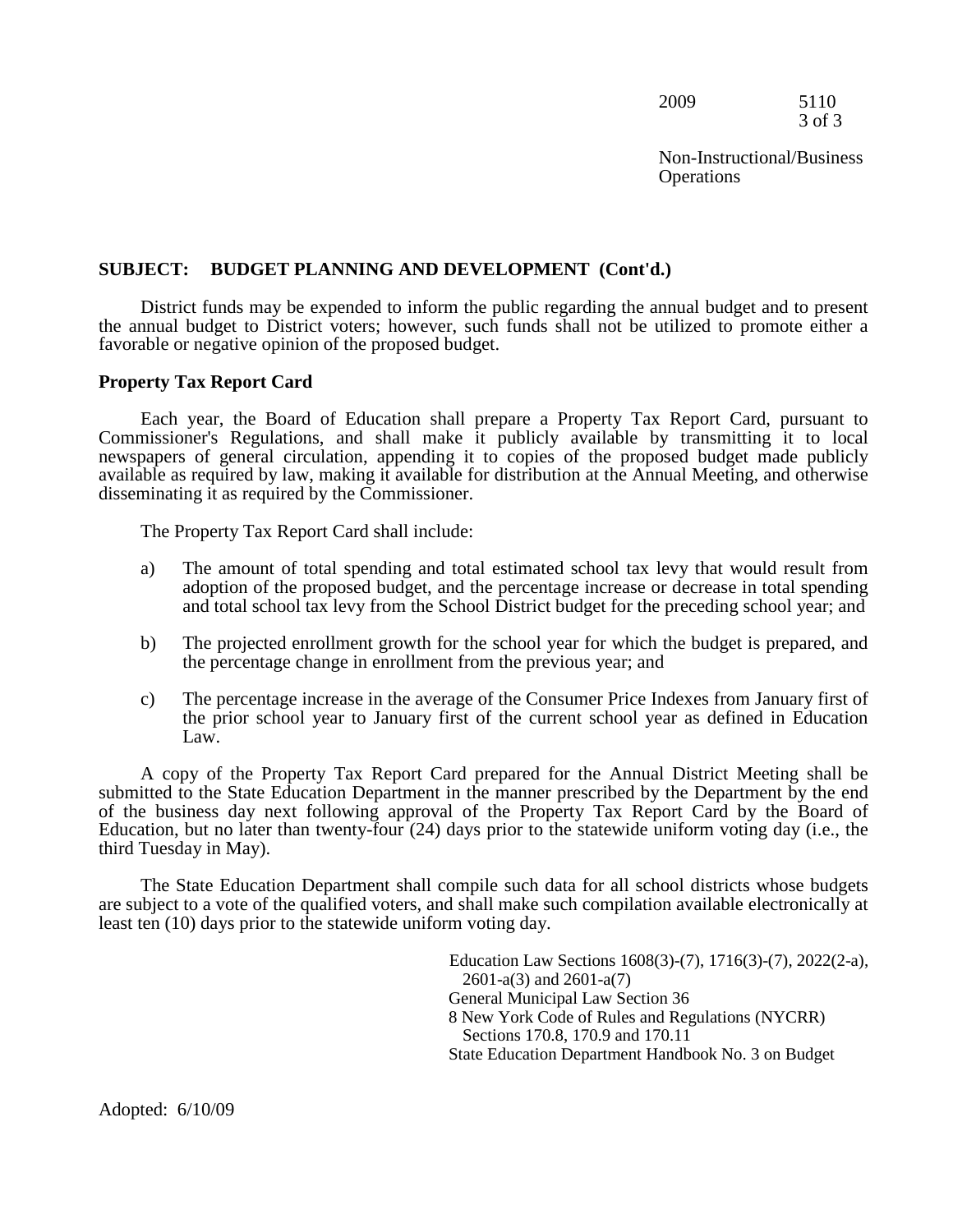2009 5120 1 of 2

Non-Instructional/Business **Operations** 

# **SUBJECT: SCHOOL DISTRICT BUDGET HEARING**

The Board of Education will hold an Annual Budget Hearing, in accordance with law, so as to inform and present to District residents a detailed written statement regarding the District's estimated expenditures and revenue for the upcoming school year prior to the budget vote which is taken at the Annual District Meeting and Election.

 to the Annual District Meeting and Election or Special District Meeting at which the budget vote will The Budget Hearing will be held not less than seven (7) nor more than fourteen (14) days prior occur. The proposed budget will be completed at least seven (7) days prior to the budget hearing at which it is to be presented.

Notice of the date, time and place of the annual budget hearing will be included in the notice of the Annual Meeting and Election and/or Special District Meeting as required by law.

All School District budgets which are submitted for voter approval shall be presented in three (3) components: a program component, an administrative component, and a capital component; and each component will be separately delineated in accordance with law and/or regulation.

 measures of academic and fiscal performance. Additionally, the Board of Education shall also append The Board of Education will also prepare and append to copies of the proposed budget a School District Report Card, pursuant to the Regulations of the Commissioner of Education, referencing to copies of the proposed budget a detailed statement of the total compensation to be paid to various administrators as enumerated in law and/or regulation, and a Property Tax Report Card prepared in accordance with law and Commissioner's Regulations.

All budget documents for distribution to the public will be written in plain language and organized in a manner which best promotes public comprehension of the contents.

#### **Dissemination of Budget Information**

 Copies of the proposed annual operating budget for the succeeding year may be obtained by any District resident, on request, in each District school building during certain designated hours on each day other than a Saturday, Sunday or holiday during the fourteen (14) days immediately preceding the Annual District Meeting and Election or Special District Meeting at which the budget vote will occur. The availability of this budget information shall be included in the legal notice of the Annual and/or Special District Meeting; and copies of the proposed budget will also be available to District residents at the time of the Annual and/or Special District Meeting. Additionally, the Board will include notice of the availability of copies of the budget at least once during the school year in any District-wide mailing.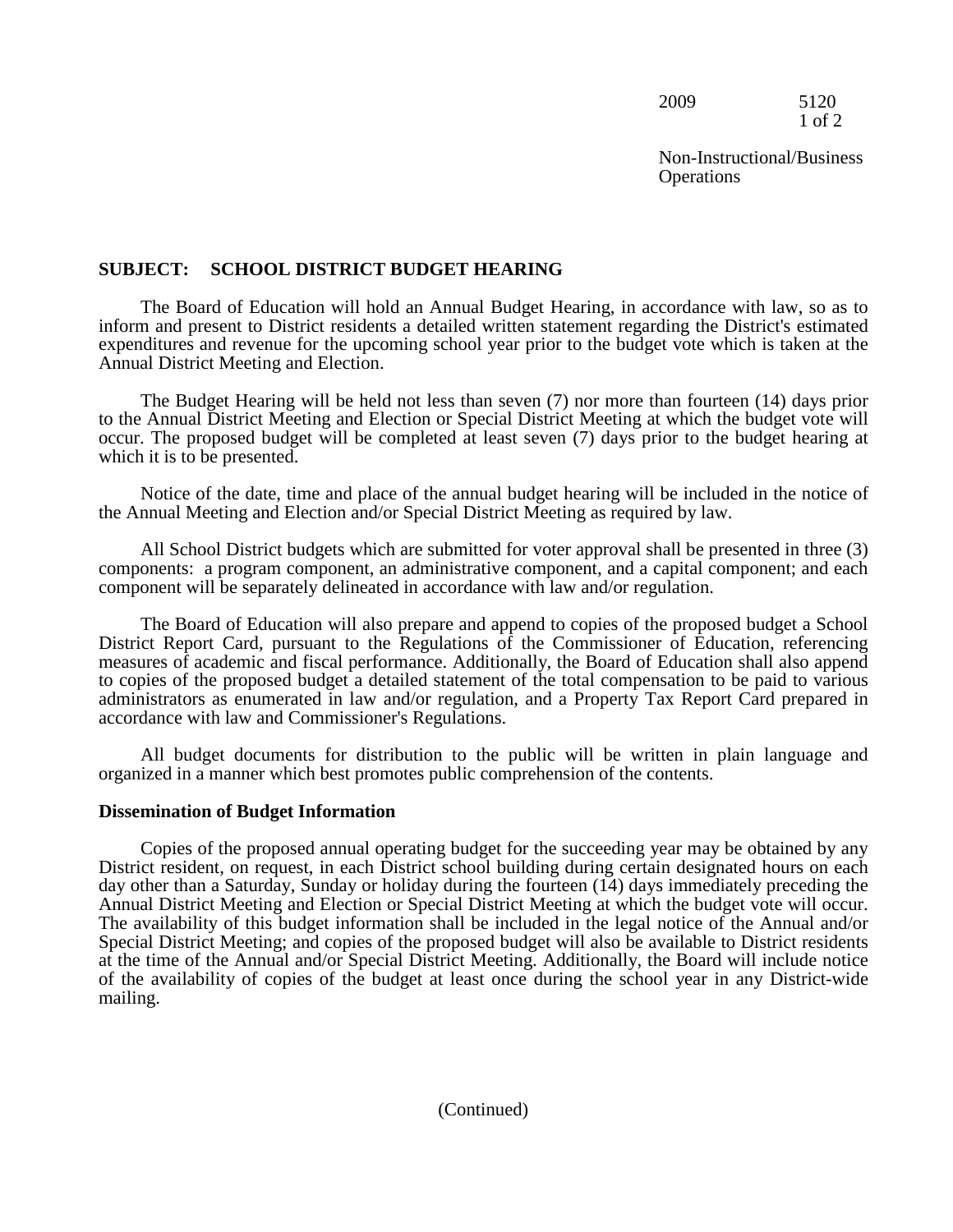2009 5120 2 of 2

Non-Instructional/Business **Operations** 

#### **SUBJECT: SCHOOL DISTRICT BUDGET HEARING (Cont'd.)**

#### **Budget Notice**

 year to January first of the current school year. The School District Clerk shall mail a School Budget Notice to all qualified voters of the School District after the date of the Budget Hearing, but no later than six (6) days prior to the Annual Meeting and Election or Special District Meeting at which a school budget vote will occur. The School Budget Notice shall compare the percentage increase or decrease in total spending under the proposed budget over total spending under the School District budget adopted for the current school year, with the percentage increase or decrease in the Consumer Price Index from January first of the prior school

The Budget Notice shall include a description of how total spending and the tax levy resulting from the proposed budget would compare with a projected contingency budget, assuming that such contingency budget is adopted on the same day as the vote on the proposed budget. Such comparison shall be in total and by component (i.e., program, capital and administrative), and shall include a statement of the assumptions made in estimating the projected contingency budget.

 the increase or decrease in school taxes from the prior year, and the resulting net taxpayer savings for The Notice shall also include, in a manner and format prescribed by the Commissioner of Education, a comparison of the tax savings under the basic school tax relief (STAR) exemption and a hypothetical home within the District with a full value of one hundred thousand dollars (\$100,000) under the existing School District budget as compared with such savings under the proposed budget.

The Notice shall also set forth the date, time and place of the school budget vote in the same manner as in the Notice of the Annual Meeting. The School Budget Notice shall be in a form prescribed by the Commissioner of Education.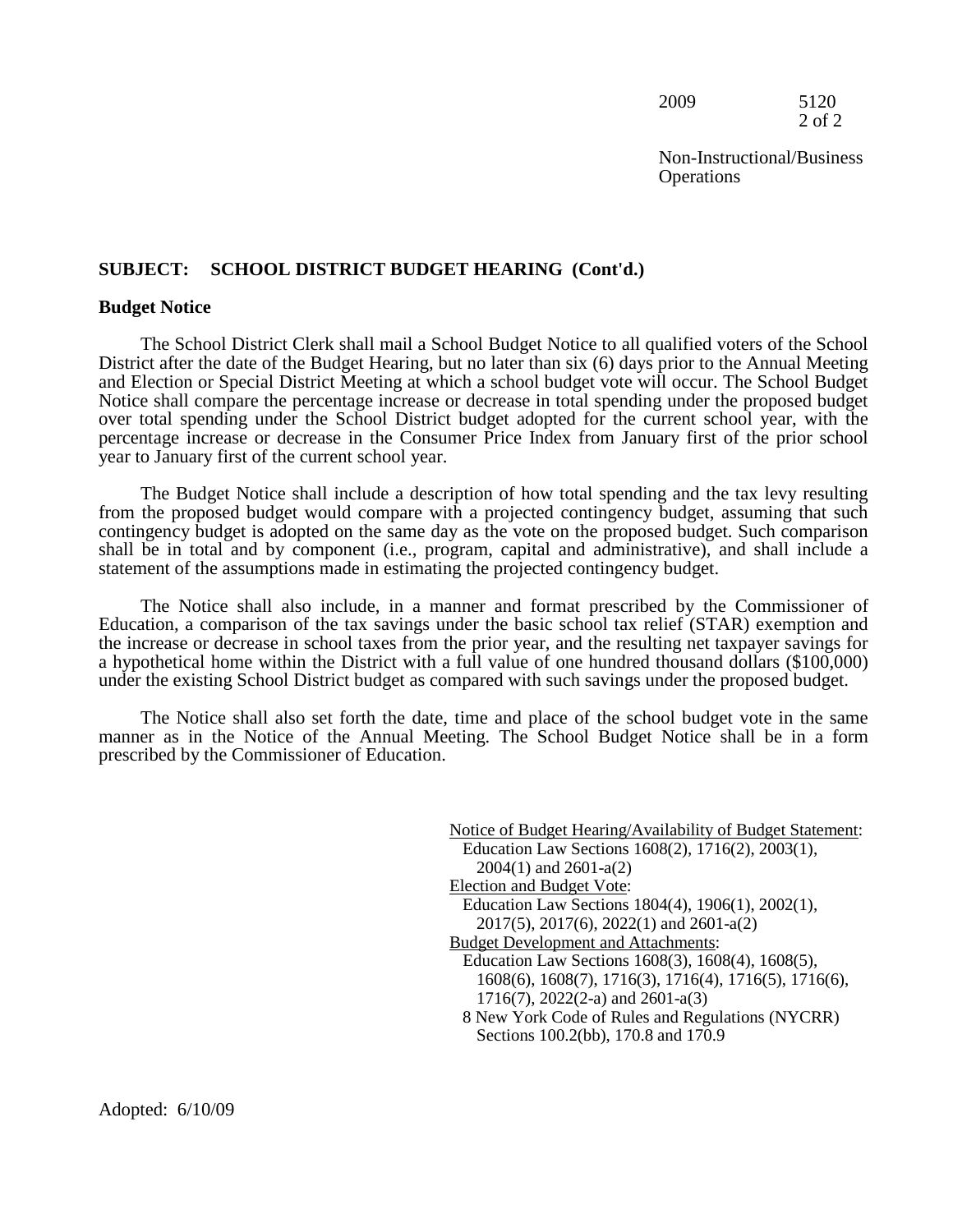**Operations** Non-Instructional/Business

# <span id="page-7-0"></span>**SUBJECT: ADMINISTRATION OF THE BUDGET**

 responsible to the Board for the administration of the budget. The Superintendent of Schools, working in conjunction with the administrative staff, is

- guide them in planning to operate efficiently and economically within these provisions. a) He/she shall acquaint District employees with the final provisions of the program budget and
- required by the New York State Uniform System of Accounts for School Districts, the Board of b) Under his/her direction the District shall maintain such records of accounting control as are Education, and such other procedures as are deemed necessary and shall keep the various operational units informed through periodic reports as to the status of their individual budgets.
- c) Board approval is required prior to the expenditure of District funds.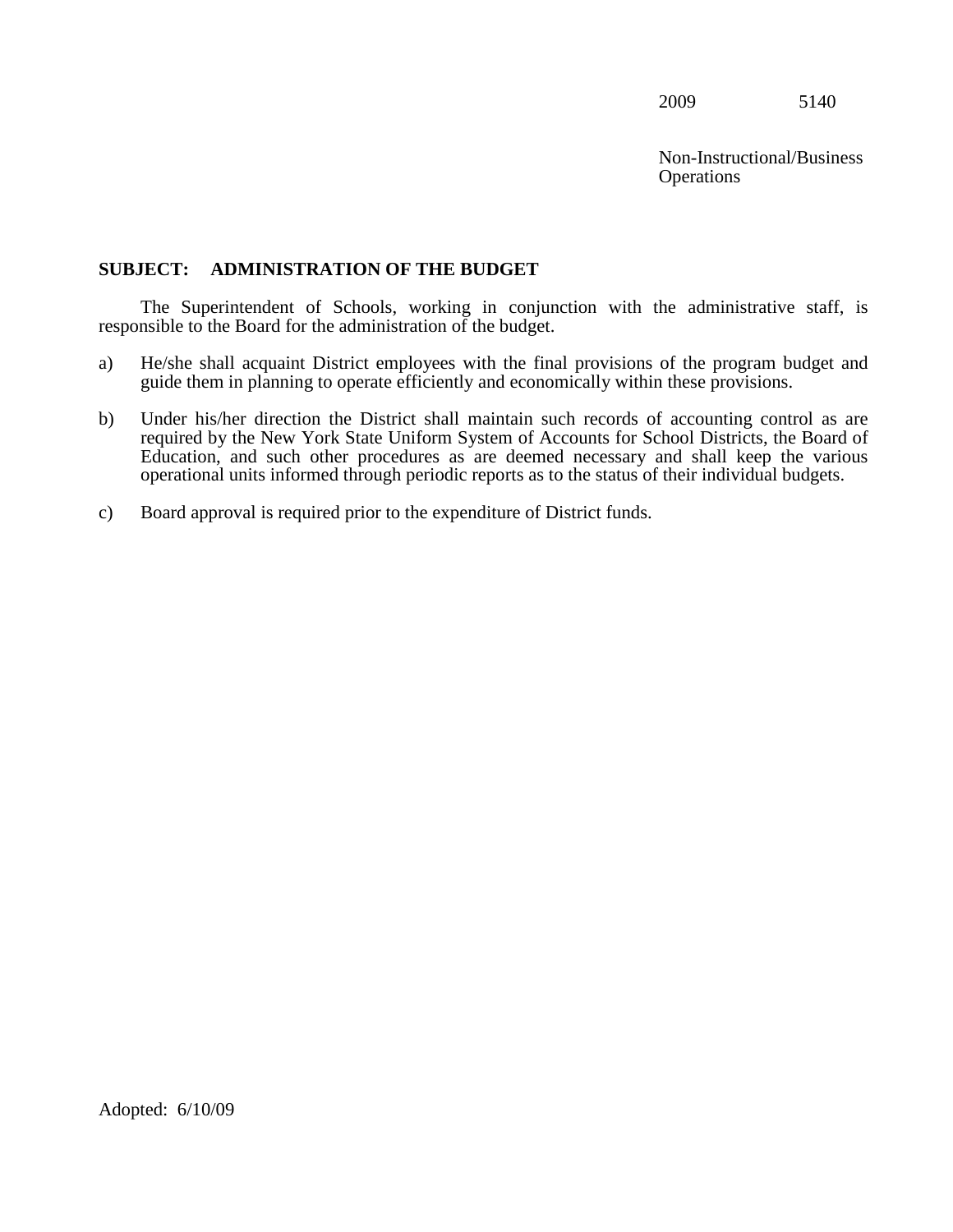**Operations** Non-Instructional/Business

# <span id="page-8-0"></span>**SUBJECT: REVENUES**

The School District Treasurer will have custody of all District funds in accordance with the provisions of state law. The Treasurer will be authorized and directed by the Board to invest the balances available in various District funds in accordance with regulations set forth in state law.

Education Law Sections 1604(a) and 1723(a)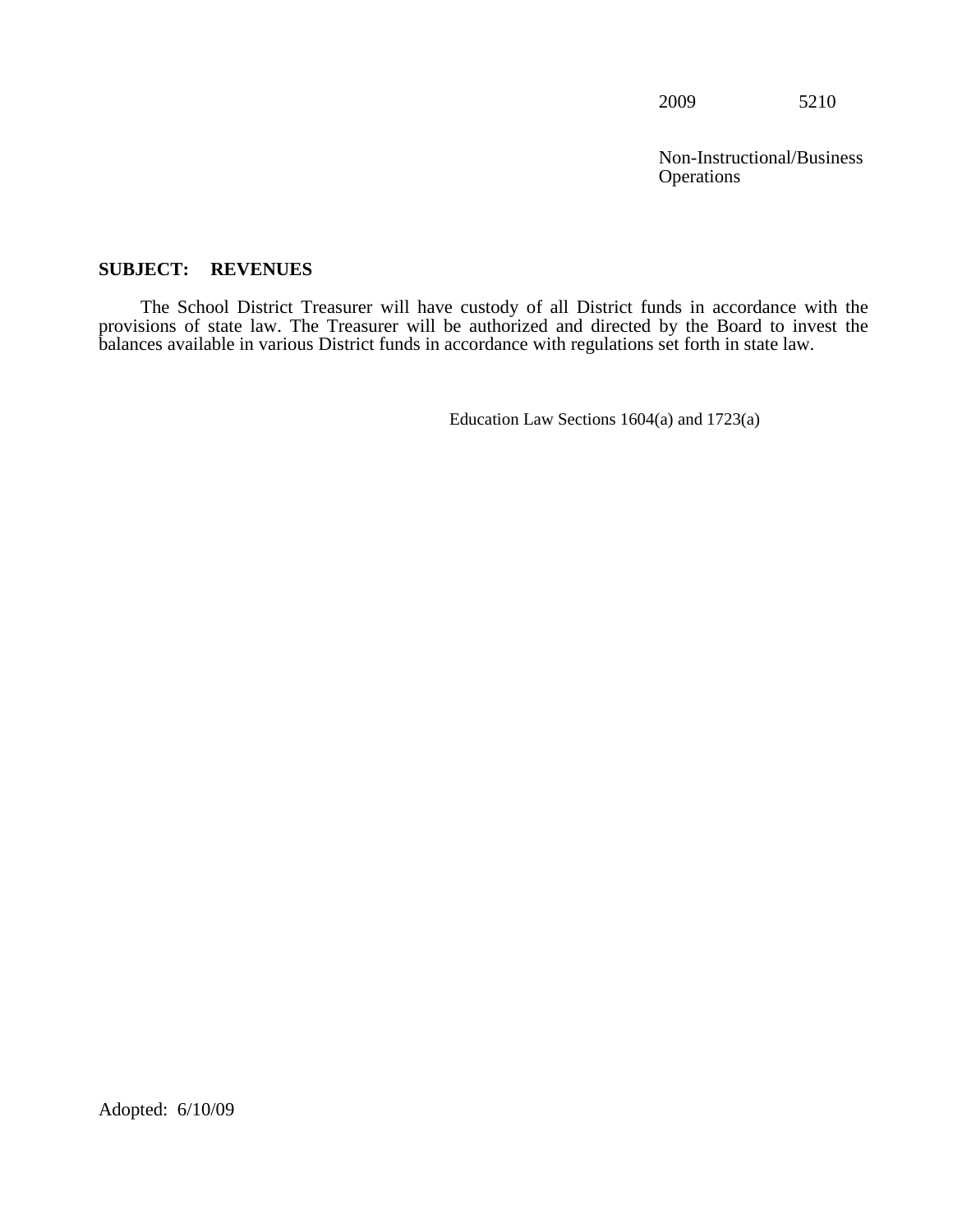2009 5220 1 of 2

Non-Instructional/Business **Operations** 

# **SUBJECT: DISTRICT INVESTMENTS**

Whenever the District has funds (including operating funds, reserve funds and proceeds of obligations) that exceed those necessary to meet current expenses, the Board of Education shall authorize the School Business Official to invest such funds in accordance with all applicable laws and regulations and in conformity with the guidelines established by this policy.

## **Objectives**

The objectives of this investment policy are four-fold:

- a) Investments shall be made in a manner so as to safeguard the funds of the School District.
- b) Bank deposits shall be made in a manner so as to safeguard the funds of the School District.
- c) Investments shall be sufficiently liquid so as to allow funds to be available as needed to meet the obligations of the School District.
- d) Funds shall be invested in such a way as to earn the maximum yield possible given the first three (3) investment objectives.

#### **Authorization**

 The authority to deposit and invest funds is delegated to the School Business Official. These functions shall be performed in accordance with the applicable sections of the General Municipal Law and the Local Finance Law of the State of New York.

The School Business Official may invest funds in the following eligible investments:

- a) Obligations of the State of New York.
- b) Obligations of the United States Government, or any obligations for which principal and interest are fully guaranteed by the United States Government.
- c) Time Deposit Accounts placed in a commercial bank authorized to do business in the State of New York, providing the account is collateralized as required by law. (Banking Law Section 237(2) prohibits a savings bank from accepting a deposit from a local government. This also applies to savings and loan associations.)
- d) Transaction accounts (demand deposits) both interest bearing and non-interest bearing that do not require notice of withdrawal placed in a commercial bank authorized to do business in the State of New York, providing the account is collateralized as required by law.

# (Continued)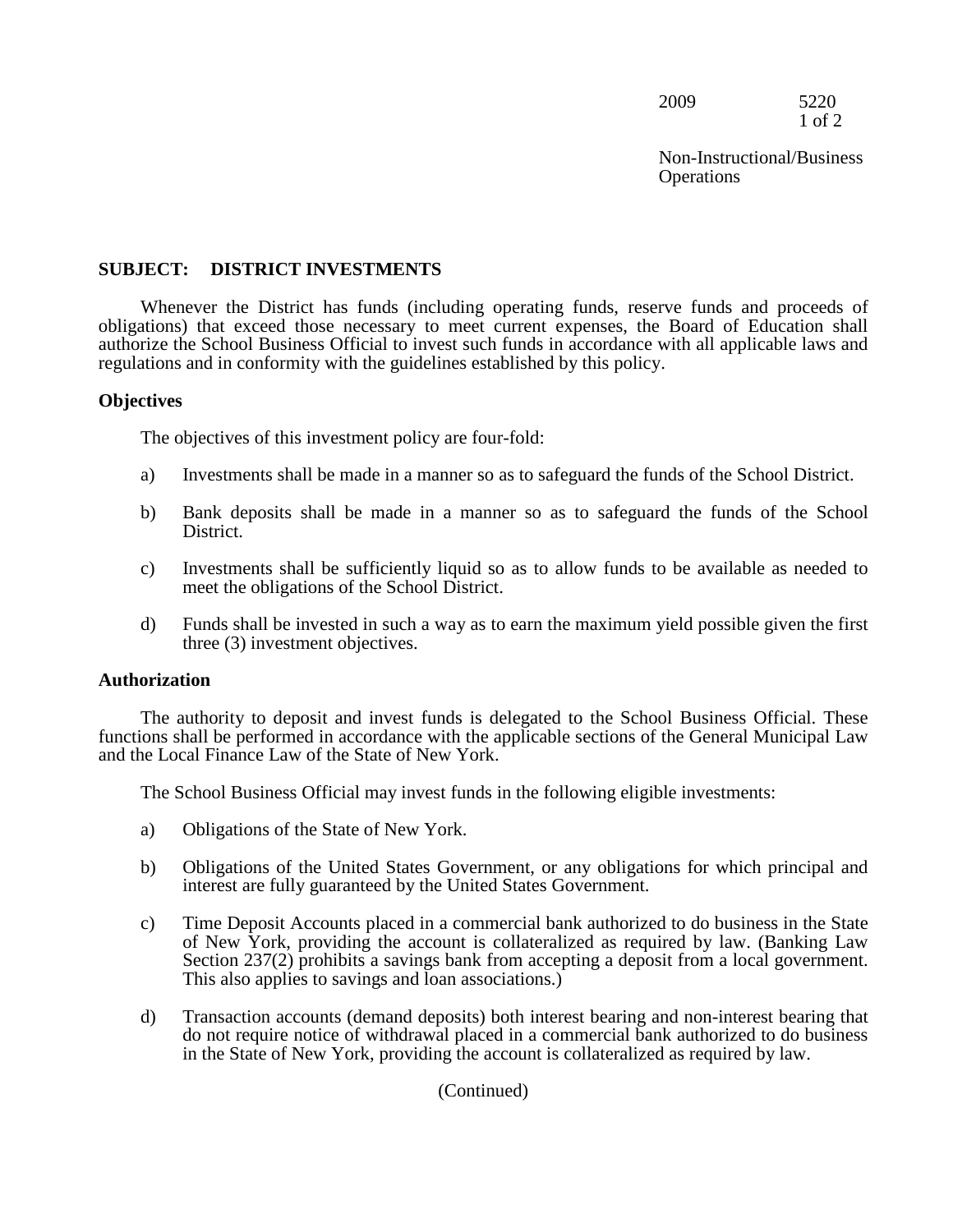2009 5220 2 of 2

Non-Instructional/Business **Operations** 

# **SUBJECT: DISTRICT INVESTMENTS (Cont'd.)**

- e) Certificates of Deposits placed in a commercial bank authorized to do business in the State of New York providing the Certificates are collateralized as required by law.
- f) Securities purchased pursuant to a Repurchase Agreement whereby one party purchases securities from a second party and the second party agrees to repurchase those same securities on a specific future date at an agreed rate of return (the interest rate).

#### **Implementation**

Using the policy as a framework, regulations and procedures shall be developed which reflect:

- a) A list of authorized investments;
- b) Procedures including a signed agreement to insure the School District's financial interest in investments;
- c) Standards for written agreements consistent with legal requirements;
- d) Procedures for the monitoring, control, deposit and retention of investments and collateral which shall be done at least once a month:
- e) Standards for security agreements and custodial agreements consistent with legal requirements;
- f) Standards for diversification of investments including diversification as to type of investments, and firms and banks with whom the School District transacts business; and
- g) Standards for qualification of investment agents which transact business with the School District including, at minimum, the Annual Report of the Trading Partner.

This policy shall be reviewed and re-adopted at least annually or whenever new investment legislation becomes law, as staff capabilities change, or whenever external or internal issues warrant modification.

> Education Law Sections 1604-a, 1723(a), 2503(1) and 3652 General Municipal Law Section 39 Local Finance Law Section 165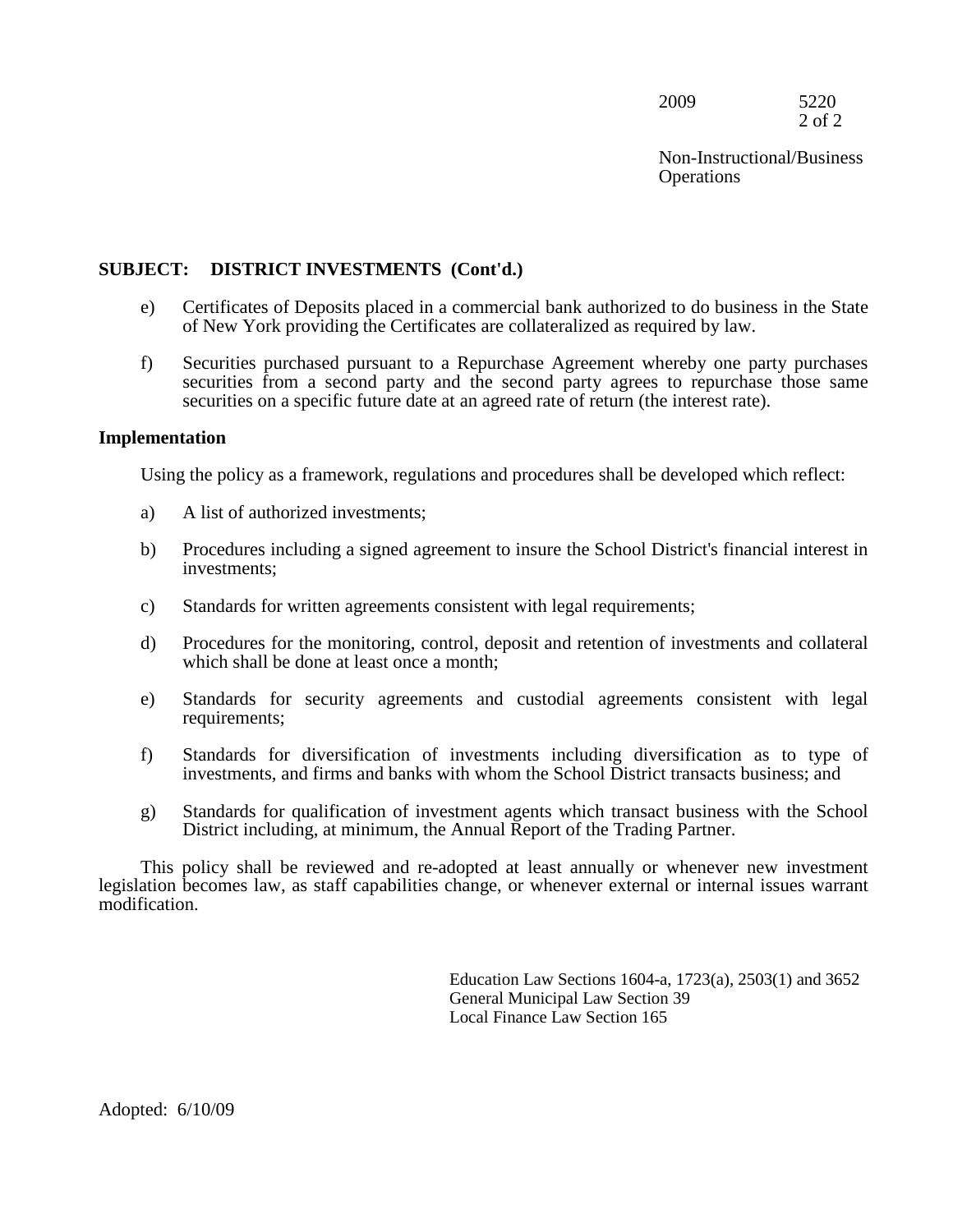2009 5230 1 of 2

Non-Instructional/Business **Operations** 

#### **SUBJECT: ACCEPTANCE OF GIFTS, GRANTS AND BEQUESTS TO THE SCHOOL DISTRICT**

 The Board may accept gifts, grants and/or bequests of money, real or personal property, as well provided that such acceptance is in accordance with existing laws and regulations. However, the Board is not required to accept any gift, grant or bequest and does so at its discretion, basing its judgment on the best interests of the District. Furthermore, the Board will not accept any gift, grant or bequest as other merchandise which, in view of the Board, add to the overall welfare of the School District, which constitutes a conflict of interest and/or gives an appearance of impropriety.

 exploitation, from special interest groups, and the like. At the same time, the Board will safeguard the District, the staff and students from commercial

 The Board will not accept any gifts or grants which will place encumbrances on future Boards, or result in unreasonable additional or hidden costs to the District.

 administrators in determining the nature of the gift or grant prior to formal consideration for The Board of Education will not formally consider the acceptance of gifts or grants until and unless it receives the offer in writing from the donor/grantor. Any such gifts or grants donated to the Board and accepted on behalf of the School District must be by official action and resolution passed by Board majority. The Board would prefer the gift or grant to be a general offer rather than a specific one. Consequently, the Board would suggest that the donor/grantor work first with the school acceptance by the Board. However, the Board, in its discretion, may direct the Superintendent of Schools to apply such gift or grant for the benefit of a specific school or school program.

The Board is prohibited, in accordance with the New York State Constitution, from making gifts/charitable contributions with School District funds.

Gifts and/or grants of money to the District shall be annually accounted for under the trust and agency account in the bank designated by the Board of Education.

 recognition of his/her contribution to the School District. All gifts, grants and/or bequests shall become School District property. A letter of appreciation, signed by the President of the Board and the Superintendent, may be sent to a donor/grantor in

#### **Memorial Contributions**

The Board shall consider the acceptance of memorial donations in honor of staff, students, or persons of special significance to members of the Otselic Valley School District community. Such memorials may take the form of scholarship or awards, plaques, planting of trees, or similar donations. Plaques may be placed in he school.

(Continued)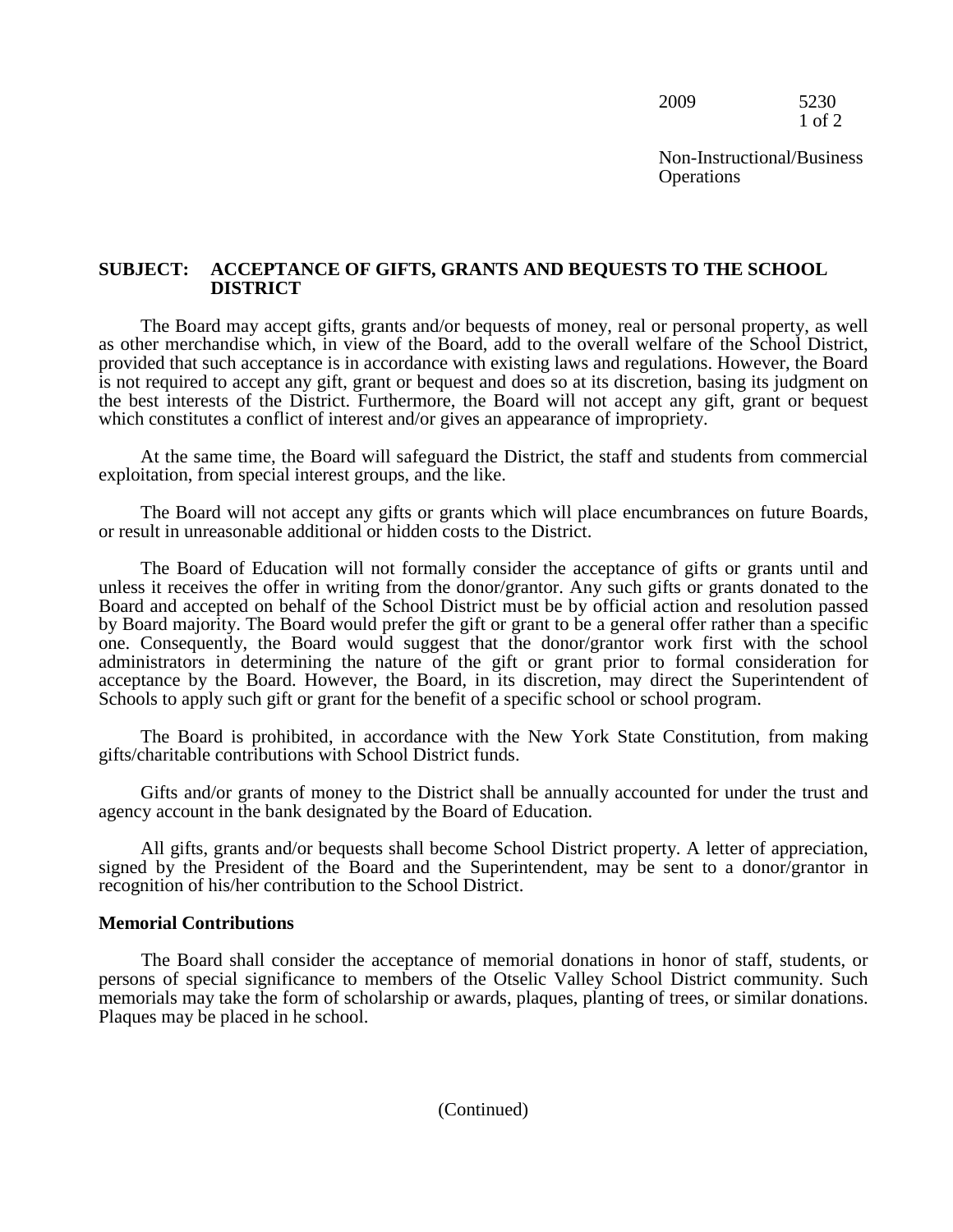| 2009 | 5230   |
|------|--------|
|      | 2 of 2 |

Non-Instructional/Business **Operations** 

#### **SUBJECT: ACCEPTANCE OF GIFTS, GRANTS AND BEQUESTS TO THE SCHOOL DISTRICT (Cont'd.)**

Suggestions for the use of memorial funds will be solicited from a committee representative of the school and involve consultation with the family of the individual being memorialized. The committee will be appointed on an ad hoc basis by the Superintendent. A recommendation as o the proposed used if the memorial funds will be submitted to the Superintendent.

 resolutions accepting the donations. Memorial contributions will be deposited into the District Memorial Contributions Fund. Should a donation no longer be functional, it will be disposed of in accordance with District policies. The Superintendent or his/her designee will complete the required submission of information regarding the donation including the purpose, administration of the fund and methods of disbursement, if appropriate, and other related information. The Superintendent will prepare the necessary Board

 A listing of contributors will be kept by the Business Official. Acknowledgement of the receipts of gifts will be sent to contributions and family members by the Superintendent or his/her designee.

#### **Gift Giving**

 The Board of Education recognizes that gift giving, especially during the holiday season, may be a common practice for many District employees. While the giving or exchanging of gifts may be acceptable among staff members, the Board strongly encourages District employees and students to show appreciation through written notes or greeting cards.

 Additionally, all business contacts will be informed that gifts exceeding seventy-five dollars (\$75) to District employees will be returned or donated to charity.

> New York State Constitution Article 8, Section 1 Education Law Sections 1709(12), 1709(12-a) and 1718(2) General Municipal Law Section 805-a(1)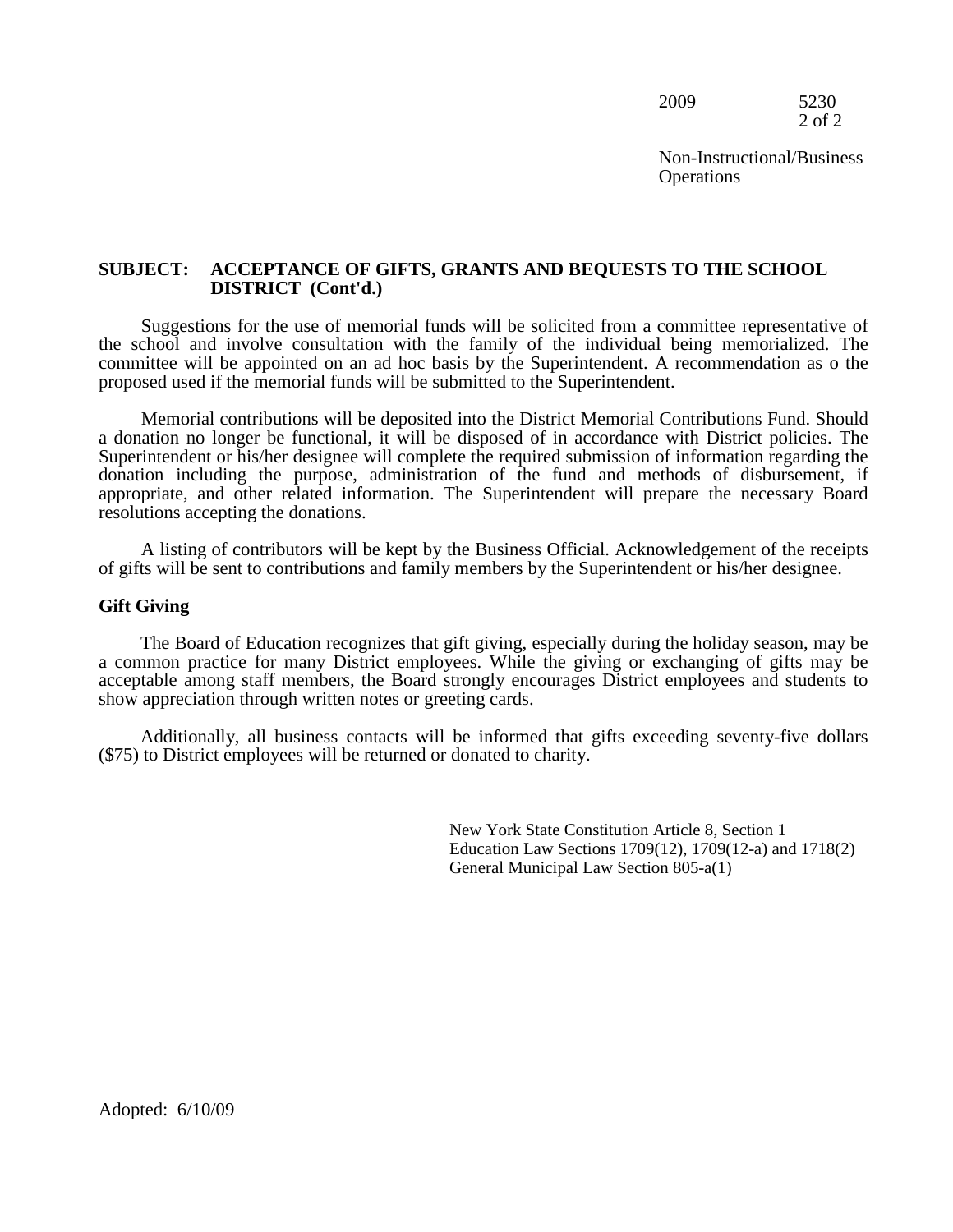Non-Instructional/Business **Operations** 

# <span id="page-13-0"></span>**SUBJECT: SCHOOL TAX ASSESSMENT AND COLLECTION**

A tax collection plan giving dates of warrant and other pertinent data shall be prepared annually and submitted for review and consideration by the School Business Official to the Board of Education. Tax collection shall occur by mail or by direct payment to the place designated by the Board of Education.

> Education Law Section 2130 Real Property Tax Law Sections 1300-1342

Adopted: 6/10/09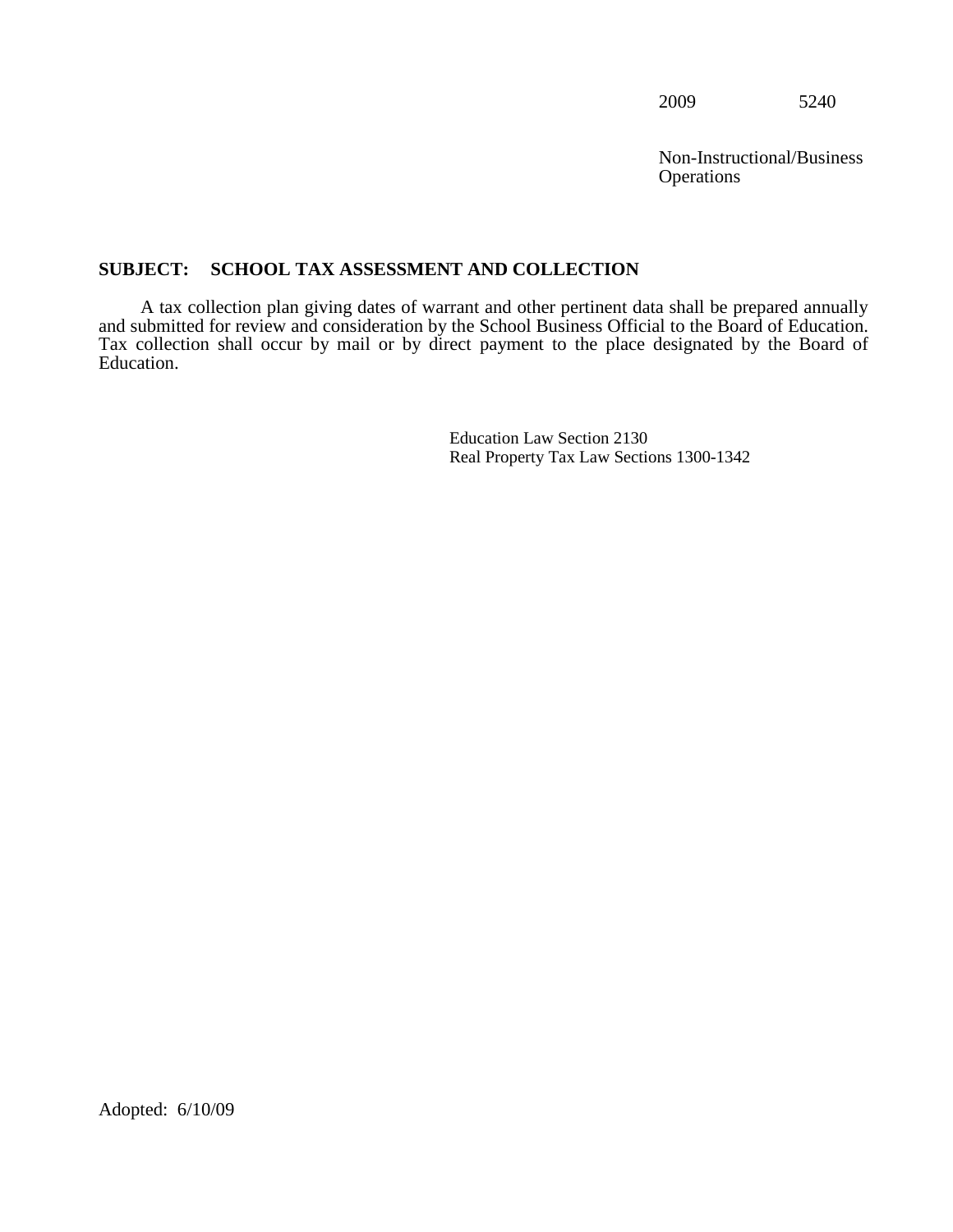**Operations** Non-Instructional/Business

# <span id="page-14-0"></span>**SUBJECT: SALE AND DISPOSAL OF SCHOOL DISTRICT PROPERTY Sale of School Property**

No school property shall be sold without prior approval of the Board of Education. However, the responsibility for such sales may be delegated. The net proceeds from the sale of school property shall be deposited in the General Fund.

#### **Disposal of District Personal Property**

#### Equipment

School District equipment that is obsolete, surplus, or unusable by the District shall be disposed of in such a manner that is advantageous to the District.

 and such attempts have not produced an adequate return, the Superintendent or his/her designee may The Superintendent will be responsible for selling the equipment in such a way so as to maximize the net proceeds of sale which may include a bona fide public sale preceded by adequate public notice. If it is determined that reasonable attempts to dispose of the equipment have been made dispose of the equipment in any manner which he/she deems appropriate.

#### Textbooks

Textbooks may lose their value to the educational program because of changes in the curriculum or they contain outdated material and/or are in poor condition.

following order of preference: If textbooks are no longer useful or usable, the procedures for disposal shall adhere to the

- a) Sale of textbooks. If reasonable attempts to dispose of surplus textbooks fail to produce monetary return to the School District; then
- b) Donation to charitable organizations; or
- c) Disposal as trash.

Education Law Sections 1604(4), 1604(30), 1604(36), 1709(9), 1709(11), 2503, 2511 and 2512 General Municipal Law Sections 51 and 800 et seq.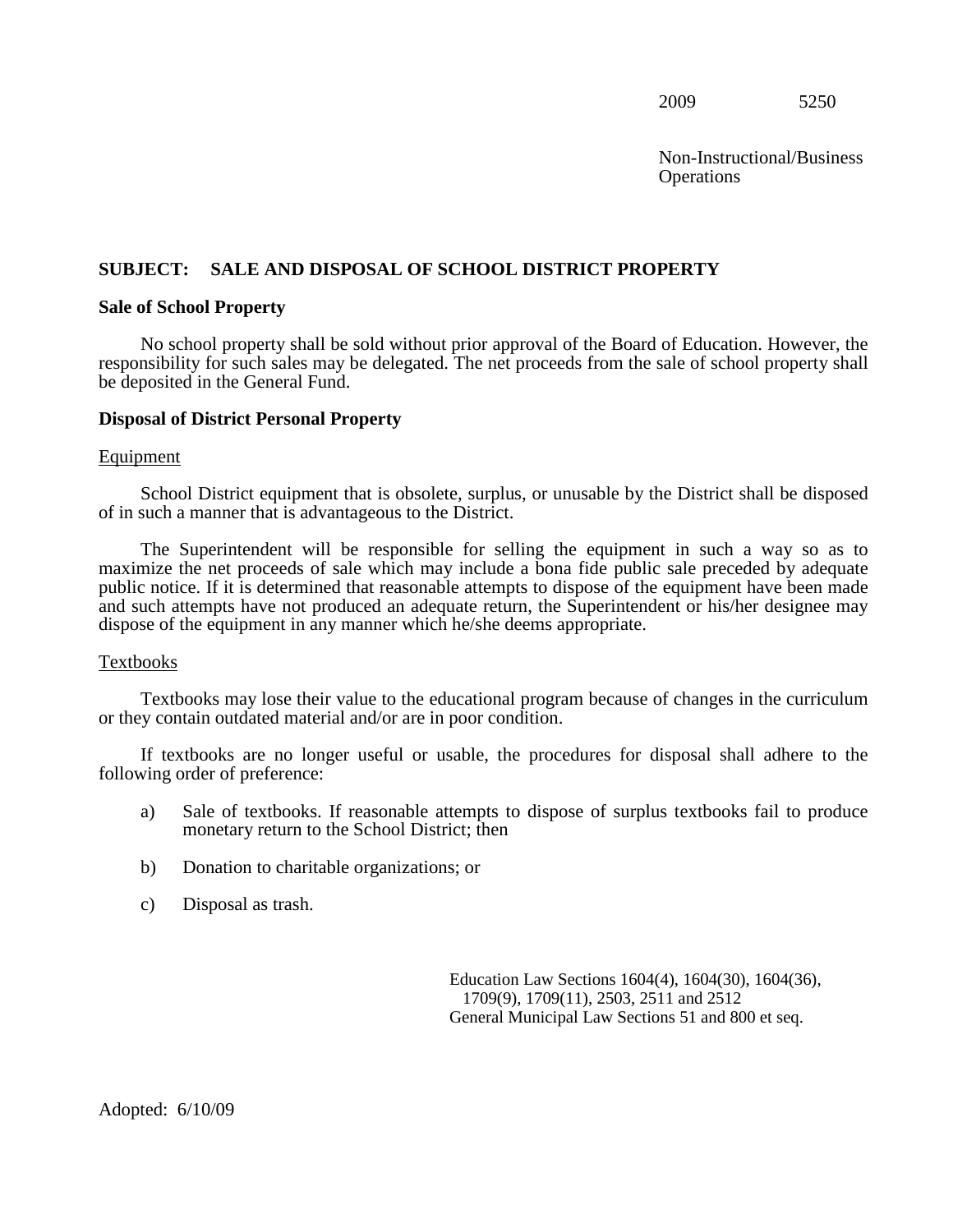Non-Instructional/Business **Operations** 

#### <span id="page-15-0"></span>**SUBJECT: BONDING OF EMPLOYEES AND SCHOOL BOARD MEMBERS**

 Claims Auditor be bonded prior to assuming their duties. Such bonds shall be in the amounts as In accordance with New York State Education Law and the Commissioner's Regulations, the Board of Education directs that the Treasurer of the Board of Education, the Tax Collector and the determined and approved by the Board of Education.

Other school personnel and members of the Board of Education authorized or required to handle School District revenues may be covered by a blanket undertaking provided by the District in such amounts as approved by the Board of Education based upon the recommendations of the Superintendent or his/her designee.

> Education Law Sections 1709(20-a), 1720, 2130(5), 2526 and 2527 Public Officers Law Section 11(2) 8 New York Code of Rules and Regulations (NYCRR) Section 170.2(d)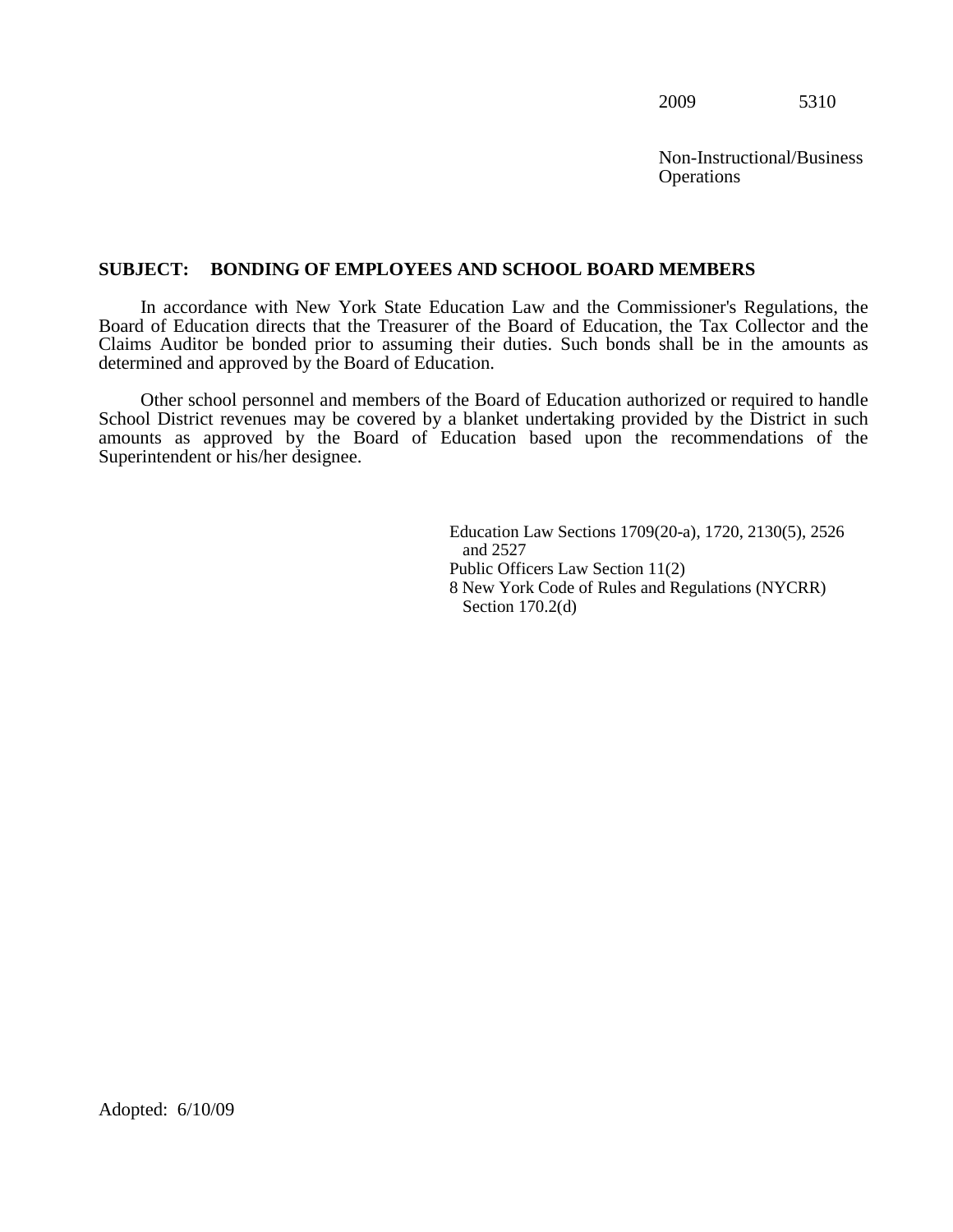**Operations** Non-Instructional/Business

# <span id="page-16-0"></span>**SUBJECT: EXPENDITURES OF SCHOOL DISTRICT FUNDS**

 by approved operational and capital budgets, and by the adoption of special resolutions. He/she will benefit from each dollar expended. The Board of Education authorizes the Purchasing Agent to expend school funds as appropriated make expenditures in accordance with applicable law and in a manner that will achieve the maximum

All claims shall be properly audited before payment by the Claims Auditor who shall attest to the existence of evidence of indebtedness to support the claim.

Complete records of all expenditures shall be maintained for future analysis and reporting within the time frame required by the Records Disposition Law or regulation.

> Arts and Cultural Affairs Law Section 57.19 Education Law Sections 1720 and 2523 8 New York Code of Rules and Regulations (NYCRR) Section 185

NOTE: Refer also to Policies #5322 -- Use of the District Cell Phone #5323 -- Reimbursement for Meals/Refreshments #6161 -- Conference/Travel Expense Reimbursement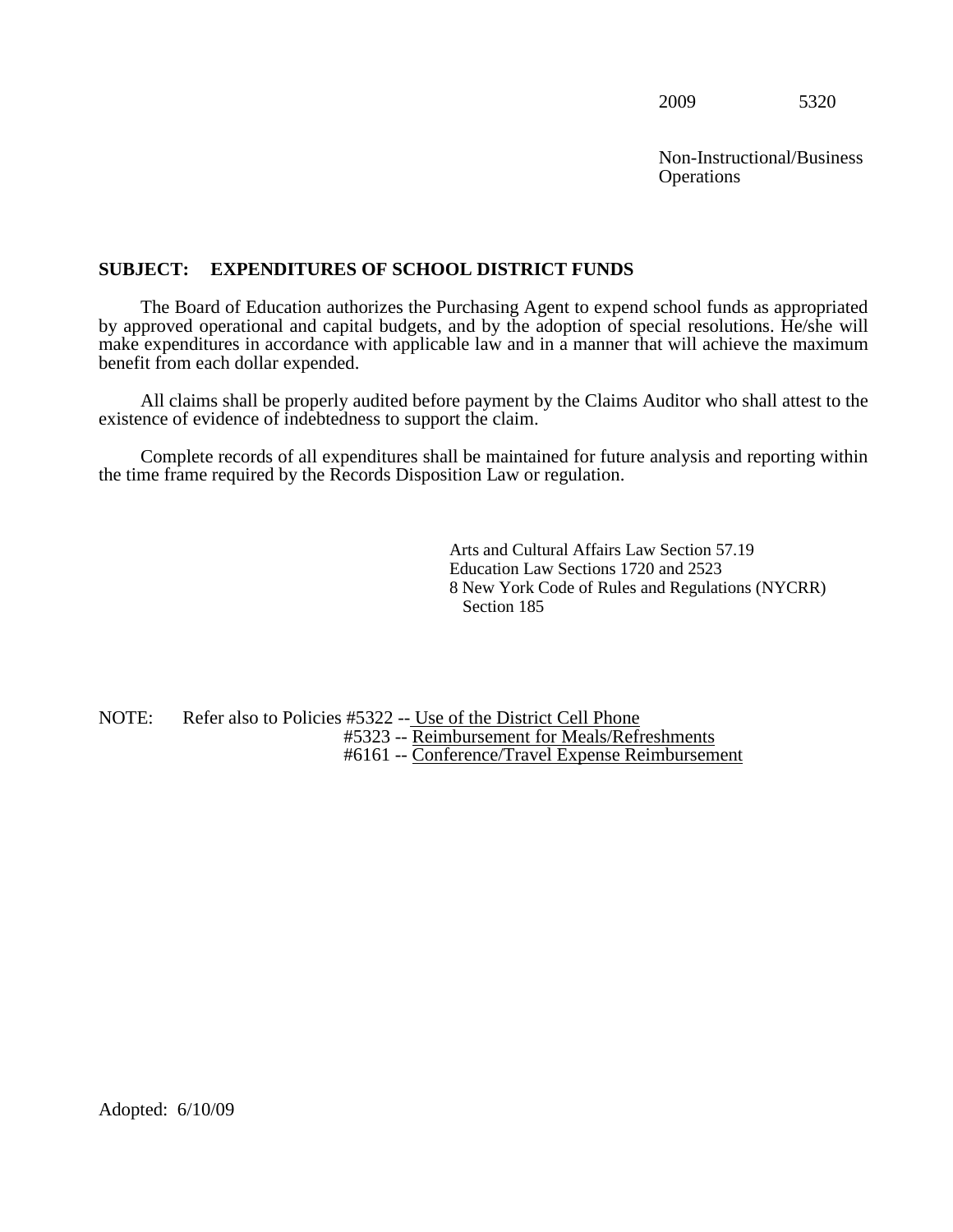Non-Instructional/Business **Operations** 

# **SUBJECT: USE OF THE DISTRICT CREDIT CARD**

 purchase orders for those school business related expenses, prior to the use of the credit card. The District will issue a credit card in its name to the Purchasing Agent for the use of its officers and designated employees for authorized expenses. However, authorized personnel must submit

 This credit card will only be for those purchases of goods and services that require a credit card and do not accept other payment methods. Any other reason for credit card use must be approved by the Director of Finance, prior to use.

Expenses incurred on each credit card will be paid in such a manner as to avoid interest charges.

The credit cards will be locked in a secure place in the Purchasing Office.

Any individual who makes an unauthorized purchase with a District credit card will be required to reimburse the District for the purchase.

First Reading: November 27, 2017

Second Reading: December 11, 2017

Adoption Date: December 11, 2017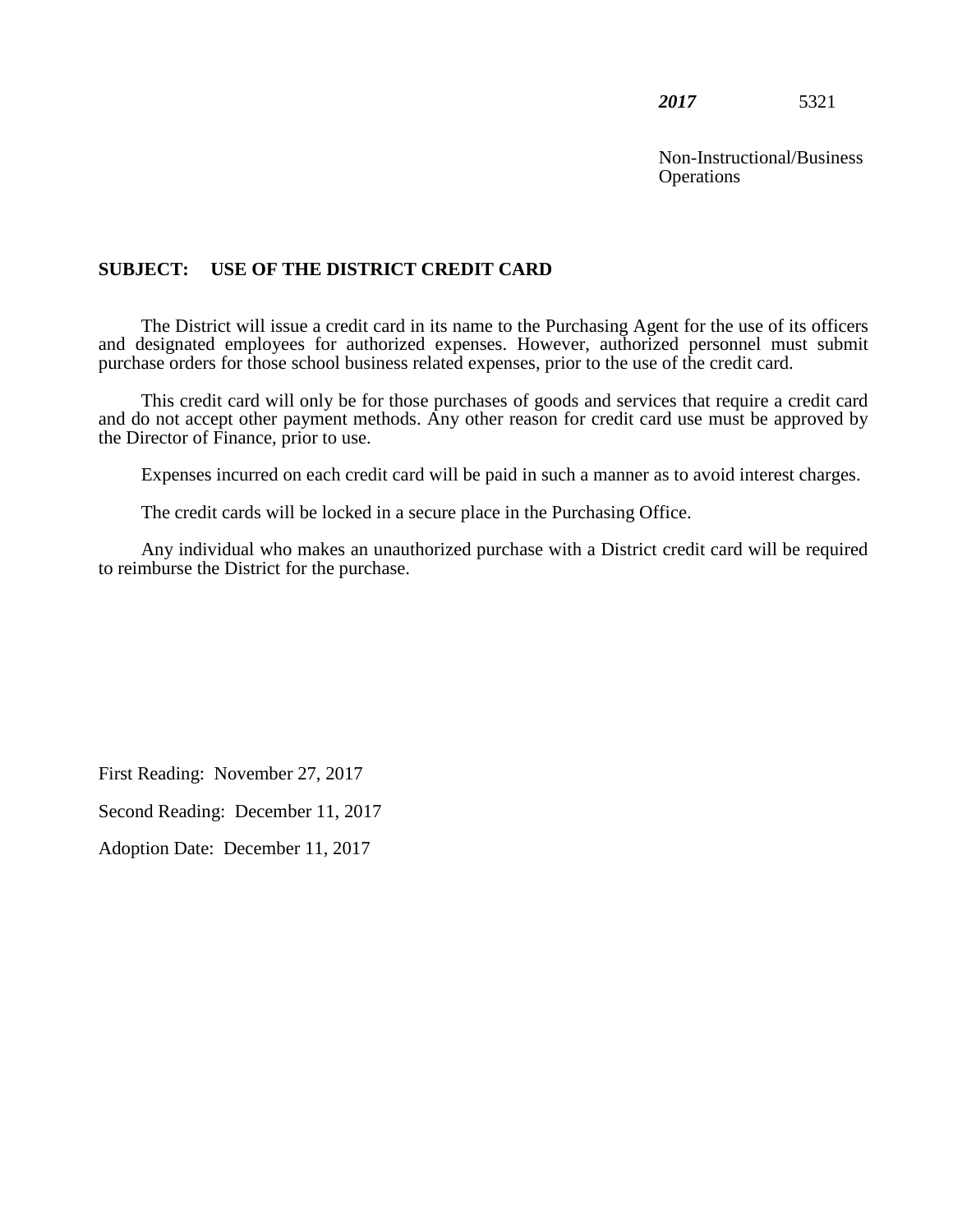**Operations** Non-Instructional/Business

# <span id="page-18-0"></span>**SUBJECT: USE OF THE DISTRICT CELL PHONE**

A School District-owned cell phone will be issued to a District employee when required by that employee's job duties such as for field trips inter scholastic athletic trips and as determined by the Superintendent or designee.

Additionally, the following rules shall apply regarding the use of a District-owned cell phone:

- District-owned cell phone. This amount will be divided equally over twenty-five (26) a) An annual amount will be deducted from the paycheck of each employee who is issued a paychecks. This deduction covers the use of this cell phone for personal phone calls made by the employee.
- b) The cell phone may not be used by anyone other than the School District employee.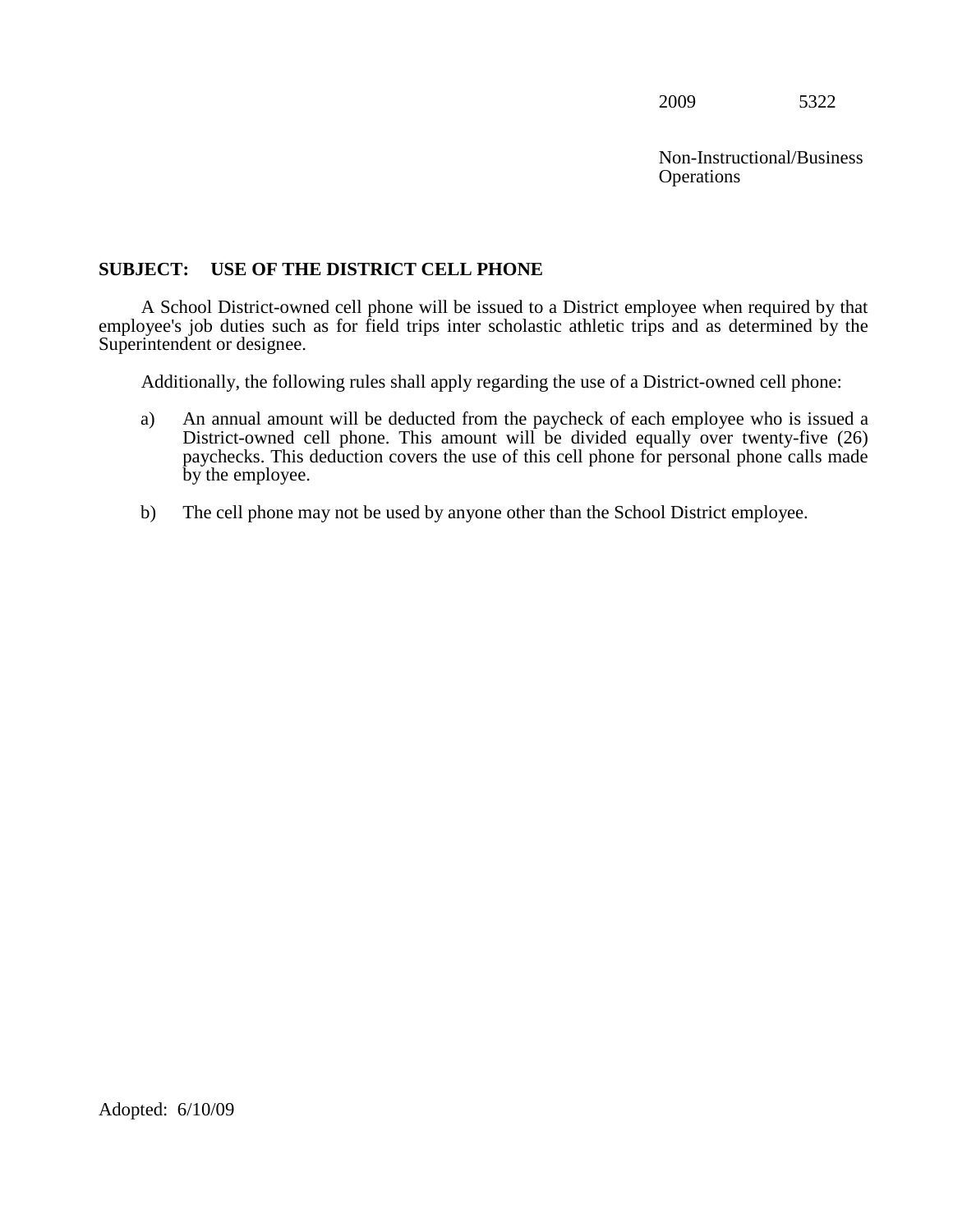**Operations** Non-Instructional/Business

#### <span id="page-19-0"></span>**SUBJECT: REIMBURSEMENT FOR MEALS/REFRESHMENTS**

#### **Travel Outside of District/Emergency Meetings**

 Comptroller's Office that meals of public officers and employees generally should not be reimbursed School District officials and employees are entitled to reimbursement for necessary expenses incurred in the performance of their official duties. However, it is the position of the New York State or paid by the municipal entity unless the officer or employee is traveling outside his/her regular work area on official business for an extended period of time, or where events prevent them from taking off during mealtime for food consumption because of a pressing need to complete business. All requests for reimbursement must document who attended the meetings and how the meetings fit these conditions.

#### **Staff/Board Meetings and District Events**

 educational purpose. Prior approval of the Superintendent/designee must be obtained for food and However, the Board of Education recognizes that at certain times it may be appropriate to provide meals and/or refreshments at District meetings and/or events which are being held for an beverages provided at meetings or activities which will be charged to the District.

Any such expenditures must be appropriately documented with an itemized receipt and information showing the date and purpose of the meeting, food served, who attended the meetings and why the attendees needed food and/or refreshments to conduct School District business. These requirements must be met for meals/refreshments provided by the school lunch fund or local vendors, charged to District credit cards and/or reimbursed to a School District official.

In no case will the costs for meals exceed the current Federal per diem meal rates for the geographic area.

NOTE: Refer also to Policy #6161 -- Conference/Travel Expense Reimbursement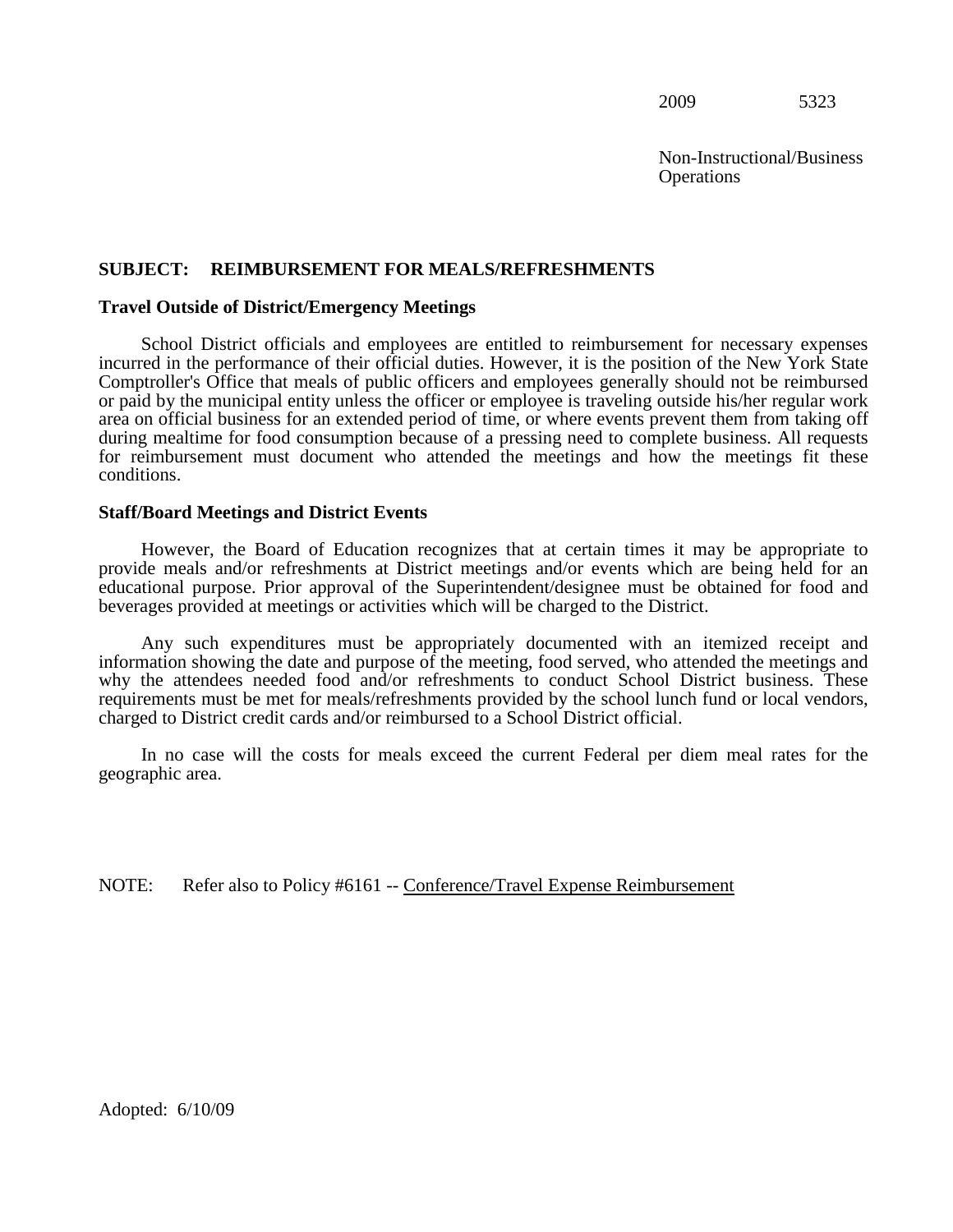**Operations** Non-Instructional/Business

# <span id="page-20-0"></span>**SUBJECT: BUDGET TRANSFERS**

Within monetary limits as established by the Board, the Superintendent is authorized to transfer funds within the budget. Whenever changes are made, they are to be incorporated in the next Board agenda for information only.

> Education Law Section 1718 8 New York Code of Rules and Regulations (NYCRR) Section 170.2(l)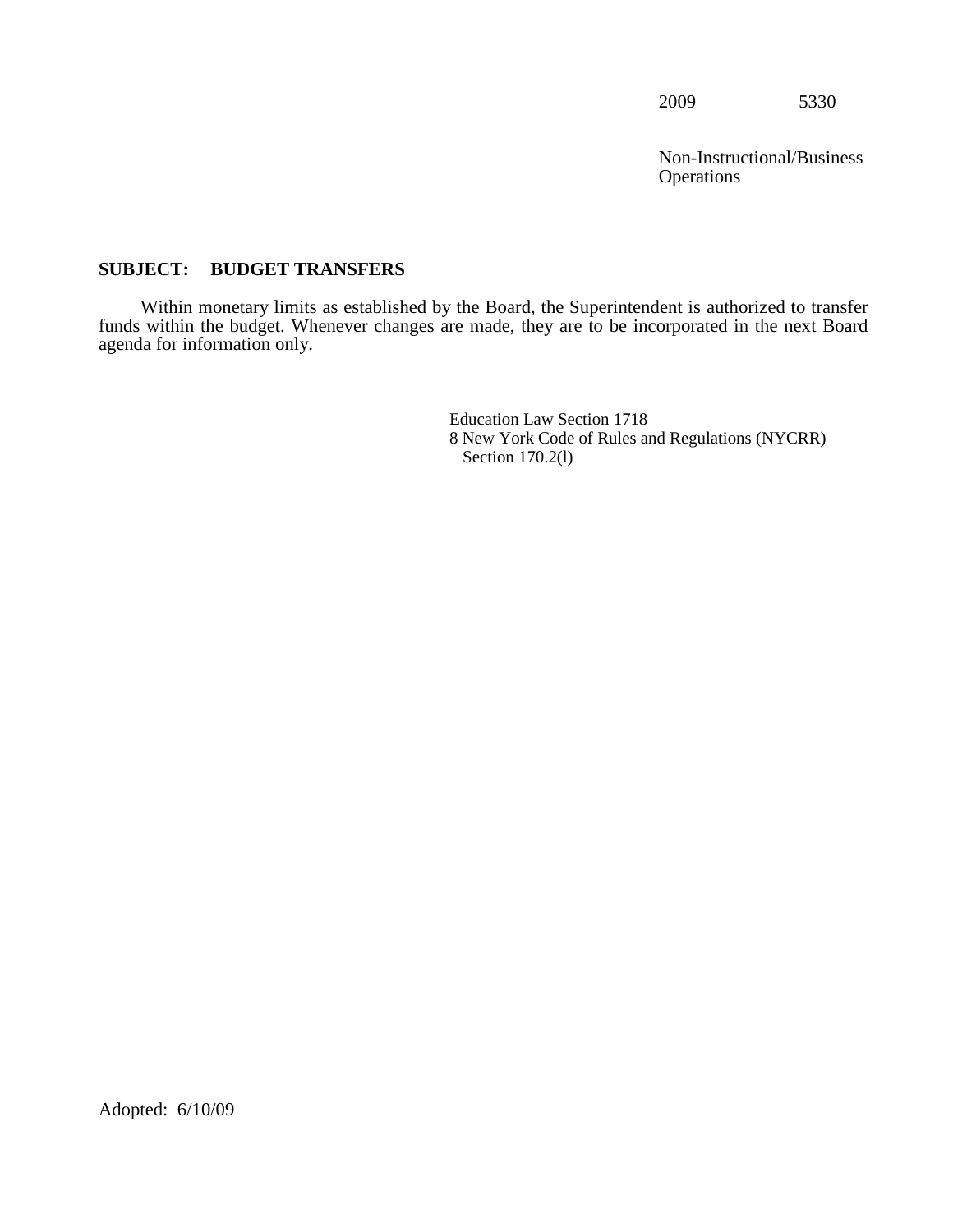**Operations** Non-Instructional/Business

# <span id="page-21-0"></span>**SUBJECT: BORROWING OF FUNDS**

The School District may borrow money only by means of serial bonds, bond anticipation notes, capital notes, tax anticipation notes, revenue anticipation notes and budget notes.

Local Finance Law Article 2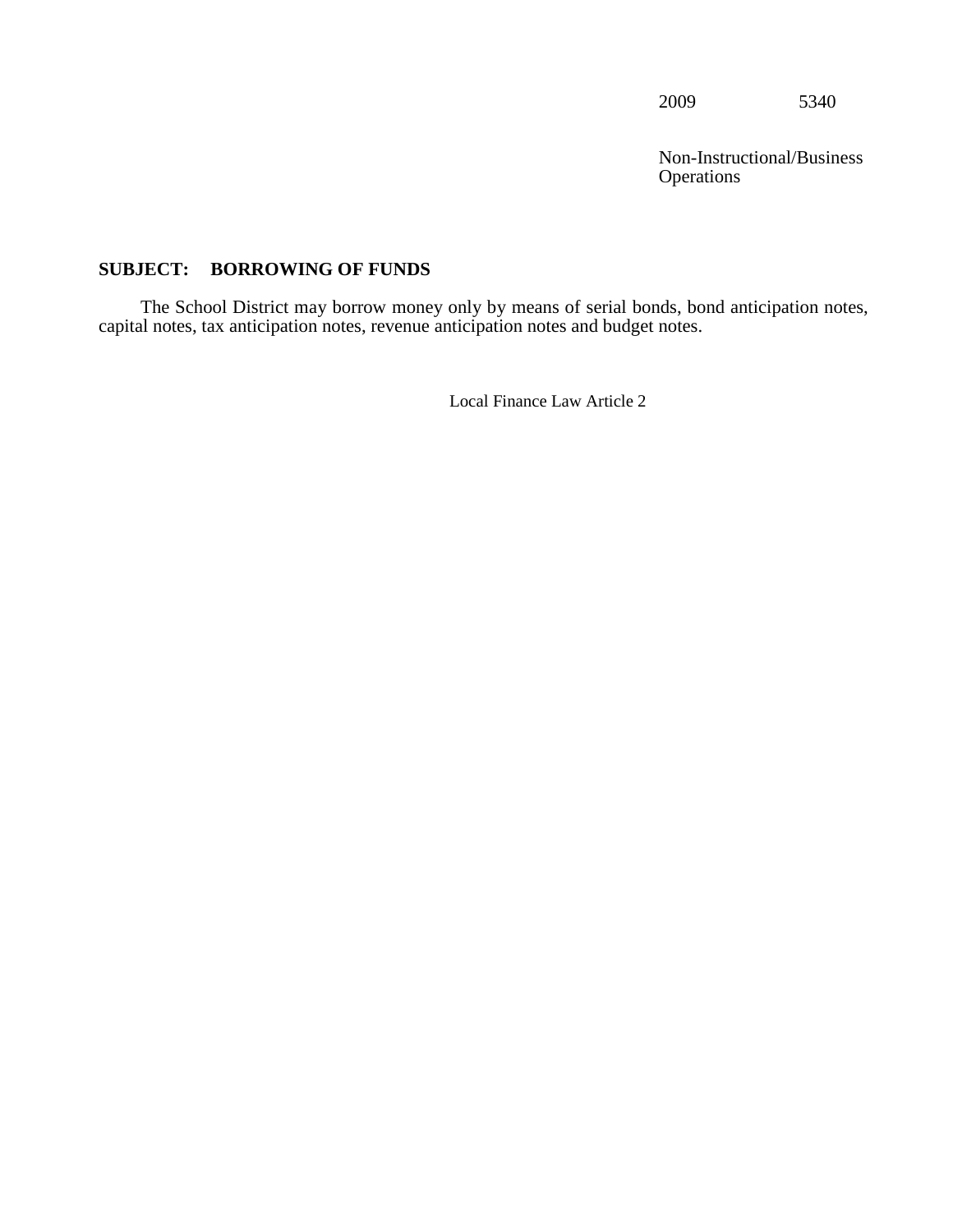*2011* 5410 1 of 5

Non-Instructional/Business Operations

# **SUBJECT: PURCHASING**

The District's purchasing activities will be part of the responsibilities of the Business Office, under the general supervision of the Purchasing Agent designated by the Board of Education. The purchasing process should enhance school operations and educational programs through the procurement of goods and services deemed necessary to meet District needs.

#### **Competitive Bids and Quotations**

As required by law, the Superintendent will follow normal bidding procedures in all cases where needed quantities of like items will total the maximum level allowed by law during the fiscal year, (similarly for public works-construction, repair, etc.) and in such other cases that seem to be to the financial advantage of the School District.

A bid bond may be required if considered advisable.

No bid for supplies shall be accepted that does not conform to specifications furnished unless specifications are waived by Board action. Contracts shall be awarded to the lowest responsible bidder who meets specifications. However, the Board may choose to reject any bid.

Rules shall be developed by the administration for the competitive purchasing of goods and services.

The Superintendent may authorize purchases within the approved budget without bidding if required by emergencies and are legally permitted.

The Superintendent is authorized to enter into cooperative bidding for various needs of the School District.

#### **Request for Proposal Process for the Independent Auditor**

In accordance with law, no audit engagement shall be for a term longer than five (5) consecutive years. The District may, however, permit an independent auditor engaged under an existing contract for such services to submit a proposal for such services in response to a request for competitive proposals or be awarded a contract to provide such services under a request for proposal process.

#### **Procurement of Goods and Services**

The Board of Education recognizes its responsibility to ensure the development of procedures for the procurement of goods and services not required by law to be made pursuant to competitive bidding requirements. These goods and services must be procured in a manner so as to:

a. Assure the prudent and economical use of public moneys in the best interest of the taxpayer;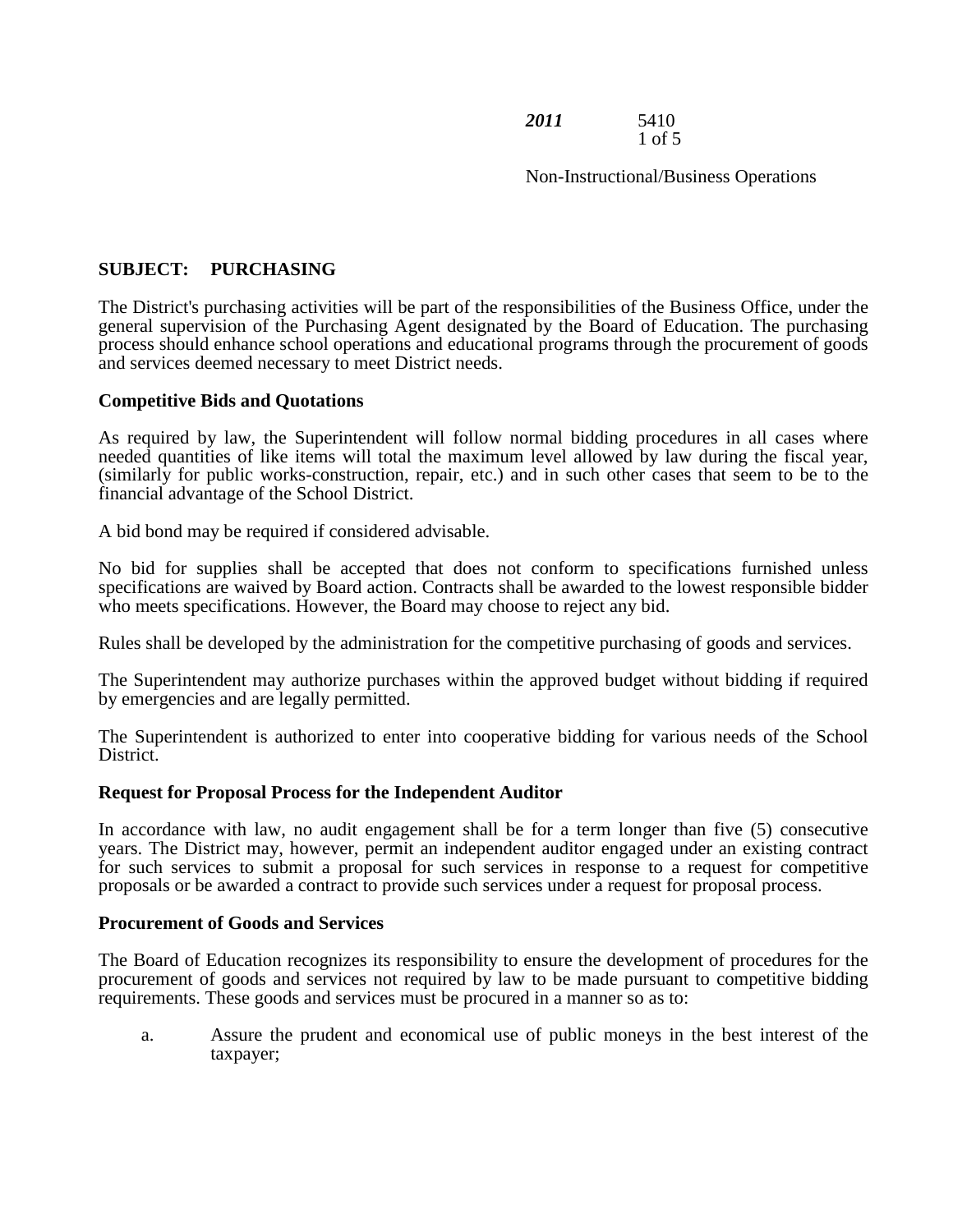# Non-Instructional/Business Operations

# **SUBJECT: PURCHASING**

- b) Facilitate the acquisition of goods and services of maximum quality at the lowest possible cost under the circumstances; and
- c) Guard against favoritism, improvidence, extravagance, fraud and corruption.

These procedures shall contain, at a minimum, provisions which:

- a) Prescribe a process for determining whether a procurement of goods and services is subject to competitive bidding and if it is not, documenting the basis for such determination;
- the purposes of General Municipal Law Section 104-b; b) With certain exceptions (purchases pursuant to General Municipal Law, Article 5-A; State Finance Law, Section 162; State Correction Law, Section 184; or those circumstances or types of procurements set forth in (f) of this section), provide that alternative proposals or quotations for goods and services shall be secured by use of written request for proposals, written quotations, verbal quotations or any other method of procurement which furthers
- c) Set forth when each method of procurement will be utilized;
- d) Require adequate documentation of actions taken with each method of procurement;
- e) Require justification and documentation of any contract awarded to other than the lowest responsible dollar offer, stating the reasons;
- f) Set forth any circumstances when, or the types of procurement for which, the solicitation of alternative proposals or quotations will not be in the best interest of the District; and
- g) Identify the individual or individuals responsible for purchasing and their respective titles. Such information shall be updated biennially.

 Any unintentional failure to fully comply with these provisions shall not be grounds to void action taken or give rise to a cause of action against the District or any District employee.

 The Board of Education shall solicit comments concerning the District's policies and procedures from those employees involved in the procurement process. All policies and procedures regarding the procurement of goods and services shall be reviewed annually by the Board.

# **Alternative Formats for Instructional Materials**

| 2011 | 5410   |
|------|--------|
|      | 3 of 5 |

Non-Instructional/Business Operations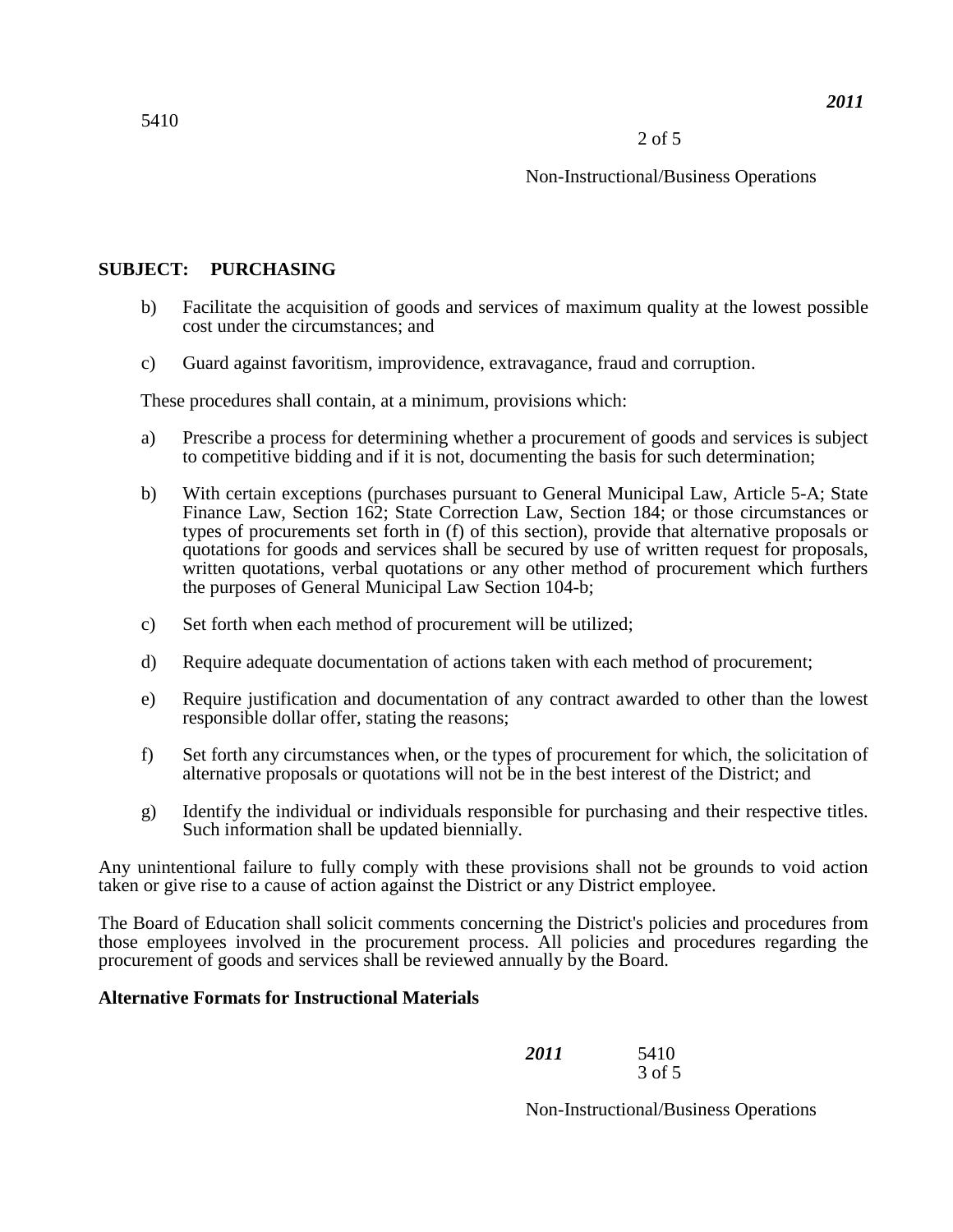# **SUBJECT: PURCHASING**

 textbook, for presentation of instructional materials that is needed as an accommodation for each Preference in the purchase of instructional materials will be given to vendors who agree to provide materials in a usable alternative format (i.e., any medium or format, other than a traditional print student with a disability, including students requiring Section 504 Accommodation Plans, enrolled in the School District). Alternative formats include, but are not limited to, Braille, large print, open and closed captioned, audio, or an electronic file in an approved format as defined in Commissioner's Regulations.

 As required by federal law and New York State Regulations, the District has adopted the National and in a format that meets NIMAS standards. The New York State Education Department (NYSED) Instructional Materials Accessibility Standard (NIMAS) to ensure that curriculum materials are available in a usable alternative format for students with disabilities. Each school district has the option of participating in the National Instructional Materials Access Center (NIMAC). Whether a district does or does not participate in NIMAC, the district will be responsible to ensure that each student who requires instructional materials in an alternate format will receive it in a timely manner recommends that school districts choose to participate in NIMAC, because this national effort to centralize the distribution of instructional materials in alternate formats will help guarantee timely provision of such materials to students.

materials *must* include a provision that requires the publisher to produce NIMAS files and send them<br>to the NIMAC (this will not add any cost to the contract) For school districts, Boards of Cooperative Educational Services (BOCES), State-operated schools, State-supported schools and approved private schools that choose to participate in NIMAC, **contracts**  with publishers executed on and after December 3, 2006 for textbooks and other printed core to the NIMAC (this will not add any cost to the contract).

For more information regarding NIMAC including model contract language, Steps for Coordinating with NIMAC and an IDEA Part B Assurances Application, see website: and an IDEA Part B Assurances Application, see http://www.vesid.nysed.gov/specialed/publications/persprep/NIMAS.pdf

# **Computer Software Purchases**

Software programs designated for use by students in conjunction with computers of the District shall meet the following criteria:

- a) A computer program which a student is required to use as a learning aid in a particular class; and
- b) Any content-based instructional materials in an electronic format that are aligned with State Standards which are accessed or delivered through the internet and based on a subscription model. Such electronic format materials may include a variety of media assets and learning tools including video, audio, images, teacher guides, and student access capabilities as such terms are defined in Commissioner's Regulations.

| 2011 | 5410   |
|------|--------|
|      | 4 of 5 |

Non-Instructional/Business Operations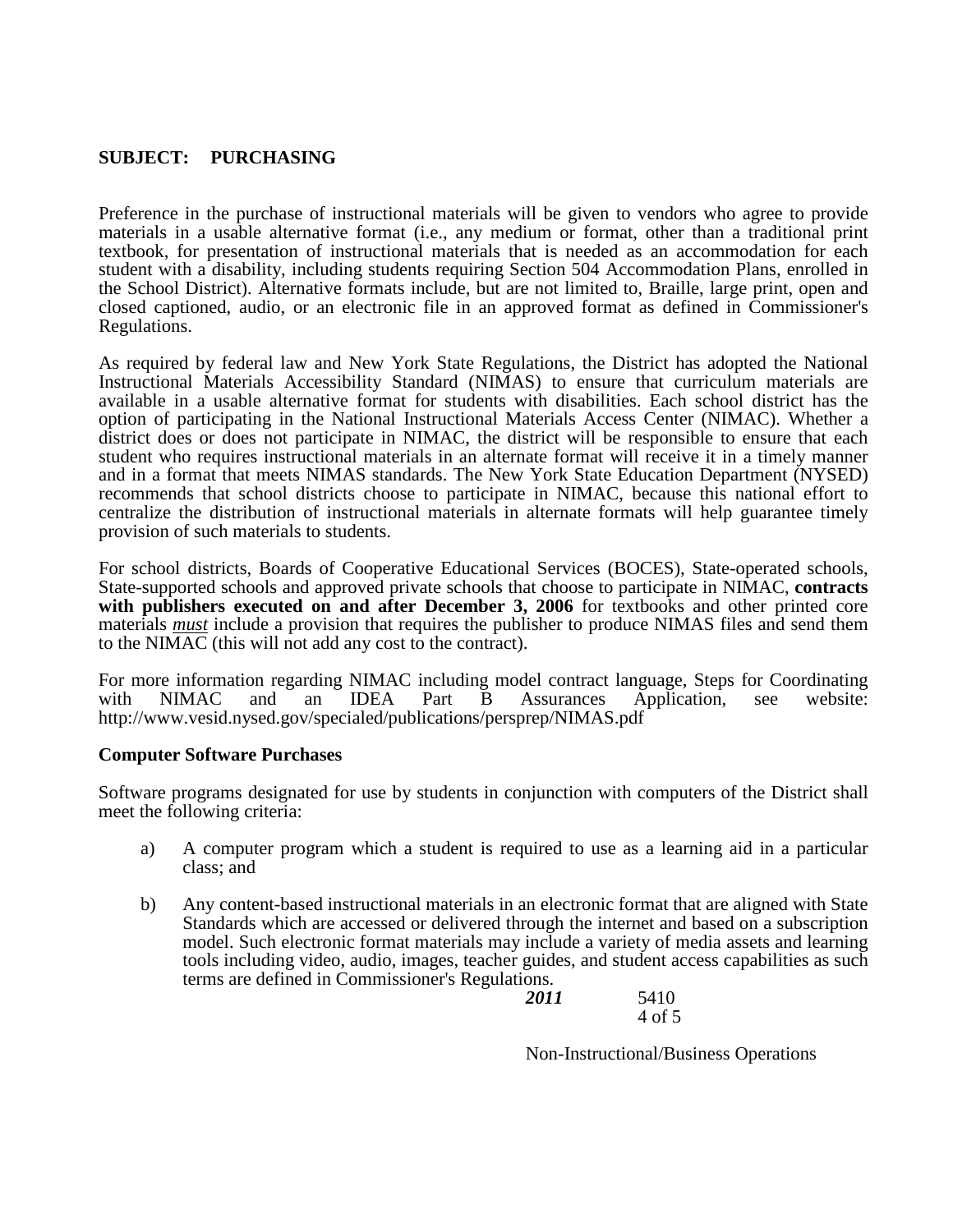# **SUBJECT: VOLUNTEER POLICY**

#### **Environmentally Sensitive Cleaning and Maintenance Products**

 with the 2006-2007 school year, the District shall follow guidelines, specifications and sample lists In accordance with Commissioner's Regulations, State Finance Law and Education Law, effective when purchasing cleaning and maintenance products for use in its facilities. Such facilities include any building or facility used for instructional purposes and the surrounding grounds or other sites used for playgrounds, athletics or other instruction.

 children and school staff to potentially harmful chemicals and substances used in the cleaning and used. Coordinated procurement of such products as specified by the Office of General Services (OGS) Environmentally sensitive cleaning and maintenance products are those which minimize adverse impacts on health and the environment. Such products reduce as much as possible exposures of maintenance of school facilities. The District shall identify and procure environmentally sensitive cleaning and maintenance products which are available in the form, function and utility generally may be done through central state purchasing contracts to ensure that the District can procure these products on a competitive basis.

The District shall notify their personnel of the availability of such guidelines, specifications and sample product lists.

#### **\*Apparel and Sports Equipment Purchases**

#### Competitive Bidding Purchases

The Board of Education will only accept bids from "responsible bidders." A determination that a bidder on a contract for the purchase of apparel or sports equipment, is not a "responsible bidder" shall be based upon either or both of the following considerations:

- a) The labor standards applicable to the manufacture of the apparel or sports equipment including, but not limited to, employee compensation, working conditions, employee rights to form unions, and the use of child labor; or
- b) The bidder's failure to provide information sufficient for the Board of Education to determine the labor standards applicable to the manufacture of the apparel or sports equipment.

#### Non-Competitive Bidding Purchases

The Board's internal policies and procedures governing procurement of apparel or sports equipment, where such procurement is not required to be made pursuant to competitive bidding requirements, shall prohibit the purchase of apparel or sports equipment, from any vendor based upon either or both of the following considerations: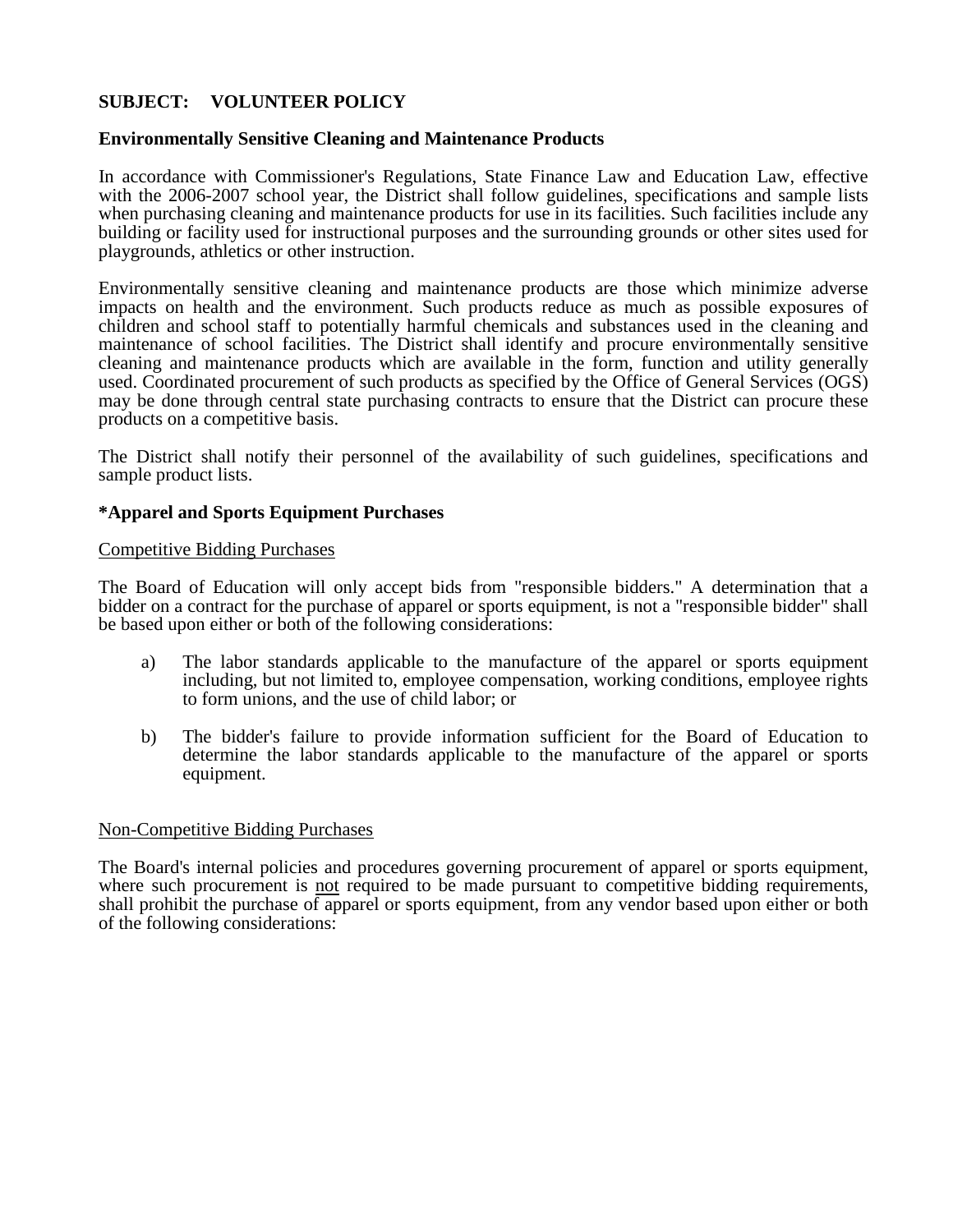#### *2011* 5410 5 of 5

Non-Instructional/Business Operations

# **SUBJECT: PURCHASING**

- a) The labor standards applicable to the manufacture of the apparel or sports equipment including, but not limited to, employee compensation, working conditions, employee rights to form unions, and the use of child labor; or
	- b) The bidder's failure to provide information sufficient for the Board of Education to determine the labor standards applicable to the manufacture of the apparel or sports equipment.

#### **Contracts for Goods and Services**

 involve expenditures without first securing approval for such contract from the Purchasing Agent. No contracts for goods and services shall be made by individuals or organizations in the school that

No Board member or employee of the School District shall have an interest in any contract entered into by the Board or the School District.

 Upon the adoption of a resolution by a vote of at least three-fifths (3/5) of all Board members stating that for reasons of efficiency or economy there is need for standardization, purchase contracts for a particular type or kind of equipment, materials or supplies of more than twenty thousand (\$20,000) dollars may be awarded by the Board to the lowest responsible bidder furnishing the required security after advertisement for sealed bids in the manner provided in law.

20 United States Code (USC) Section 1474(e)(3)(B) Education Law Sections 305(14), 409-i, 701, 751(2)(b), 1604, 1709, 1950, 2503, 2554 and 3602 General Municipal Law Articles 5-A and 18 State Finance Law Sections 162 and 163-b 8 New York Code of Rules and Regulations (NYCRR) Sections 155, 170.2, 200.2(b)(10), 200.2(c)(2) and 200.2(i)

Adoption Date: July 13, 2011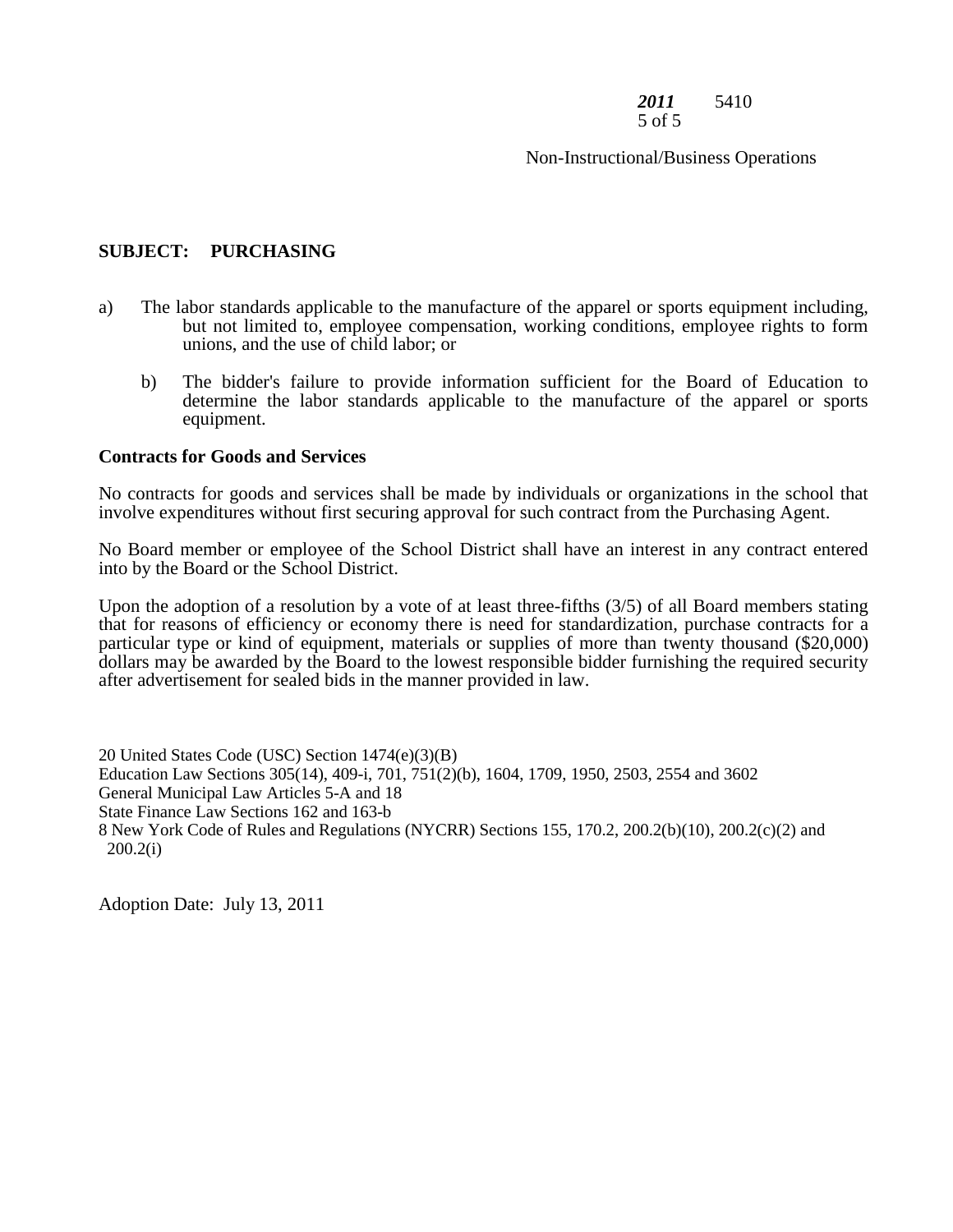**Operations** Non-Instructional/Business

# <span id="page-27-0"></span>**SUBJECT: ACCOUNTING OF FUNDS**

Accounting and reporting procedures shall be developed to facilitate analysis and evaluation of the District's financial status and fixed assets. The District will use the Uniform System of Accounts for School Districts.

Books and records of the District shall be maintained in accordance with statutory requirements.

Provision shall be made for the adequate storage, security, and disposition of all financial and inventory records.

Education Law Section 2116-a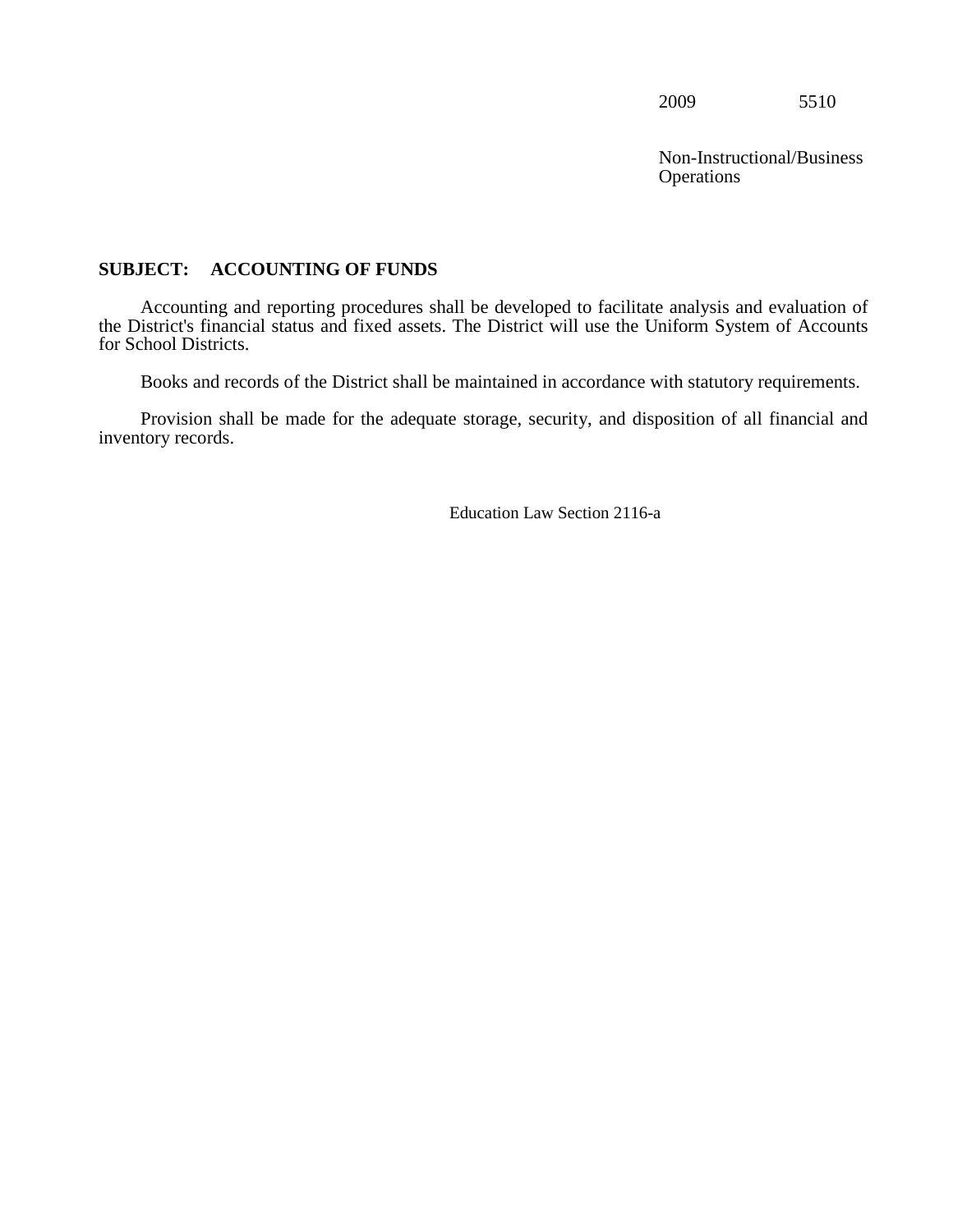Non-Instructional/Business **Operations** 

# **SUBJECT: RESERVE FUNDS**

 Reserve funds (essentially a legally authorized savings account designated for a specific purpose) are an important component in the District's financial planning for future projects, acquisitions and other lawful purposes. To this end, the District may establish and maintain reserve funds in accordance with New York State Laws, Commissioner's Regulations and the rules and/or opinions issued by the Office of the New York State Comptroller, as applicable.

 Any and all District reserve funds shall be properly established and maintained to promote the goals of creating an open, transparent and accountable use of public funds. The District may engage reports that the Board may require. independent experts and professionals, including but not limited to, auditors, accountants and other financial and legal counsel, as necessary, to monitor all reserve fund activity and prepare any and all

# **Periodic Review and Annual Report**

The Board of Education will periodically review all reserve funds. The District will also prepare and submit an annual report of all reserve funds to the Board of Education. The annual report shall include the following information for each reserve fund:

- a) The type and description of the reserve fund;
- b) The date the reserve fund was established and the amount of each sum paid into the fund;
- c) The interest earned by the reserve fund;
- d) Capital gains or losses resulting from the sale of investments of the reserve fund;
- The total amount and date of each withdrawal from the reserve fund:
- e) The total amount and date of each withdrawal from the reserve fund;<br>f) The total assets of the reserve fund showing cash balance and a schedule of investments; and
- g) An analysis of the projected needs for the reserve fund in the upcoming fiscal year and a recommendation regarding funding those projected needs.

 maintain and manage the District's reserve fund balances while mindful of its role and responsibility as The Board shall utilize the information in the annual report to make necessary decisions to adequately a fiduciary of public funds.

The Superintendent shall develop any necessary and/or appropriate regulations to implement the terms of the Board's policy.

Adoption Date: July 13, 2011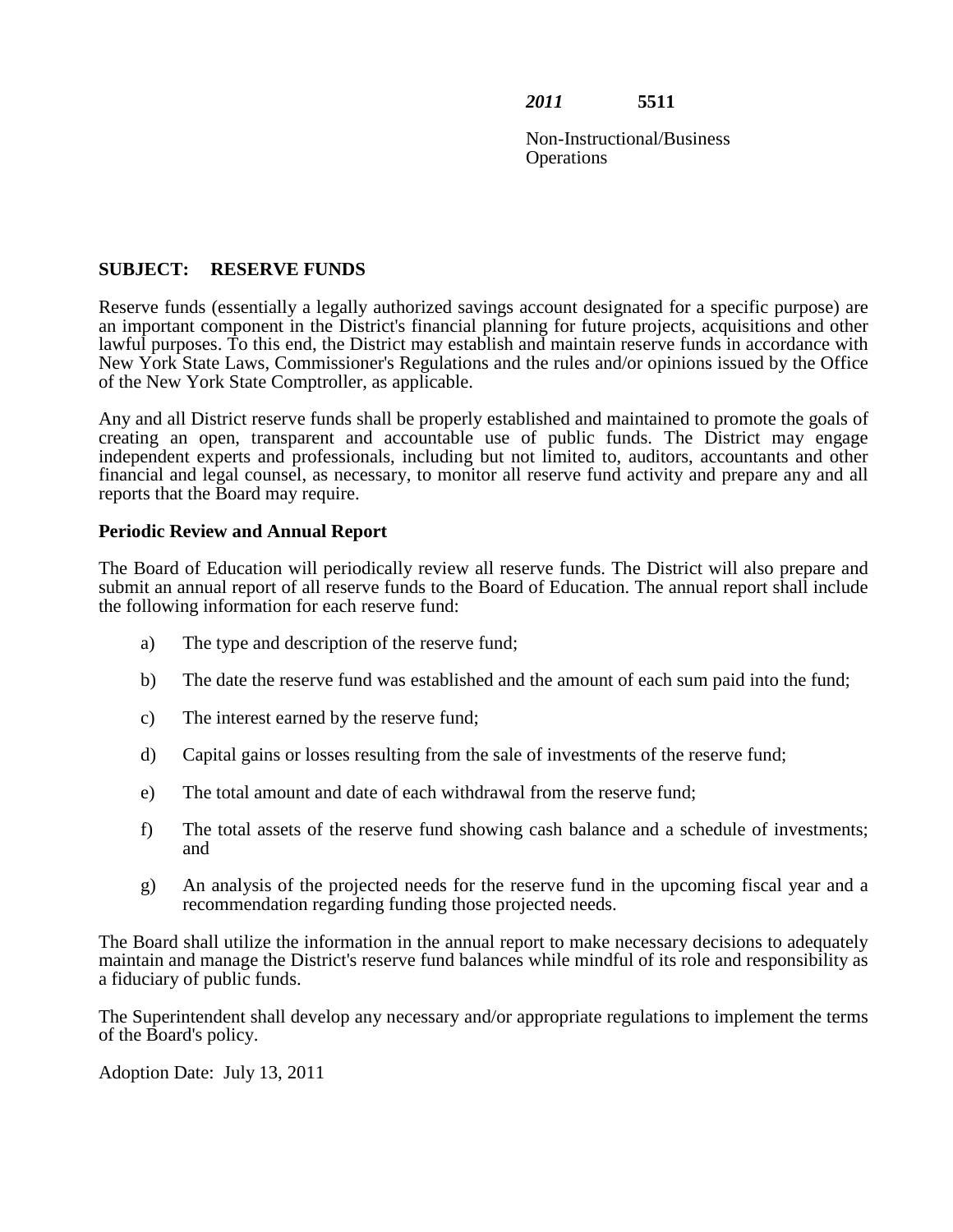**Operations** Non-Instructional/Business

#### <span id="page-29-0"></span>**SUBJECT: EXTRACLASSROOM ACTIVITY FUND**

An extraclassroom activity fund shall be established for activities conducted by students whose financial support is raised other than by taxation or through charges of the Board of Education.

 discontinued. Each extraclassroom activity shall have a faculty advisor appointed by the Building All extraclassroom activities shall be approved by the Board of Education. The Building Principal shall maintain an up-to-date register of all extraclassroom activities that are approved or Principal. A Central Treasurer and a Faculty Auditor shall oversee all financial aspects of extraclassroom activities. The annual District audit will include all extraclassroom activity funds.

All extraclassroom activity funds shall be handled in accordance with the financial procedures illustrated by Finance Pamphlet No. 2, the Safeguarding, Accounting and Auditing of Extraclassroom Activity Funds, 2008, published by the New York State Education Department. All commitments and contracts shall be the sole responsibility of the extraclassroom activity club giving rise to the transaction, regardless of a change in advisors, membership or officers.

 Board of Education. These accounts shall be subject to audit. All transactions involving extraclassroom funds shall be on a cash basis and no accounts shall remain unpaid at the end of the Proper books will be kept and all moneys deposited in appropriate accounts as set up by the school year. Funds shall be invested in accordance with the Board of Education's Fiscal Management Policy on the "Investment of District Funds".

The extraclassroom activities of the District are not included in the exemption granted to the School District from New York State sales tax. Without exception, clubs and activities are prohibited from using the school's tax exemption. The Central Treasurer shall be responsible for filing the periodic sales tax returns for the extraclassroom activity funds.

 Funds of discontinued extraclassroom activities, those inactive for one (1) year and of graduating classes shall revert to the account of the general student organization or student council and shall be expended in accordance with the organization's constitution.

The Building Principals, with approval of the Superintendent of Schools, shall set up procedures for receipt and payment from the extraclassroom activity fund in their respective schools.

8 New York Code of Rules and Regulations (NYCRR) Part 172

Adoption Date December 21, 2011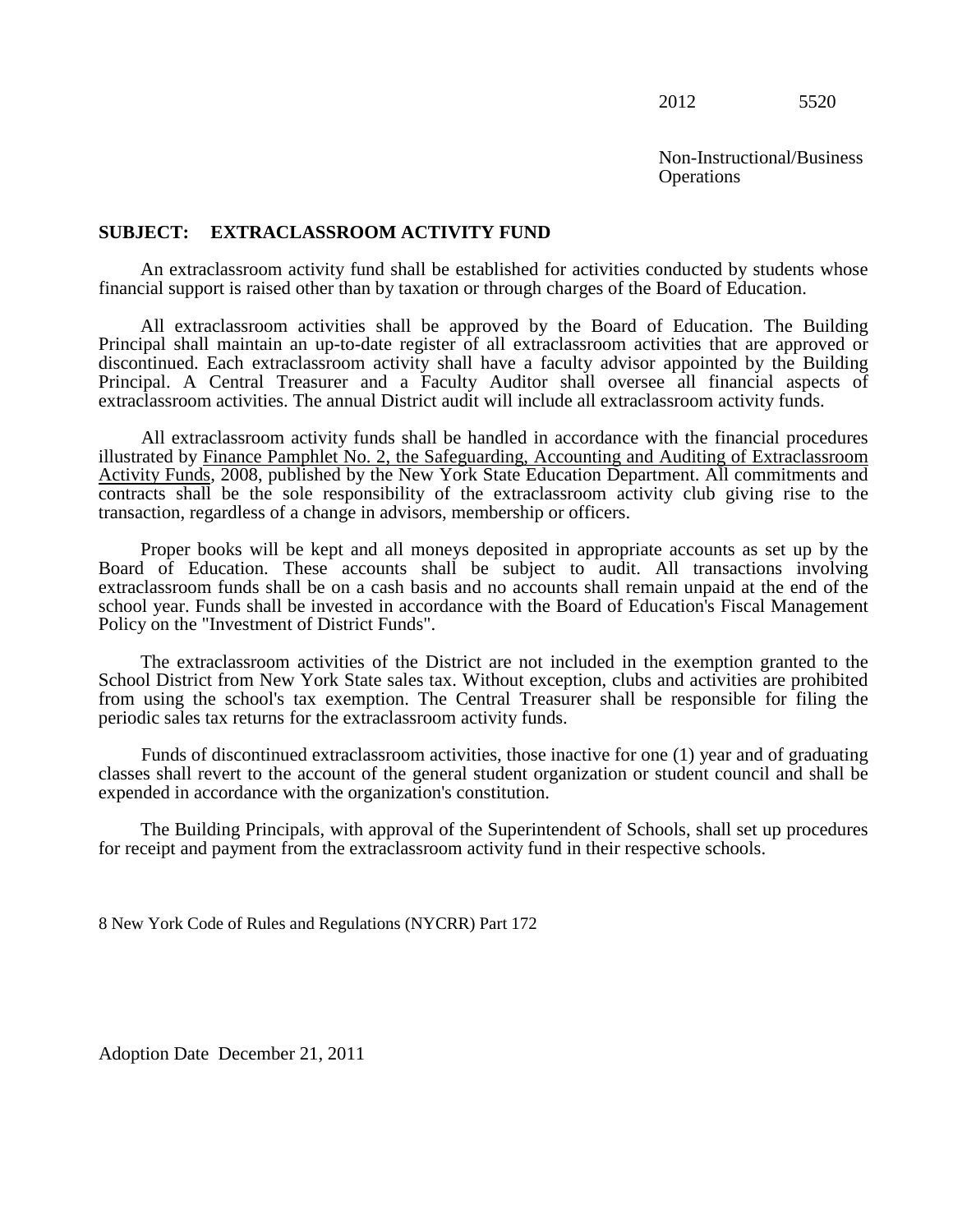**Operations** Non-Instructional/Business

# <span id="page-30-0"></span>**SUBJECT: PETTY CASH FUNDS AND CASH IN SCHOOL BUILDINGS**

#### **Petty Cash Funds**

 Office in a secure location. Payments from petty cash funds may be made for materials, supplies or A petty cash fund of not more than one hundred dollars (\$100) shall be maintained in the District services only when payment is required upon delivery. At the time of reimbursement, an itemized statement of expenditures, together with substantiating receipts, shall be submitted. Such accounts shall be authorized by Board resolution at their annual meeting.

Appropriate regulations shall be developed for implementation of this policy.

#### **Cash in School Buildings**

 Not more than two hundred fifty dollars (\$250), whether District or extraclassroom funds, shall be held in the vault in the Main Office of each District school building. Under no circumstances shall cash be left in classroom areas or desks. The District will not be responsible for funds left unprotected.

 Main Office vault. All funds, whether District or extraclassroom funds, shall be deposited prior to close of school each week. Only authorized personnel designated by the building administrator shall be allowed in the

> Education Law Sections 1604(26), 1709(29) and 2503(1) 8 New York Code of Rules and Regulations (NYCRR) Section 170.4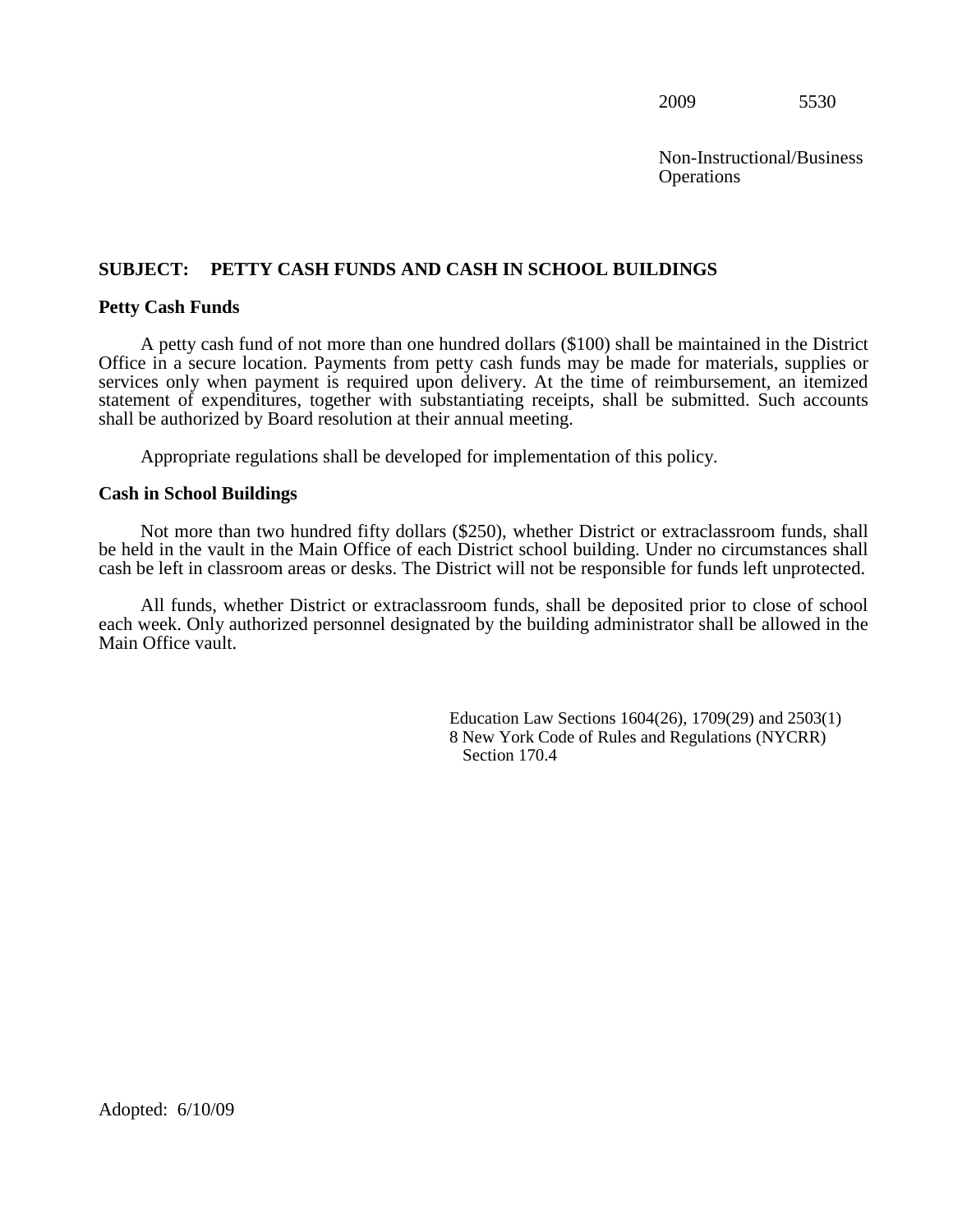Non-Instructional/Business **Operations** 

## <span id="page-31-0"></span>**SUBJECT: USE OF FEDERAL FUNDS FOR POLITICAL EXPENDITURES**

The Board of Education prohibits the use of any federal funds for partisan political purposes or expenditures of any kind by any person or organization involved in the administration of federallyassisted programs.

 This policy refers generally, but is not limited to, lobbying activities, publications, or other materials intended for influencing legislation or other partisan political activities.

 In recognition of this stricture, the Board of Education assigns the Purchasing Agent the responsibility of monitoring expenditures of federal funds so that said funds are not used for partisan political purposes by any person or organization involved in the administration of any federallyassisted programs.

> OMB Circular A-87 Cost Principles for State, Local and Indian Tribal Governments (revised May 10, 2004) Compliance Supplement for Single Audit of State and Local Governments (revised June 27, 2003) supplementing OMB Circular A133

# NOTE: Refer also to Policy #6430 -- Employee Activities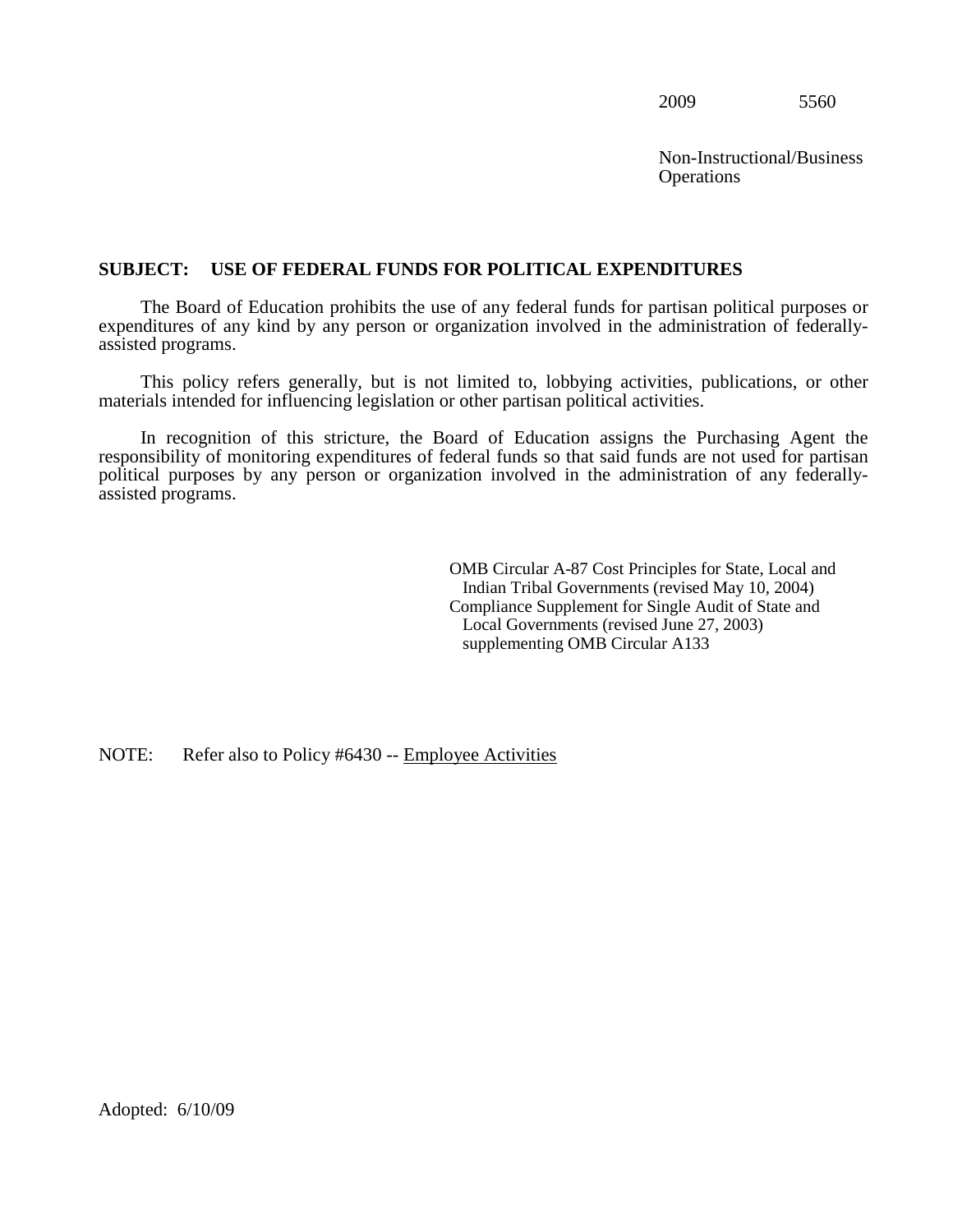2009 5570 1 of 2

**Operations** Non-Instructional/Business

# **SUBJECT: FINANCIAL ACCOUNTABILITY**

 District are accomplished; laws, regulations, policies, and good business practices are complied with; School districts must have internal controls in place to ensure that the goals and objectives of the operations are efficient and effective; assets are safeguarded; and accurate, timely and reliable data are maintained.

The Otselic Valley Central School District's governance and control environment will include the following:

- length is a relationship between the District and employees or vendors who are related to a) The District's code of ethics addresses conflict of interest transactions with Board members and employees. Transactions that are less-than-arm's length are prohibited. Less-than-arm's District officials or Board members.
- b) The Board requires corrective action for issues reported in the CPA's management letter, audit reports, the Single Audit, and consultant reports.
- c) The Board has established the required policies and procedures concerning District operations.
- d) The Board routinely receives and discusses the necessary fiscal reports including the:
	- 1. Treasurer's cash reports,
	- 2. Budget status reports,
	- 3. Revenue status reports,
	- 4. Monthly extra-classroom activity fund reports, and
	- 5. Fund balance projections (usually starting in January).
- e) The District has a long-term (three to five years) financial plan for both capital projects and operating expenses.
- responsibilities and the data provided to them. f) The District requires attendance at training programs for Board members, business officials, treasurers, claims auditors, and others to ensure they understand their duties and
- g) The Board has an audit committee to assist in carrying out its fiscal oversight responsibilities.
- h) The District's information systems are economical, efficient, current, and up-to-date.

(Continued)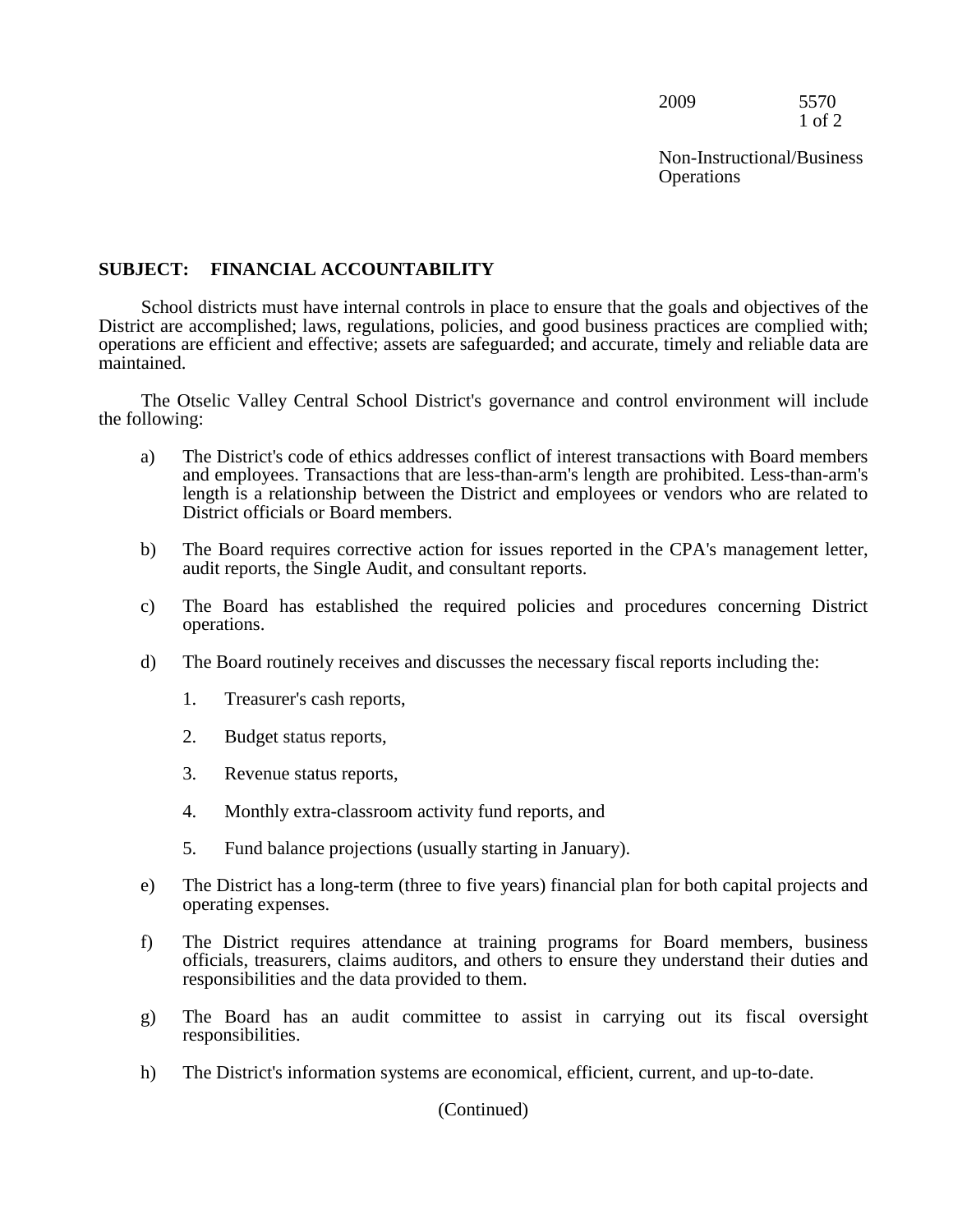2009 5570 2 of 2

**Operations** Non-Instructional/Business

# **SUBJECT: FINANCIAL ACCOUNTABILITY (Cont'd.)**

- i) All computer files are secured with passwords or other controls, backed up on a regular basis, and stored at an off site location.
- j) The District periodically verifies that its controls are working efficiently.
- k) The District requires all staff to take vacations during which time another staff member performs the duties of the staff on vacation.

8 New York Code of Rules and Regulations (NYCRR) Section 170.12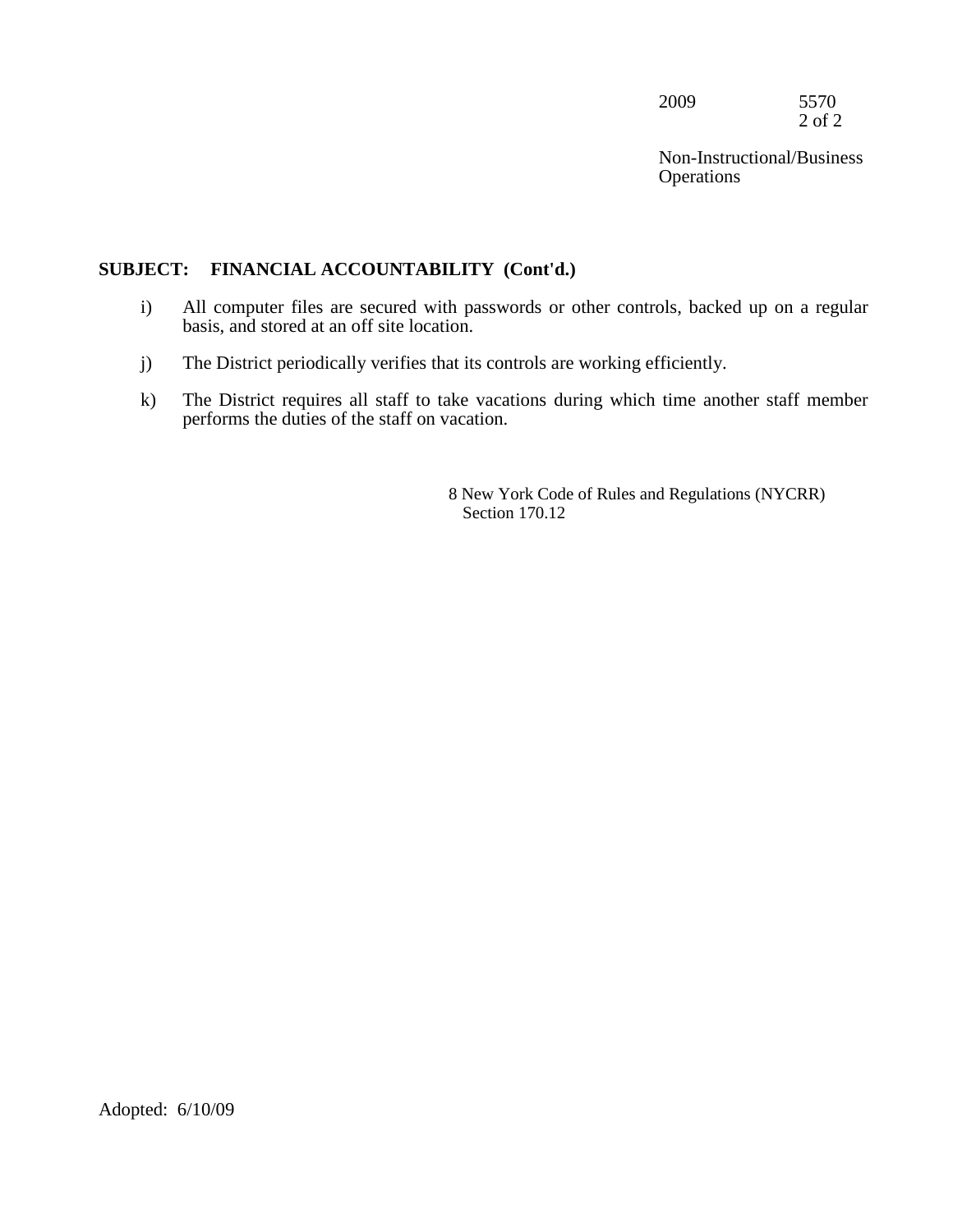2009 5571 1 of 2

Non-Instructional/Business **Operations** 

# **SUBJECT: ALLEGATIONS OF FRAUD**

# **Reporting and Investigations of Allegations of Fraud**

 All Board members and officers, District employees and third party consultants are required to Independent (External) Auditor, or the School Attorney, or the Board of Education. The District's and/or financial duties including the handling of money. abide by the District's policies, administrative regulations and procedures in the conduct of their duties. Further, all applicable federal and/or state laws and regulations must be adhered to in the course of District operations and practices. Any individual who has reason to believe that financial improprieties or wrongful conduct is occurring within the School System is to disclose such information according to the reporting procedures established by the District. The reporting procedures will follow the chain of command as established within the department or school building or as enumerated in the District's Organizational Chart. In the event that the allegations of financial improprieties/fraud and/or wrongful conduct concern the investigating official, the report shall be made to the next level of supervisory authority. If the chain of supervisory command is not sufficient to ensure impartial, independent investigation, allegations of financial improprieties/fraud and/or wrongful conduct will be reported as applicable, to the Internal Auditor (if available), or the prohibition of wrongful conduct, including fraud, will be publicized within the District as deemed appropriate; and written notification will be provided to all employees with fiscal accounting/oversight

 reports will be treated as confidentially and privately as possible. However, disclosure may be Upon receipt of an allegation of financial improprieties/fraud and/or wrongful conduct, the Board or designated employee(s) will conduct a thorough investigation of the charges. However, even in the absence of a report of suspected wrongful conduct, if the District has knowledge of, or reason to know of, any occurrence of financial improprieties/fraud and/or wrongful conduct, the District will investigate such conduct promptly and thoroughly. To the extent possible, within legal constraints, all necessary to complete a thorough investigation of the charges and/or to notify law enforcement officials as warranted, and any disclosure will be provided on a "need to know" basis. Written records of the allegation, and resulting investigation and outcome will be maintained in accordance with law.

 *disciplinary measures by the District does not preclude the filing of civil and/or criminal charges as* Based upon the results of this investigation, if the District determines that a school official has engaged in financial improprieties/fraudulent and/or wrongful actions, appropriate disciplinary measures will be applied, up to and including termination of employment, in accordance with legal guidelines, District policy and regulation, and any applicable collective bargaining agreement. Third parties who are found to have engaged in financial improprieties/fraud and/or wrongful conduct will be subject to appropriate sanctions as warranted and in compliance with law. *The application of such may be warranted. Rather, when school officials receive a complaint or report of alleged financial improprieties/fraud and/or wrongful conduct that may be criminal in nature, law authorities should be immediately notified.*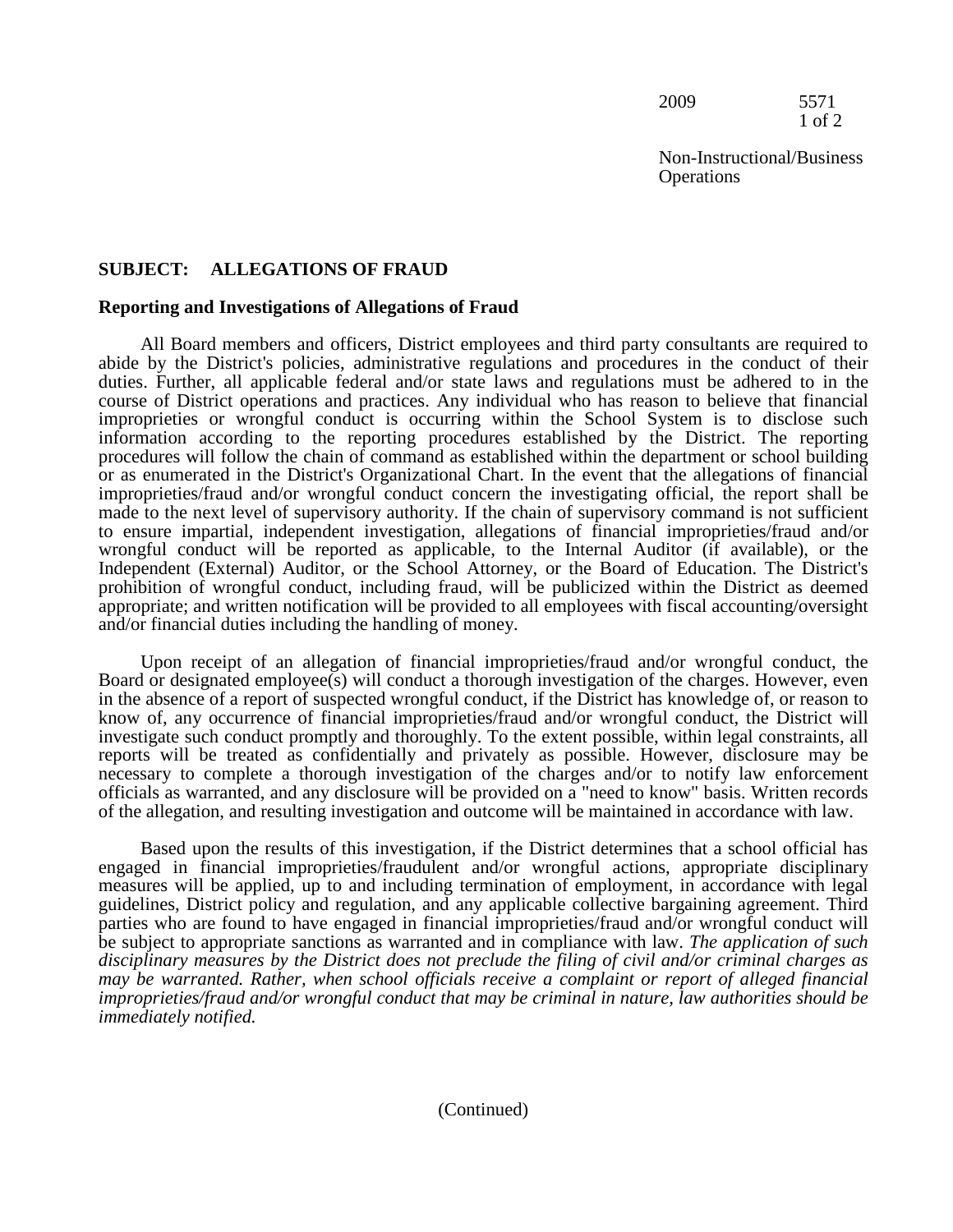2009 5571 2 of 2

Non-Instructional/Business **Operations** 

# **SUBJECT: ALLEGATIONS OF FRAUD (Cont'd.)**

An appeal procedure will also be provided, as applicable, to address any unresolved complaints and/or unsatisfactory prior determinations by the applicable investigating officer(s).

#### **Protection of School Employees who Report Information Regarding Illegal or Inappropriate Financial Practices**

 or actions of an employee or officer of the District violates any local, state, federal law or rule and Any employee of the School District who has reasonable cause to believe that the fiscal practices regulation relating to the financial practices of the District, and who in good faith reports such information to an official of the District, or to the Office of the State Comptroller, the Commissioner of Education, or to law enforcement authorities, shall have immunity from any civil liability that may arise from the making of such report. Further, neither the School District, nor employee or officer thereof, shall take, request, or cause a retaliatory action against any such employee who makes such a report.

 practices or actions. Follow-up inquiries shall be made to ensure that no reprisals or retaliatory The Board also prohibits any retaliatory behavior directed against any witnesses and/or any other individuals who participate in the investigation of an allegation of illegal or inappropriate fiscal behavior has occurred to those involved in the investigation. Any act of retaliation is prohibited and subject to appropriate disciplinary action by the District.

#### **Knowingly Makes False Accusations**

 allegations of financial improprieties/fraud may also face appropriate disciplinary action. Any individual who *knowingly* makes false accusations against another individual as to

Education Law Section 3028-d

Adopted: 6/10/09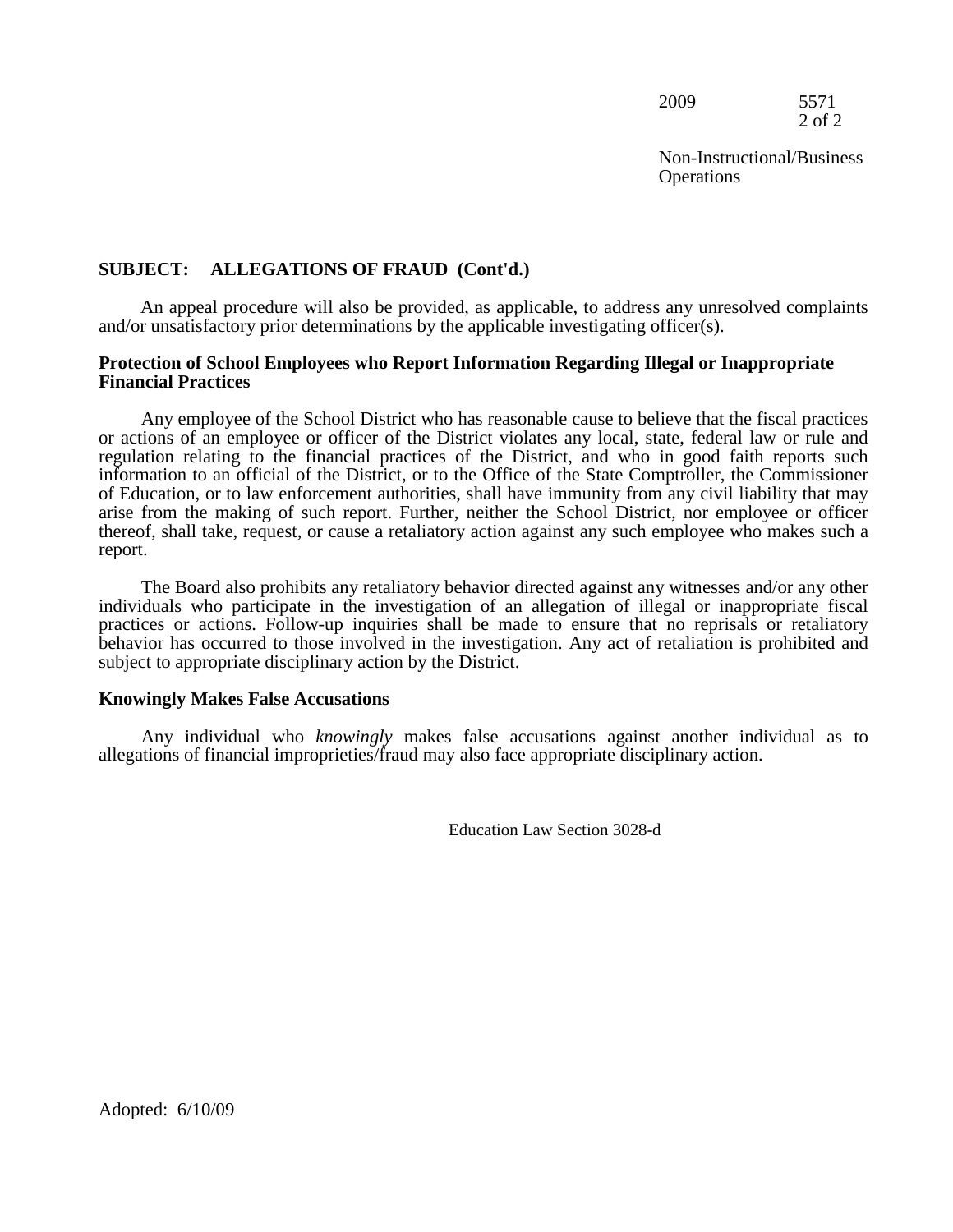**Operations** Non-Instructional/Business

#### **SUBJECT: AUDIT COMMITTEE**

 District audit and report to the Board. Said committee will consist of members of the Board of The Otselic Valley Board of Education establishes an Audit Committee in accordance with the requirements set forth in the Comptrollers 5-Point Plan of 2005, with the purpose of overseeing the Education. The Superintendent of Schools and the School Business Official will be in attendance at meetings of this committee. It shall be the function of this committee to:

- a) Provide recommendations regarding the appointment of the external auditor.
- b) Meet with the external auditor prior to commencement of the audit. By regulation, this may occur in executive session.
- c) Review and discuss with the external auditor any risk assessment of the District's fiscal operations. By regulation, this may occur in executive session.
- d) Receive and review the draft annual audit report and accompanying management letter, working directly with the external auditor, and assist the Board of Education in interpreting said documents. By regulation, this may occur in executive session.
- e) Make a recommendation to the Board of Education on accepting the annual audit report.
- f) Review the audit corrective action plan to be developed by the District and assist the Board of Education in the implementation of said plan.
- g) Assist in the oversight of the internal audit function by:
	- 1. Providing recommendations regarding the appointment of the internal auditor.
	- 2. Reviewing the significant findings and recommendations of the internal auditor.
	- 3. Monitoring the District's implementation of such recommendations.
	- 4. Evaluating the performance of the internal audit function.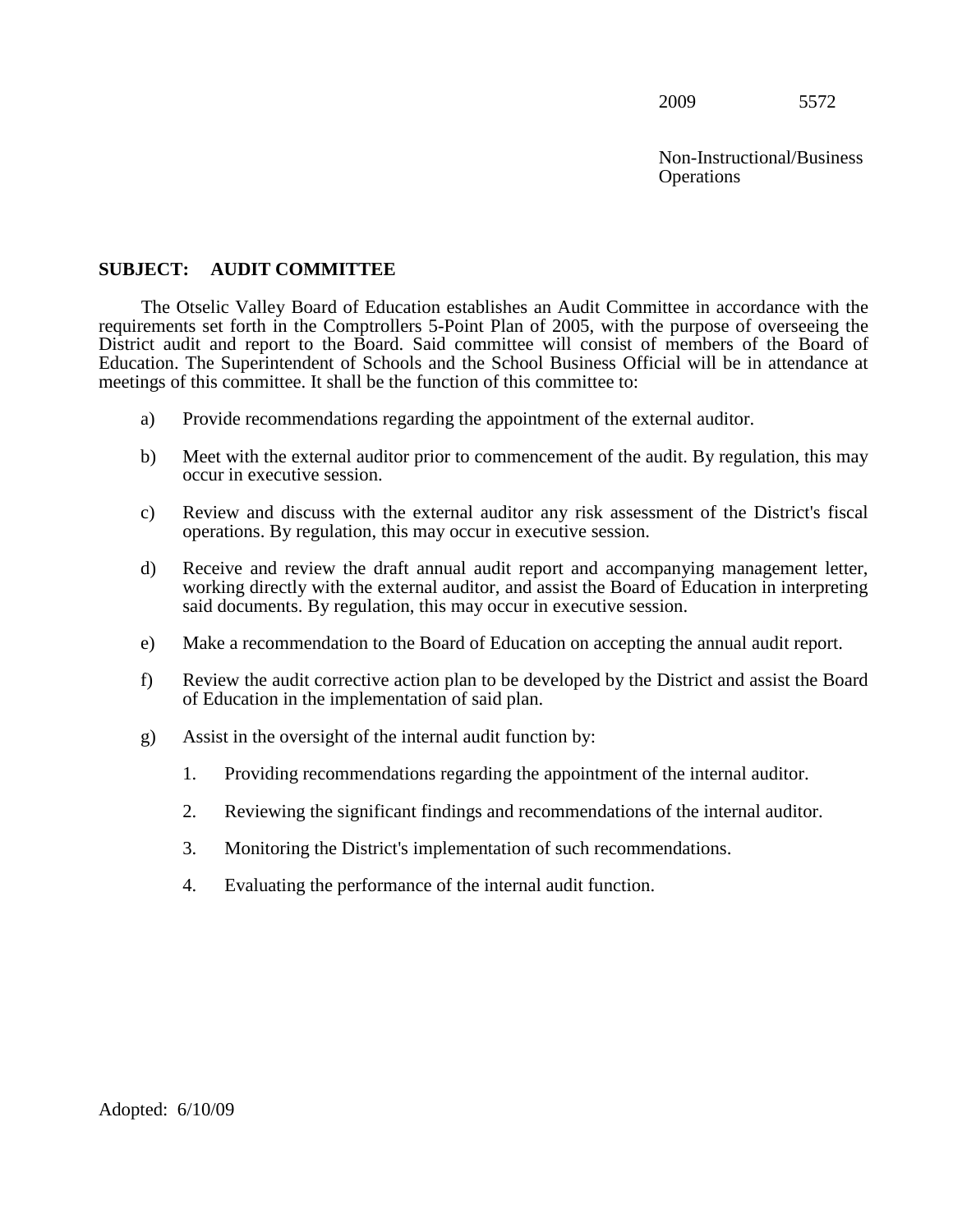**Operations** Non-Instructional/Business

#### **SUBJECT: INTERNAL AUDIT FUNCTION**

No later than July 1, 2006, the District shall establish an Internal Audit Function to be in operation no later than December 31, 2006. The Internal Audit Function shall include:

- a) Development of a risk assessment of District operations including, but not limited to, a review of financial policies, procedures and practices;
- b) An annual review and update of such risk assessment;
- c) Annual testing and evaluation of one or more of the District's internal controls, taking into account risk, control weaknesses, size, and complexity of operations;
- d) Preparation of reports, at least annually or more frequently as the Board may direct, which analyze significant risk assessment findings, recommend changes for strengthening controls and reducing identified risks, and specify timeframes for implementation of such recommendations.

 The District is permitted to utilize existing District personnel to fulfill the Internal Audit Function, but such persons shall not have any responsibility for other business operations of the District while performing Internal Audit Functions. The District shall also be permitted to use intermunicipal cooperative agreements, shared services to the extent authorized by Education Law Section 1950 or independent contractors to fulfill the Internal Audit Function as long as the personnel or entities performing this Function comply with any Regulations issued by the Commissioner of Education and meet professional auditing standards for independence between the auditor and the District.

 the Internal Audit Function on behalf of the Board. Personnel or entities serving as the Internal Auditor and performing the Internal Audit Function shall report directly to the Board of Education. The Audit Committee shall assist in the oversight of

> Education Law Sections 1950, 2116-b and 2116-c 8 New York Code of Rules and Regulations (NYCRR) Section 170.12(d)

NOTE: Refer also to Policy #1339 – Duties of the Internal Auditor

Adopted: 6/10/09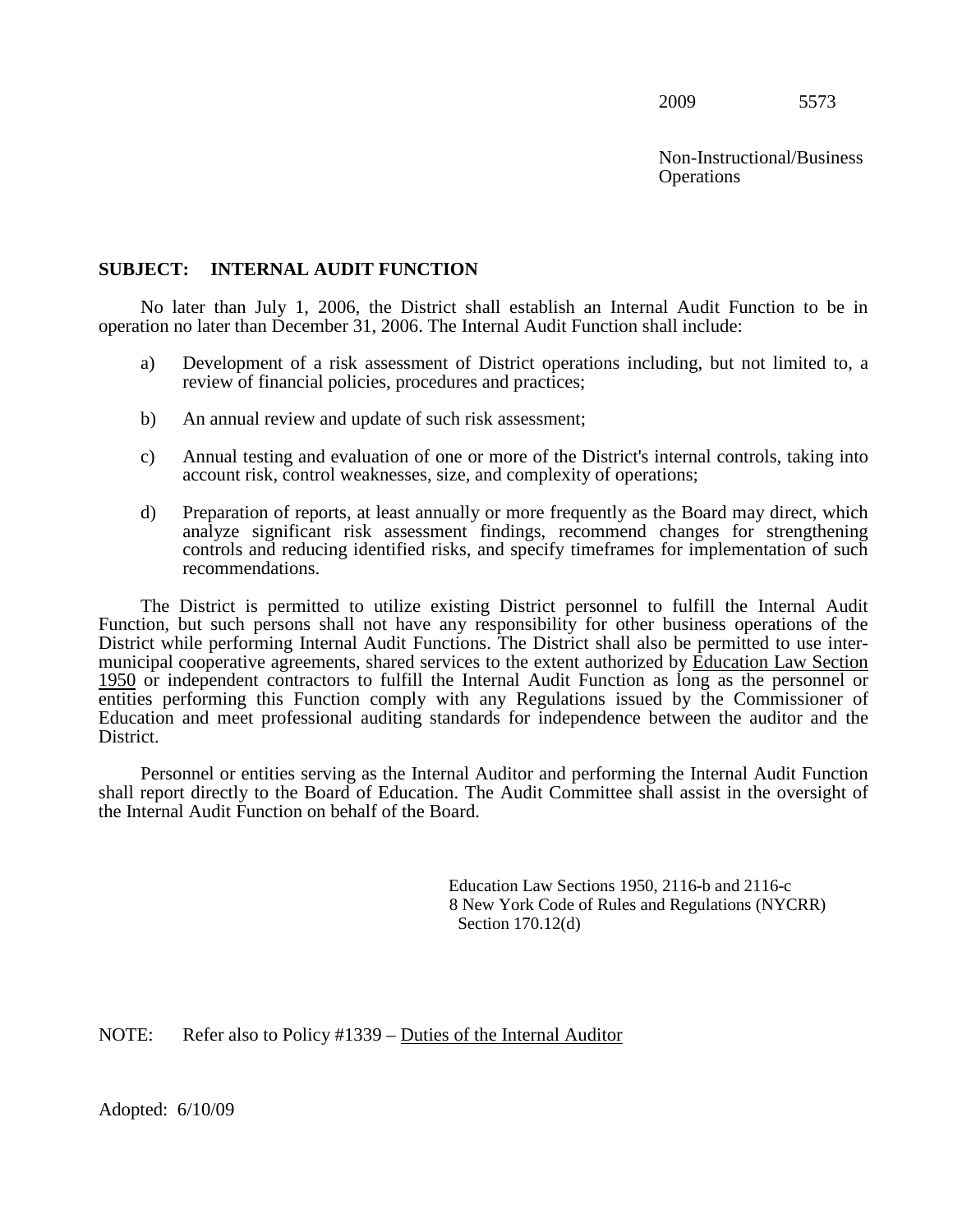Non-Instructional/Business **Operations** 

#### **SUBJECT: INSURANCE**

The objective of the Board of Education is to obtain the best possible insurance at the lowest possible cost, and to seek advice from an Insurance Appraisal Service to determine that adequate coverage is being provided regarding fire, boiler, general liability, bus and student accident insurance.

The Board shall carry insurance to protect the District's real and personal property against loss or damage. This property shall include school buildings, the contents of such buildings, school grounds and vehicles.

 their employment and/or under the direction of the Board. The Board may also purchase liability insurance to pay damages assessed against Board members and District employees acting in the discharge of their respective duties, within the scope of

All insurance policies, along with an inventory of the contents of the building, should be kept in a fireproof depository or with the appropriate insurance agent for safekeeping and referral purposes. The Superintendent shall review the District's insurance program annually and make recommendations to the Board if more suitable coverage is required.

> Education Law Sections 1709(8), 1709(26), 1709(34-b), 2503(10), 2503(10-a), 2503(10-b), 3023, 3028 and 3811 General Municipal Law Sections 6-n and 52 Public Officers Law Section 18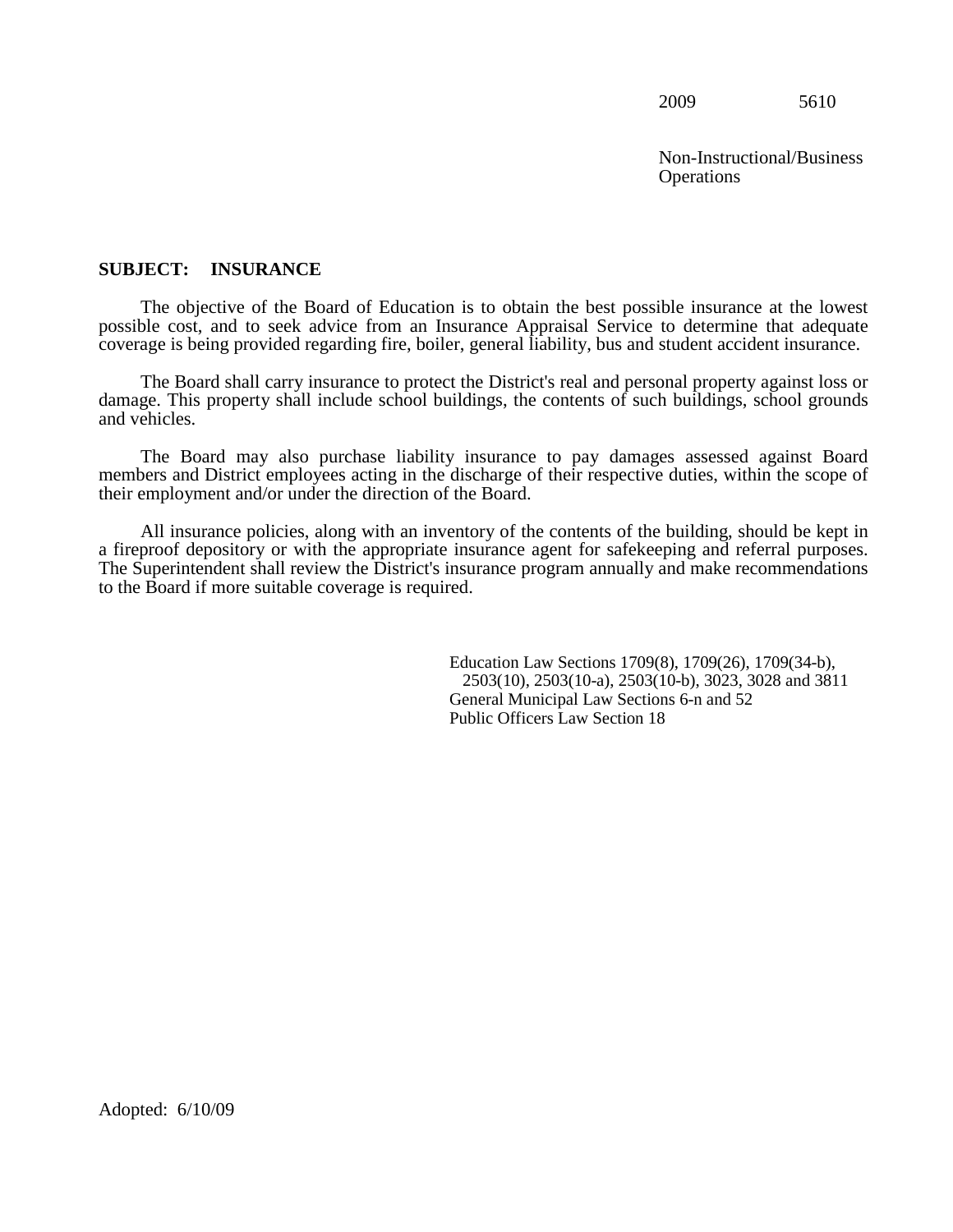**Operations** Non-Instructional/Business

#### **SUBJECT: INVENTORIES**

The Superintendent or his/her designee shall be responsible for maintaining a continuous and accurate inventory of equipment owned by the District in accordance with "The Uniform System of Accounts for School Districts."

 All supplies and equipment purchased and received by the School District shall be checked, logged, and stored through an established procedure.

> Uniform System of Accounts for School Districts (Fiscal Section)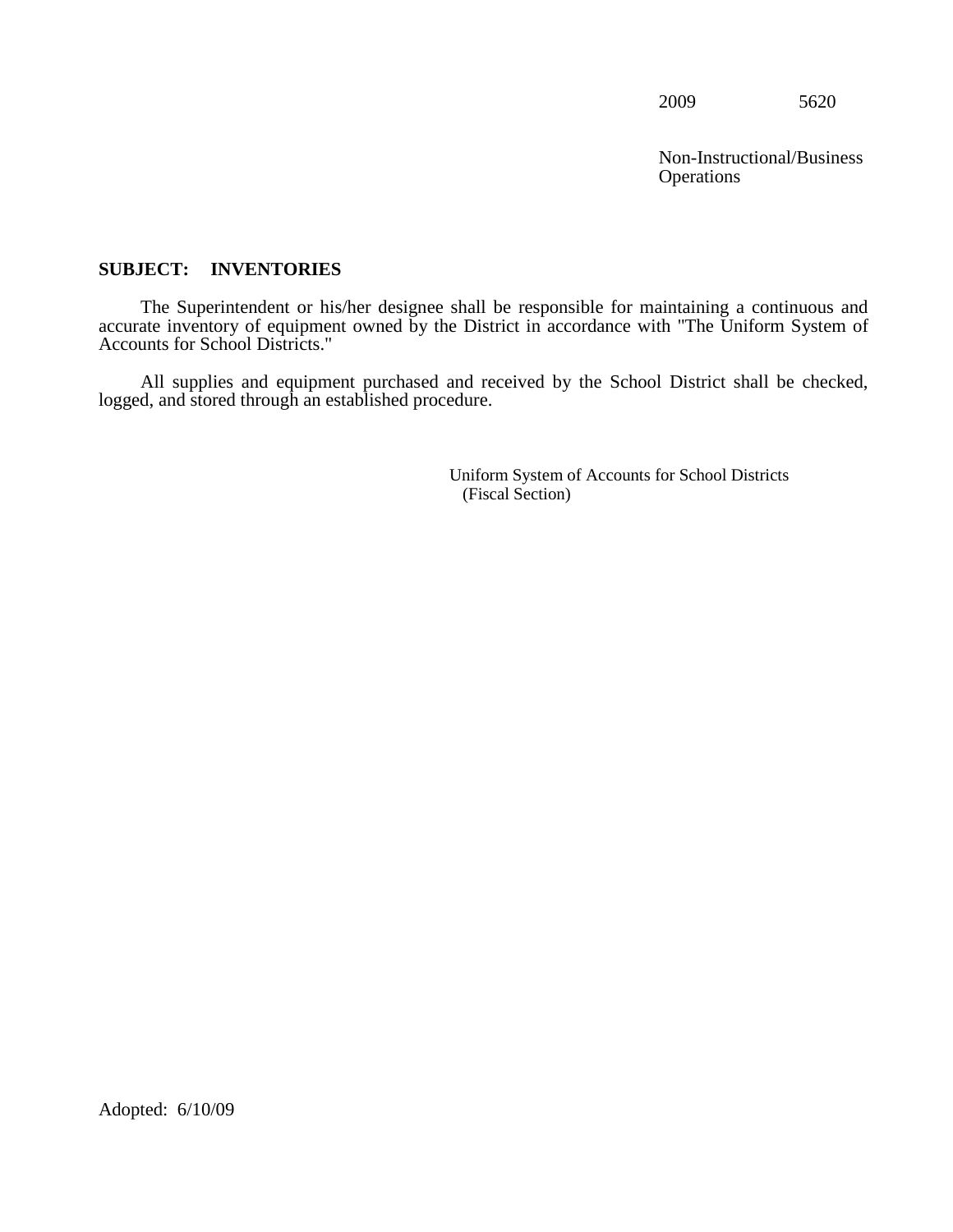2009 5621 1 of 2

Non-Instructional/Business **Operations** 

#### **SUBJECT: ACCOUNTING OF FIXED ASSETS**

 The School Business Official shall be responsible for accounting for general fixed assets according to the procedures outlined by the Uniform System of Accounts for School Districts and GASB Statement 34 Regulations.

These accounts will serve to:

- a) Maintain a physical inventory of assets;
- b) Establish accountability;
- c) Determine replacement costs; and
- d) Provide appropriate insurance coverage.

 Fixed assets with a minimum value established by the Board that have a useful life of one (1) year or more and physical characteristics not appreciably affected by use or consumption shall be inventoried and recorded on an annual basis. Fixed assets shall include land, buildings, equipment and materials.

 The Board shall establish a dollar threshold as a basis for considering which fixed assets are to be depreciated. Such threshold shall ensure that at least eighty percent (80%) of the value of all assets is reported. However, it is recommended that such threshold shall not be greater than five thousand dollars (\$5,000). A standardized depreciation method and averaging convention shall also be established for depreciation calculations.

Fixed assets acquired having a value equal to or greater than the established threshold are considered depreciable assets and shall be inventoried for the purposes of GASB 34 accounting practices and placed on a depreciation schedule according to its asset class and estimated useful life as stipulated by the NY State Comptroller's Office or the IRS.

Assets shall be recorded at initial cost or, if not available, at estimated initial cost; gifts of fixed assets shall be recorded at estimated fair value at the time of the gift. A property record will be maintained for each asset and will contain, where possible, the following information:

- a) Date of acquisition;
- b) Description;
- c) Cost or value;
- d) Location;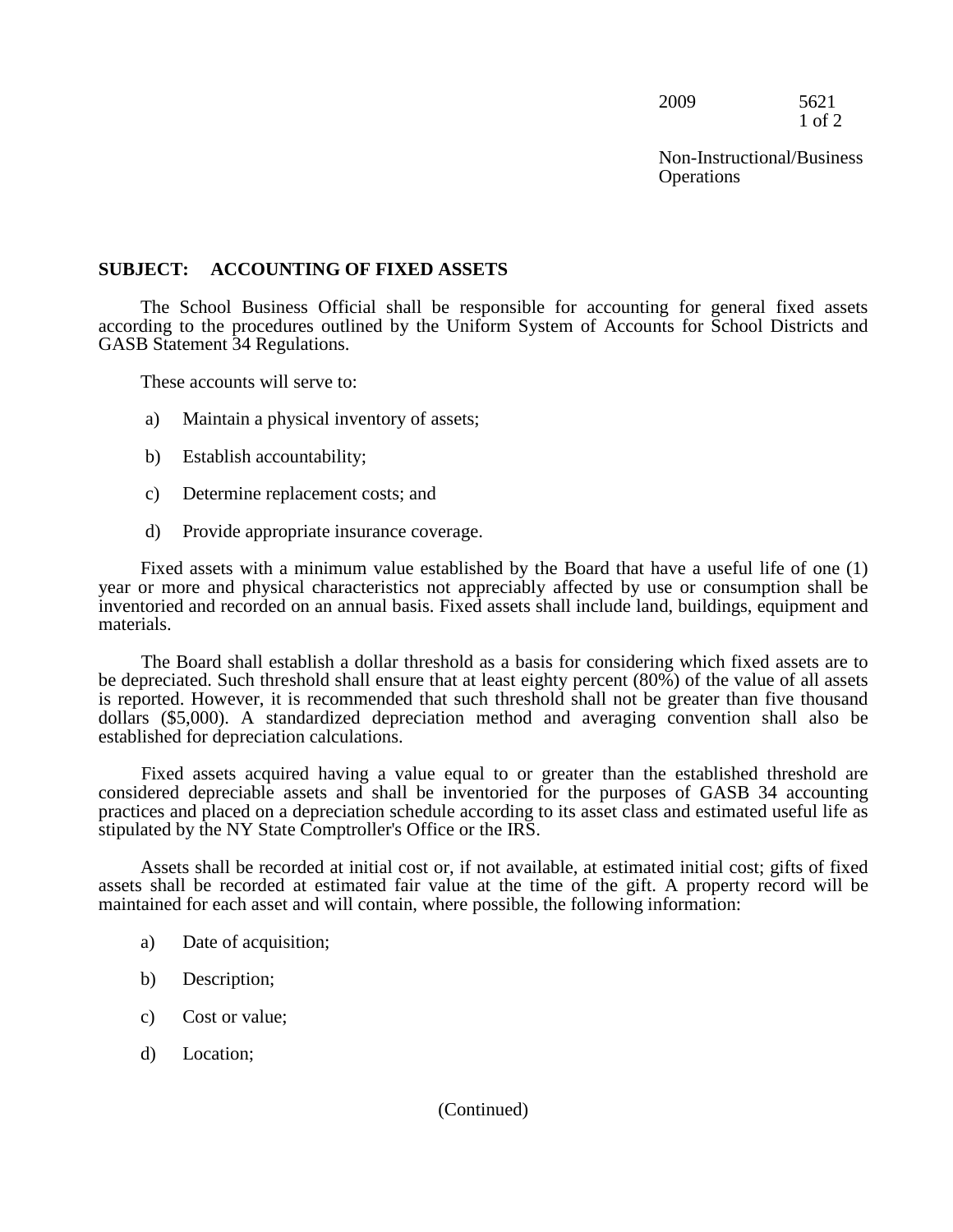2009 5621 2 of 2

Non-Instructional/Business **Operations** 

#### **SUBJECT: ACCOUNTING OF FIXED ASSETS (Cont'd.)**

- e) Asset type;
- f) Estimated useful life;
- g) Replacement cost;
- h) Current value;
- i) Salvage value;
- j) Date and method of disposition; and
- k) Responsible official.

The School Business Official shall arrange for the annual inventory and appraisal of School District property, equipment and material. Any discrepancies between an inventory and the District's property records on file should be traced and explained.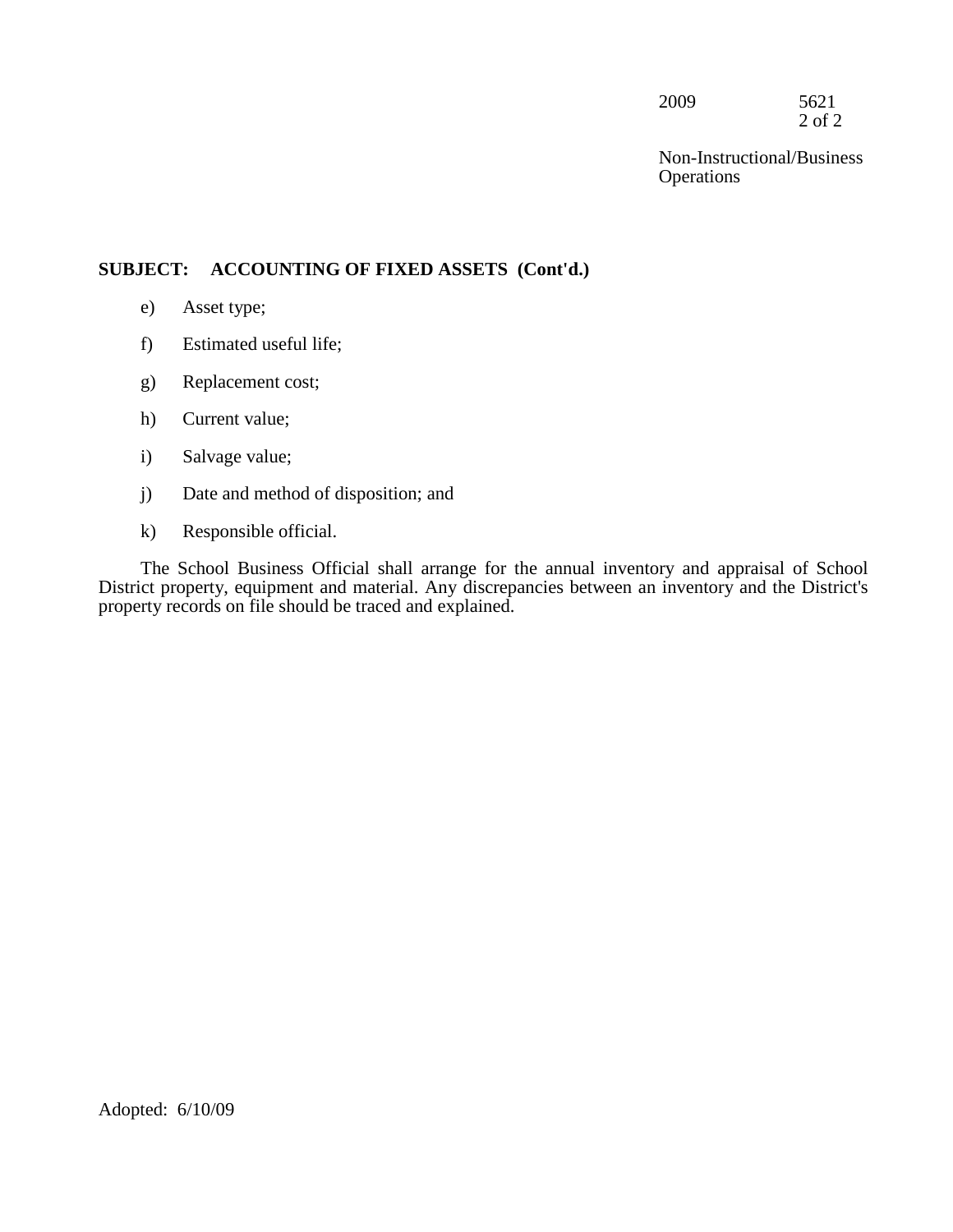*2012* 5630 1 of 4

**Operations** Non-Instructional/Business

#### **SUBJECT: FACILITIES: INSPECTION, OPERATION AND MAINTENANCE**

#### **Operation and Maintenance**

The Superintendent is charged with the responsibility for administering plant operations in the most efficient and economical manner possible, while placing high priority on health and safety of students and conservation of natural resources.

The Board, through the Superintendent and his/her staff, has the responsibility of protecting the District investment in plant and facilities through a systematic maintenance program.

 range maintenance schedules and emergency repair procedures. It is further expected that all It is expected that the program shall include periodic preventive maintenance activities, longmaintenance work will be carried out in a manner that will cause the least interference with the educational program.

#### **Construction and Remodeling of School Facilities**

 York State Uniform Fire Prevention and Building Code, the Manual of Planning Standards and the All capital projects and maintenance must assure compliance with the requirements of the New Regulations of the Commissioner of Education. All new buildings must be formally submitted no matter the size or cost. The New York State Education Department Office of Facilities Planning has provided an Instruction Guide at website: http://www.emsc.nysed.gov/facplan/ProjMgmt.htm

Plans and specifications for the erection, enlargement, repair or remodeling of facilities of the School District shall be submitted to the Commissioner when the contemplated construction costs of such work are ten thousand dollars (\$10,000) or more, and for all projects affecting the health and safety of students.

 architect or engineer licensed to practice in the State of New York. The architect or engineer who Plans and specifications submitted to the Commissioner shall bear the signature and seal of an sealed the plans and specifications shall also certify that the plans and specifications conform to the standards set forth in the State Uniform Fire Prevention and Building Code (19 NYCRR Parts 1220 through 1226) and the State Energy Conservation Construction Code (19 NYCRR Part 1240).

 District shall assure compliance with the requirements of the State Uniform Fire Prevention and shall retain the services of an architect or engineer licensed to practice in New York State. For remodeling or construction projects costing five thousand dollars (\$5,000) or more, the Building Code (19 NYCRR Parts 1220 through 1226) and Commissioner's Regulations Part 155, and

 District shall assure compliance with the requirements of the State Uniform Fire Prevention and For remodeling or construction projects costing less than five thousand dollars (\$5,000), the Building Code (19 NYCRR Parts 1220 through 1226) and Commissioner's Regulations Part 155.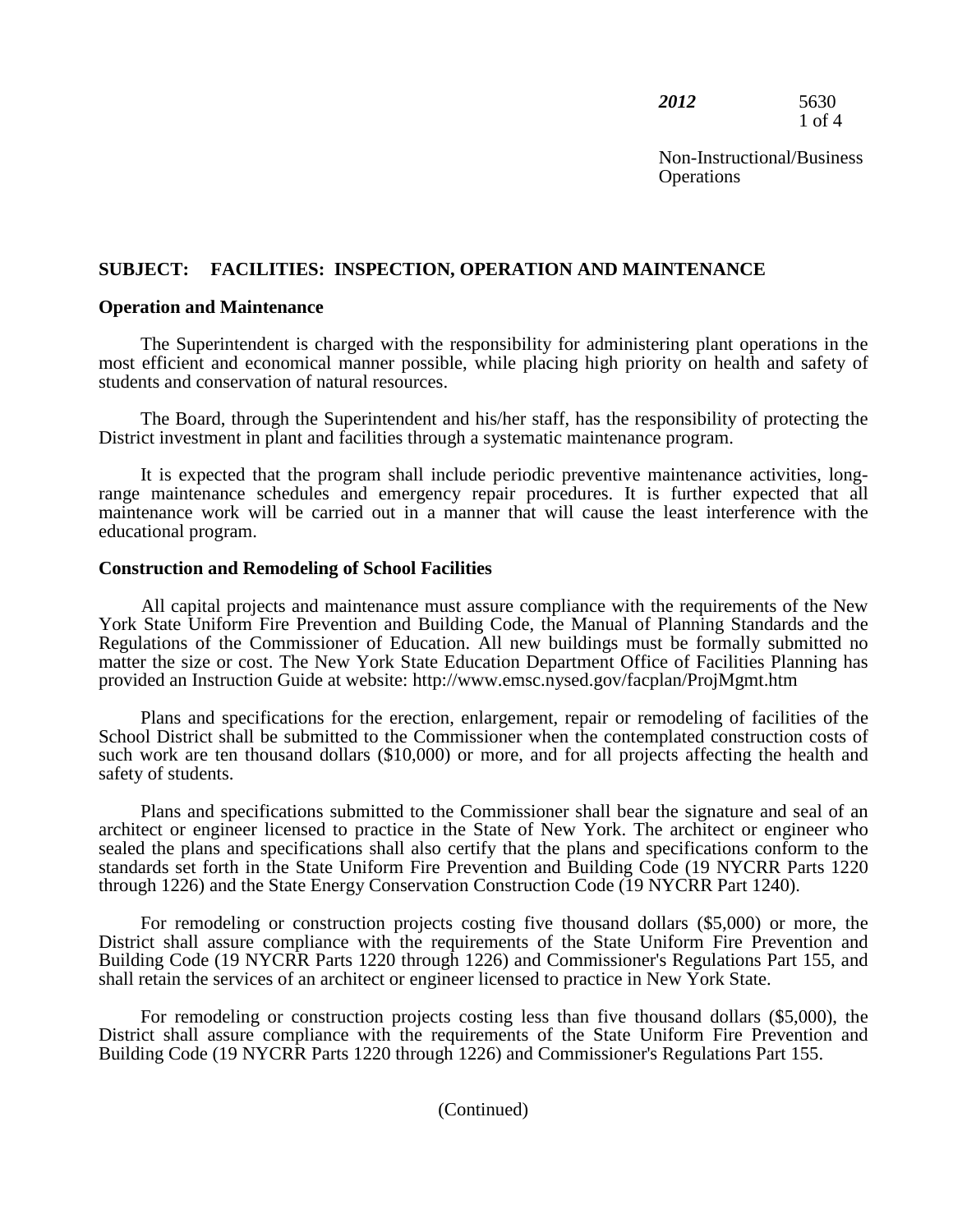| 2012 | 5630   |
|------|--------|
|      | 2 of 4 |

**Operations** Non-Instructional/Business

# **SUBJECT: FACILITIES: INSPECTION, OPERATION AND MAINTENANCE (Cont'd.) Inspections**

 Education informed of the results of such inspections in a timely fashion. The administration of the School System shall cooperate with appropriate officials conducting health, fire, asbestos, bus, and boiler inspections. The administration shall keep the Board of

 they wish. Only the Fire Safety Inspector conducting the Annual Fire Safety Inspection may enter In accordance with law, local building inspectors may not enter District premises at any time District premises for inspections.

 In addition, per the requirements of the Asbestos Hazard Emergency Response Act (AHERA), progress. Written notice will be provided in the District newsletter and will be filed in the District the District will at least once each school year inform all employees and building occupants (or their legal guardians) about all asbestos inspections, response actions, post-response action activities, as well as triennial re-inspection activities and surveillance activities that are either planned or in asbestos management plan.

#### **Comprehensive Public School Building Safety Program (Rescue)**

To ensure that all school facilities are properly maintained and preserved and provide suitable educational settings, the Board of Education requires that all occupied school facilities which are owned, operated or leased by the District comply with the provisions of the Comprehensive Public School Safety Program and the Uniform Code of Public School Building Inspections, Safety Rating and Monitoring as prescribed in Commissioner's Regulations. For this reason, the School District shall develop a Comprehensive Public School Building Safety Program in accordance with Commissioner's Regulations.

The program shall be reevaluated and made current at least annually, and shall include the following:

- current and future education program and service needs, and to serve students with retirement of certain facilities; and the provision of additional facilities. a) A five (5) year capital facilities plan which will include an appraisal of the following: the educational philosophy of the District, with resulting administrative organization and program requirements; present and projected student enrollments; space use and State-rated student capacity of existing facilities; the allocation of instructional space to meet the disabilities in settings with nondisabled peers; priority of need of maintenance, repair or modernization of existing facilities, including consideration of the obsolescence and
- b) A District-wide building inventory, which will include information pertaining to each building including, but not limited to: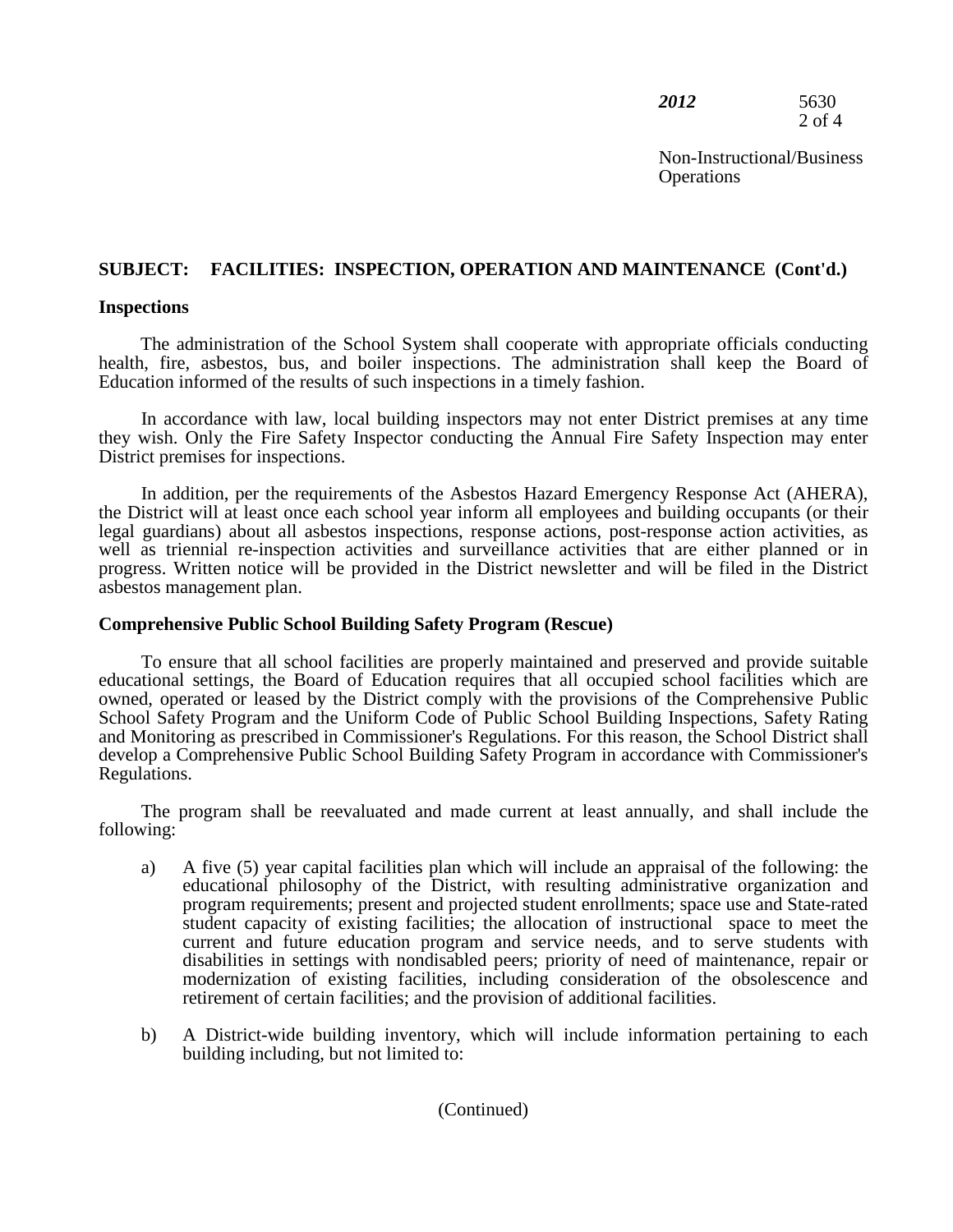| 2012 | 5630   |
|------|--------|
|      | 3 of 4 |

**Operations** Non-Instructional/Business

### **SUBJECT: FACILITIES: INSPECTION, OPERATION AND MAINTENANCE (Cont'd.)**

- 1. Type of building, age of building, size of building;
- 2. Rated capacity, current enrollment;
- 3. List of energy sources and major systems (lighting, plumbing, electrical, heating); and
- 4. Summary of triennial Asbestos Inspection reports.
- c) Annual Visual Inspections:
	- enforcement official, the District's Facility Director or designee, and a member of the 1. An annual visual inspection of each occupied building and assignment of a safety rating score. The inspection committee must include a state certified code District's Health and Safety Committee.
	- 2. The Commissioner shall require a re-inspection of school buildings where a report of inspection identified violations that, if uncorrected, would cause the department to deny an annual Certificate of Occupancy to such school building, and shall require additional re-inspections until it is demonstrated to the satisfaction of the Commissioner that said violations have been corrected.
- d) A building condition survey shall be conducted for all occupied school buildings once every five (5) years by a team that includes at least one (1) licensed architect or engineer.
- e) A District-wide monitoring system which includes:
	- 1. Establishing a Health and Safety Committee;
	- 2. Development of detailed plans and a review process of all inspections;
	- 3. Procedures for a response in writing to all inquiries about building health and safety concerns, a copy of which will be sent to the District's Health and Safety Committee for oversight, and a copy kept on permanent file.
- f) Procedures to ensure the safety of the building occupants while a construction/renovation project is taking place. These procedures will include: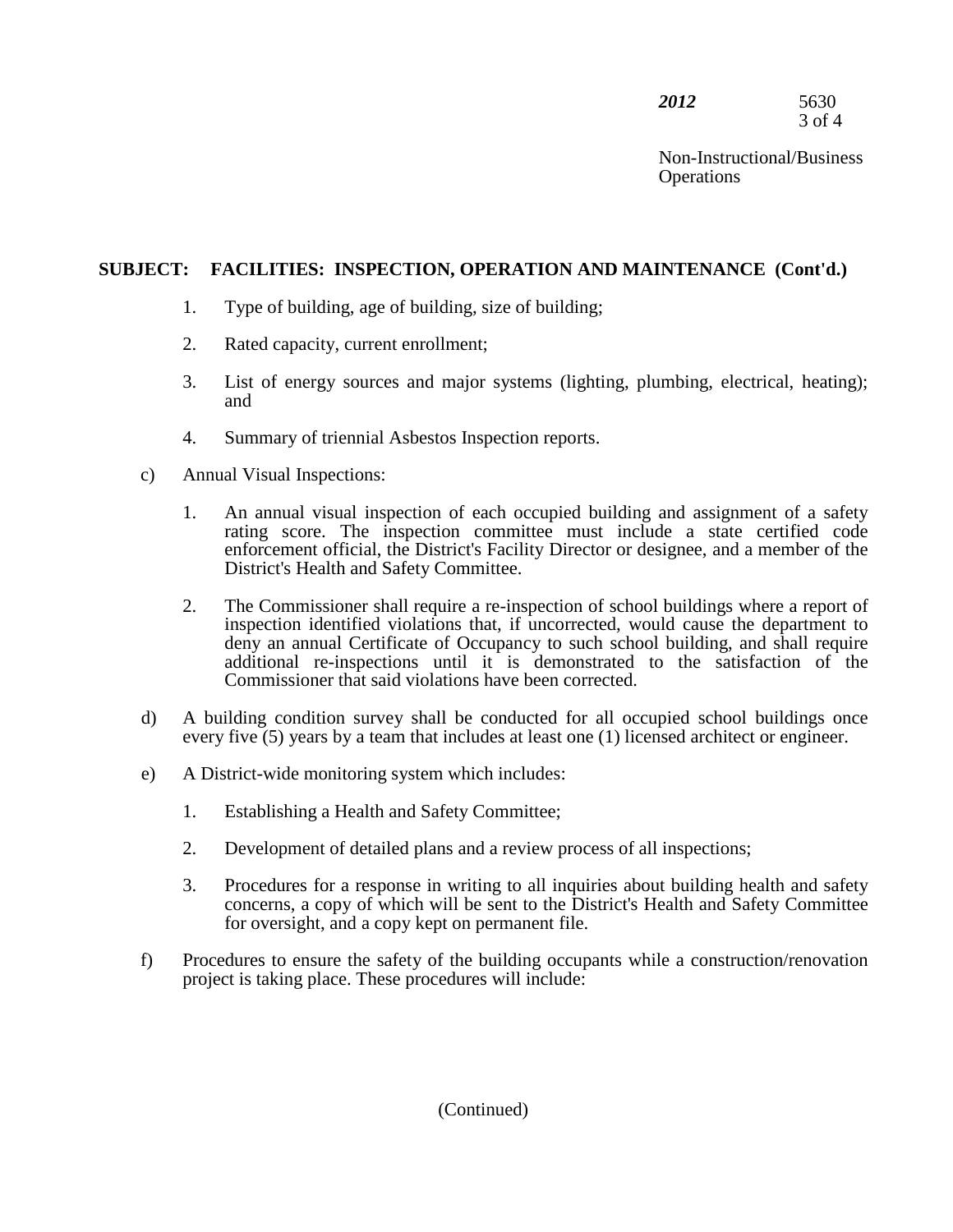*2012* 5630 4 of 4

> **Operations** Non-Instructional/Business

#### **SUBJECT: FACILITIES: INSPECTION, OPERATION AND MAINTENANCE (Cont'd.)**

- 1. Notification to parents, staff and the community at least two (2) months in advance of a construction project of ten thousand dollars (\$10,000) or more to be conducted in a school building while the building is occupied; provided, however, that in the case of emergency construction projects, such notice shall be provided as far in advance of the start of construction as is practicable;
- 2. A plan to ensure that all contractors comply with all health and safety issues and regulations, and wear photo identification badges;
- 3. An opportunity for the District's Health and Safety Committee to conduct a walkthrough inspection of newly renovated or constructed areas to confirm that the area is ready to be reopened for use; and
- 4. An emergency plan which will address potential concerns with the capital project including, but not limited to, evacuation procedures, fire drills, and structural failures.

#### School Facility Report Cards

 2) The School District shall prepare an annual School Facility Report Card for each occupied school building, including a description of the activities of the District's Health and Safety Committee.

The School Facility Report Card for each building shall be reviewed annually by the Board of Education. The Board shall report in a public meeting on the status of each item set forth in Commissioner's Regulations for each facility located in the District.

Asbestos Inspection: 40 Code of Federal Regulations (CFR) Part 763, Subpart E Education Law Article 9-A Fire Inspection: Education Law Section 807-a 8 New York Code of Rules and Regulations (NYCRR) Section 155.4 Health and Safety Committee: 8 New York Code of Rules and Regulations (NYCRR) Section 155.6I(17) Health Inspection: Education Law Section 906 Plans and Specifications: Education Law Sections 408, 408-a and 409 8 New York Code of Rules and Regulations (NYCRR) Sections 155.1 and 155.2 19 New York Code of Rules and Regulations (NYCRR) Sections 1220-1240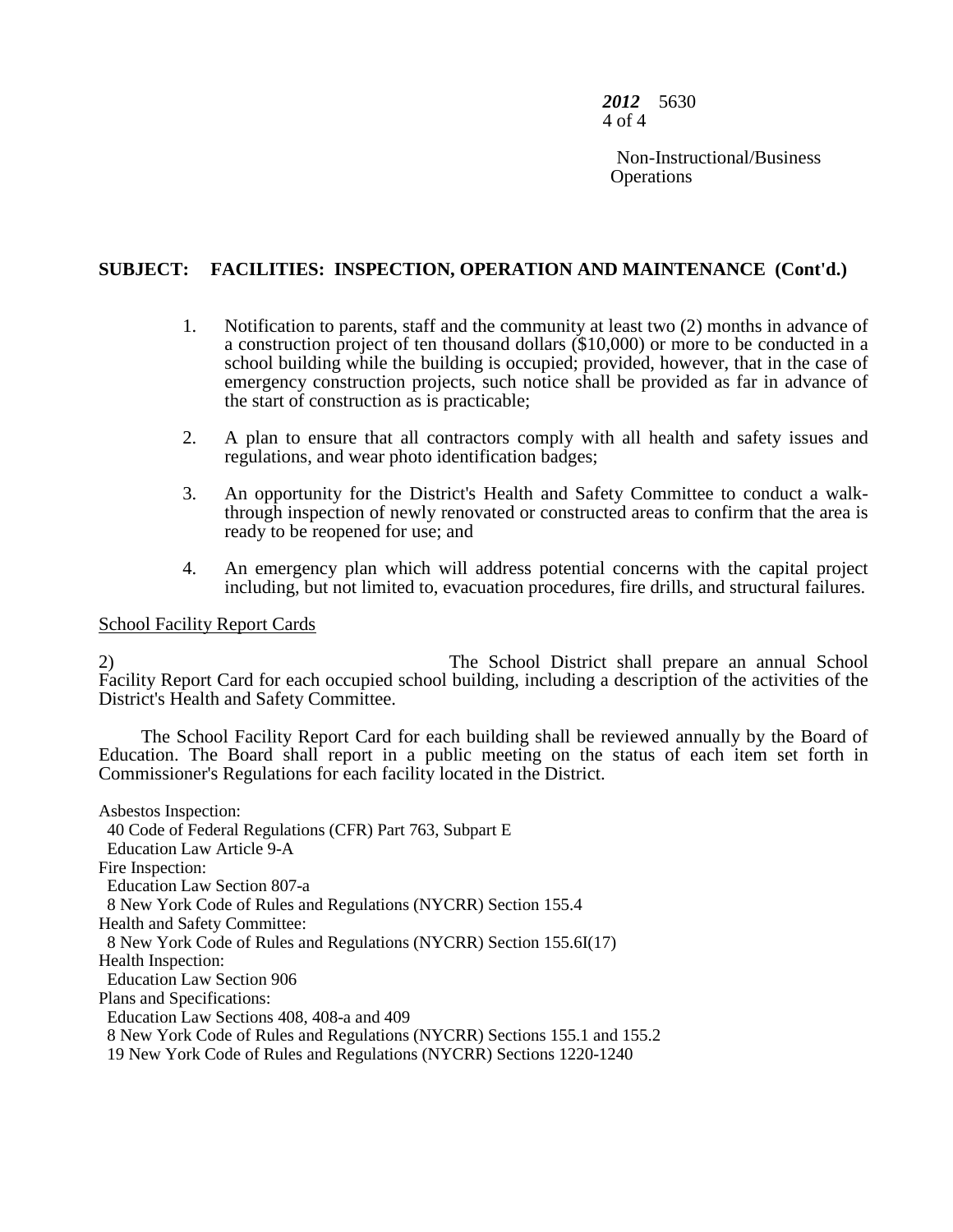Structural Safety Inspections:

Education Law Sections 409-d, 409-e, 3602 and 3641(4)

8 New York Code of Rules and Regulations (NYCRR) Sections 155.1, 155.3, 155.4(b)(1) and 155.6

Adoption Date: March 21, 2012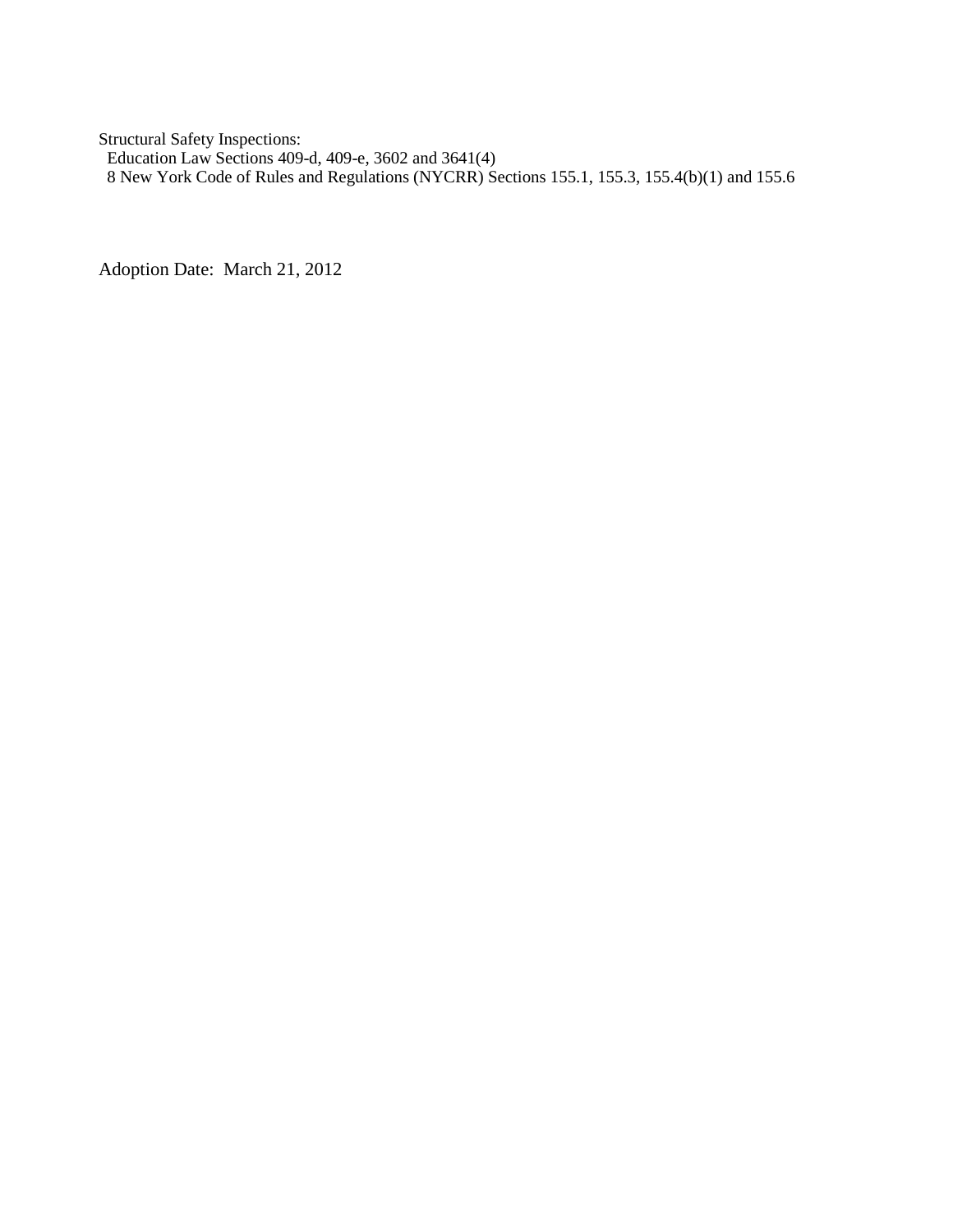Non-Instructional/Business **Operations** 

#### **SUBJECT: HAZARDOUS WASTE AND HANDLING OF TOXIC SUBSTANCES BY EMPLOYEES**

The Board of Education recognizes the need to protect human health and the environment from damage resulting from the improper handling of hazardous wastes.

The management of hazardous waste from its point of generation to the ultimate disposal is regulated through specific Federal and State laws.

 applicable Federal and State laws pertaining to the identification, transportation, treatment, storage, The Board directs the Superintendent to adopt rules to ensure District implementation of and disposal of hazardous wastes.

#### **Hazard Communication Standard**

 "Right-to-Know" Law and the Hazard Communication Standard. Both the "Right to Know" poster and the "Labor Law Information Relating to Public Employees" poster must be posted in common areas All personnel shall be provided with applicable training to comply with the New York State informing workers of relevant work hazards and associated rights.

 handled or used by the employee. The Superintendent/designee shall maintain a current record of the name, address and social security number of every employee who handles or uses toxic substances and which substance(s) were

 Rules and regulations will be developed to ensure District implementation of this policy which shall include awareness information, employee training and record keeping.

 6 New York Code of Rules and Regulations (NYCRR) Part 371 9 New York Code of Rules and Regulations (NYCRR) Part 1174 Environmental Protection Agency, 40 Code of Federal Regulations (CFR) Parts 261 and 262 Occupational Safety and Health Administration (OSHA), 29 Code of Federal Regulations (CFR) Section 1910.1200 Labor Law Sections 875-883 Public Health Law Sections 4800-4808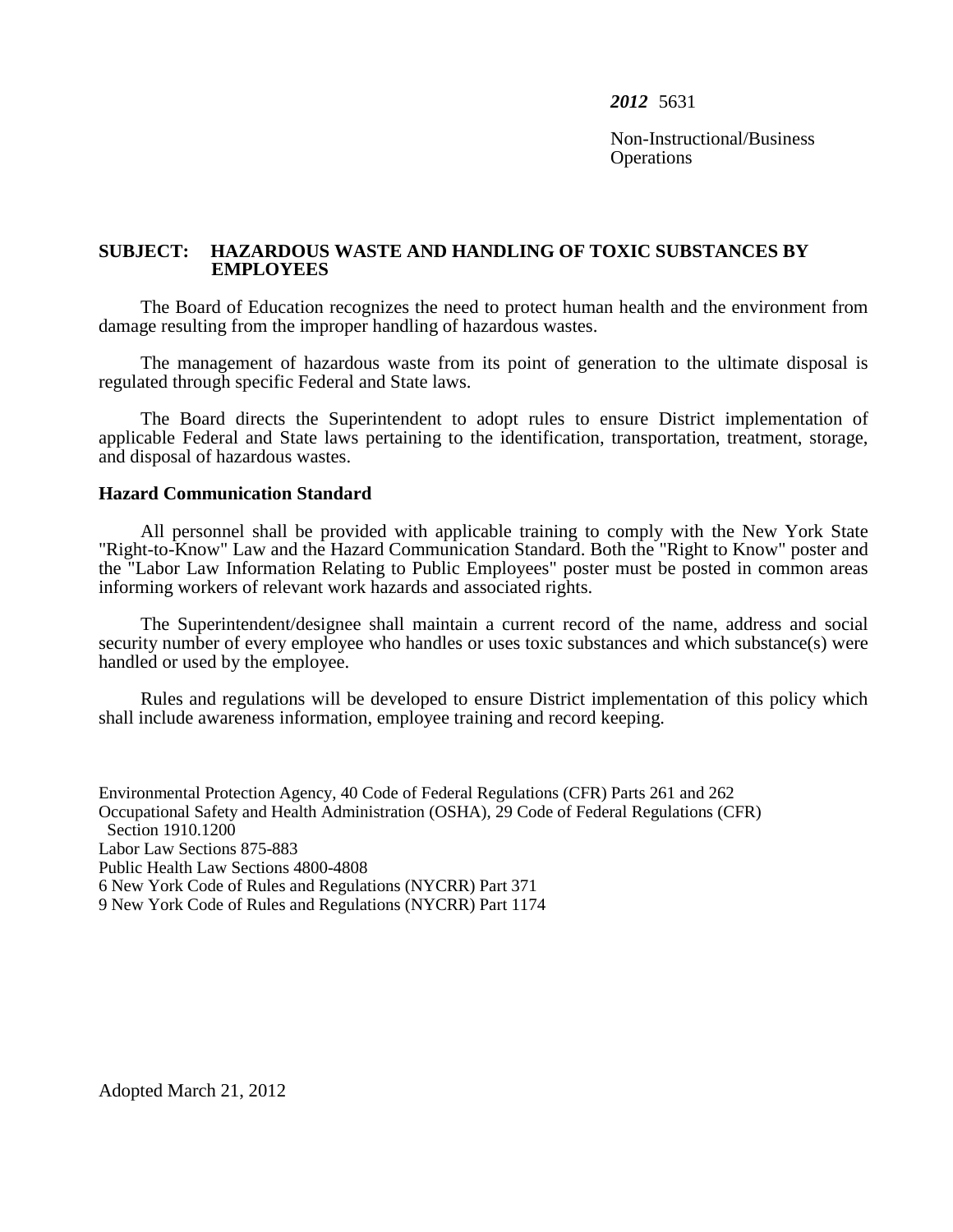*2011* **5632**  1 of 2

**Instruction** 

#### **SUBJECT: PEST MANAGEMENT AND PESTICIDE USAGE**

The Board of Education is committed to maintaining the integrity of school buildings and grounds while protecting the health and safety of students and staff and maintaining a productive learning environment.

 infestations can destroy playing fields and playgrounds and more importantly, cause severe allergic policy of the School District to incorporate Integrated Pest Management (IPM) procedures for Structural and landscape pests can pose significant problems for people and property. Weeds and reactions. Pesticides can pose risks to people, property, and the environment. It is therefore the control of weeds, structural and landscape pests. The objective of this program is to provide necessary pest control while using the least toxic approach to all pests, weeds and infestations.

#### **Pest/Pesticide Management Plan**

The District will manage weeds and pests to:

- a) Reduce any potential human health hazard or threat to public safety.
- b) Prevent loss or damage to school structures or property.
- c) Prevent pests from spreading into the community, or to plant and animal populations beyond the site.
- d) Enhance the quality of life for students, staff, and others.

#### **Integrated Pest Management (IPM) Coordinator**

 responsible for implementing the IPM policy and plan. The coordinator's responsibilities will include the following: An IPM Coordinator will be appointed by the Superintendent of schools. The Coordinator will be

- a) Recording all pest sightings by school staff and students.
- b) Recording all pesticide use and utilizing the least toxic approach.
- c) Meeting with the local Pest Control Officer (PCO) to share information on what pest problems are present in the school.
- d) Assuring that all of the PCO's recommendations on maintenance and sanitation are carried out where feasible.
- e) Assuring that any pesticide use is done when school is not in session or when the area can be completely secured against access by school staff and students for a minimum of seventy-two (72) hours.

| 2011 | 5632       |
|------|------------|
|      | $2$ of $2$ |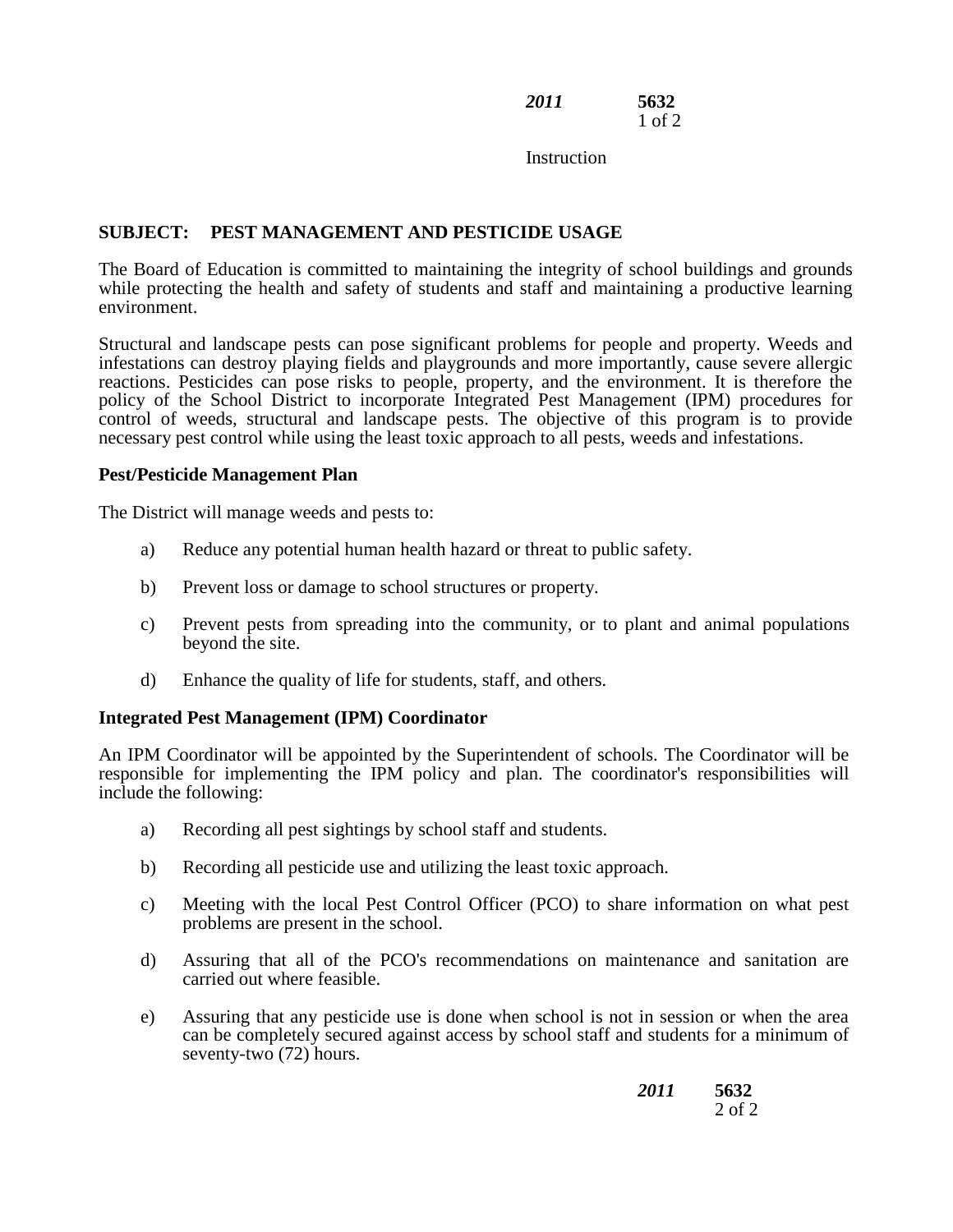Instruction

#### **SUBJECT: PEST MANAGEMENT AND PESTICIDE USAGE**

- 
- f) Evaluating the school's progress in the IPM plan. g) Notifying parents, staff and neighbors of any applications of pesticides forty-eight

 (48) hours before they occur. The IPM Coordinator will serve as the District's Pesticide Representative.

#### **Pesticide Use on Common Areas**

Pesticides will not be used on playgrounds, turf, athletic or playing fields. In these common areas where children gather and play, pesticide alternatives will be used whenever possible and effective. An exception may be made for emergency applications of pesticide only when approved in advance by the local Health Department, Department of Environmental Conservation or the School Board. Some types of pesticides and alternatives, those deemed safe in federal regulation, may be allowable on playing fields and playgrounds in certain circumstances. The District will develop regulations governing the use of pesticides and their alternatives on school grounds.

#### **Notification**

 The District's IPM Coordinator or designated Pesticide Representative will give prior written notice of annually notify parents, students and staff of periodic pesticide applications. The District will maintain notify those for whom the regular system is unworkable. The name and contact information for the all pesticide applications to anyone who has asked to receive such notice. The District will also a list of those people who wish to receive forty-eight (48) hour notice before pesticide applications and will ensure that a system is developed to deliver such notice in a timely fashion to all affected. The notification system may be by mail or email, and will ensure that a back-up method is available to District Pesticide Representative will be made available to all requesting it.

Sample forms for forty-eight (48) hour prior notification can be obtained at:

#### **Recordkeeping**

 Records of pesticide use will be maintained on site for three (3) years. Records will be completed on the day of pesticide use. In addition, pest surveillance records will be maintained to help verify the need for pesticide treatments.

 40 Code of Federal Regulations (CFR) Part 152.25 7 United States Code Section 136(mm), 136q(h)(2) (FIFRA) Education Law Sections 409-k, 409-h Environmental Conservation Law Section 33-0303

Adoption Date: July 13, 2011

http://www.emsc.nysed.gov/facplan/documents/PesticideNeighborNotificationGuidelinefor Schools 091001.pdf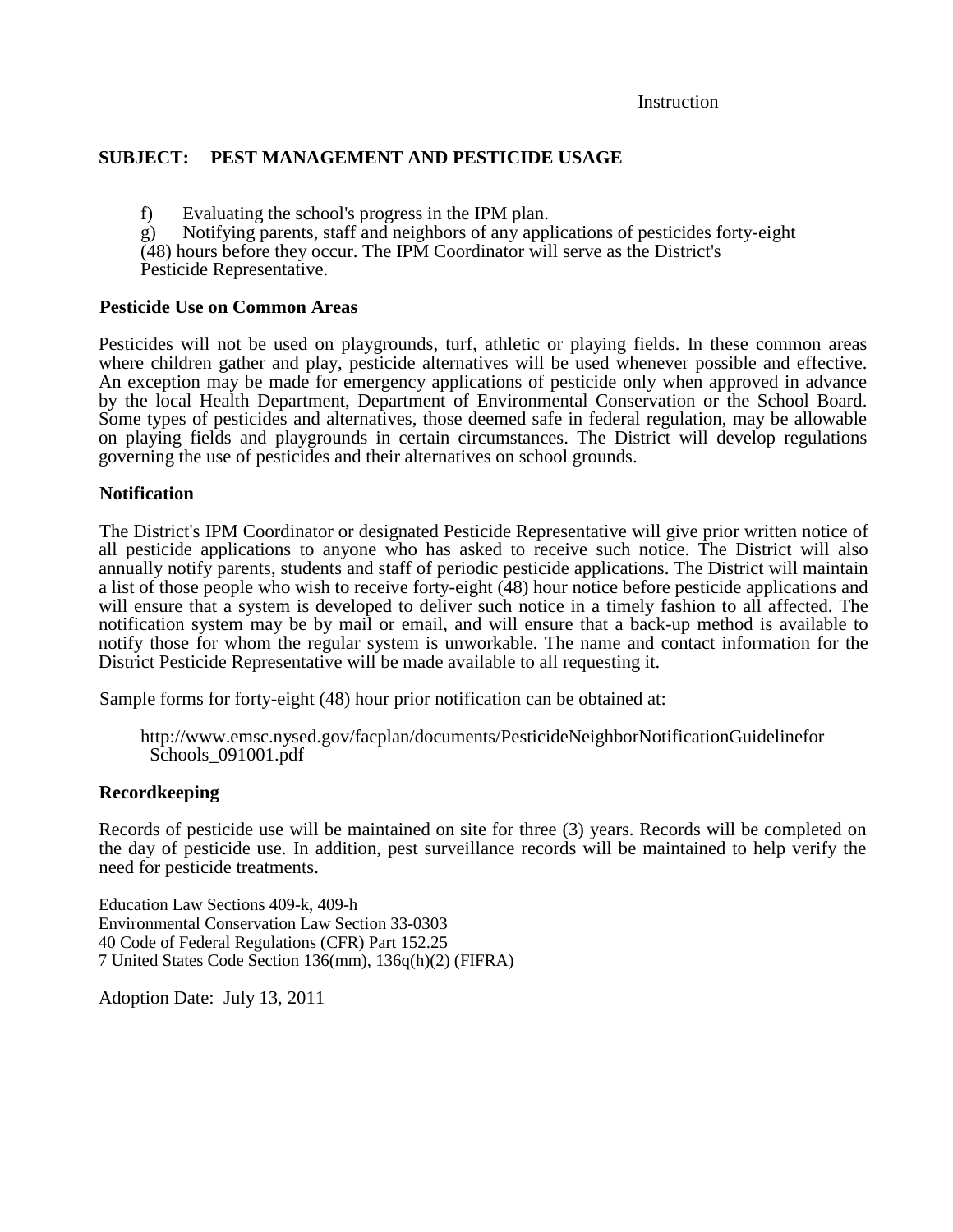2009 5640 1 of 2

Non-Instructional/Business **Operations** 

#### **SUBJECT: SMOKING/TOBACCO USE**

#### **School Grounds**

Tobacco use shall not be permitted and no person shall use tobacco on school grounds at any time. For purposes of this policy, "school grounds" means any building, structure, and surrounding outdoor grounds contained within the District's preschool, nursery school, elementary or secondary school's legally defined property boundaries as registered in the County Clerk's Office; as well as all District vehicles, including vehicles used to transport children or school personnel.

For purposes of this policy, tobacco is defined to include any lighted or unlighted cigarette, cigar, cigarillo, pipe, bidi, clove cigarette, and any other smoking product, and spit tobacco (smokeless, dip, chew and/or snuff) in any form.

#### **Posting/Notification of Policy**

 buildings and other appropriate locations; and will supply a copy upon request to any current or In compliance with the New York State Clean Indoor Air Act, the District will prominently post its Smoking/Tobacco Use policy and signs prohibiting **all** forms of tobacco products in District prospective employee. The District will also designate a school official to tell individuals who smoke in a non-smoking area that they are in violation of the New York State Public Health Law, Education Law, the federal Pro-Children Act of 1994 and District policy.

The District shall also ensure that this policy is communicated to staff, students, parents/guardians, volunteers, and visitors as deemed appropriate in order to orient all persons to the District's "No Smoking" Policy and environment.

#### **Prohibition of Tobacco Promotional Items/Tobacco Advertising**

Tobacco promotional items (e.g., brand names, logos and other identifiers) are prohibited:

- a) On school grounds;
- b) In school vehicles;
- c) At school-sponsored events, including those that take place off school premises and in another state;
- d) In school publications;
- e) On clothing, shoes, accessories, gear, and school supplies in accordance with the District Code of Conduct and applicable collective bargaining agreements.

#### (Continued)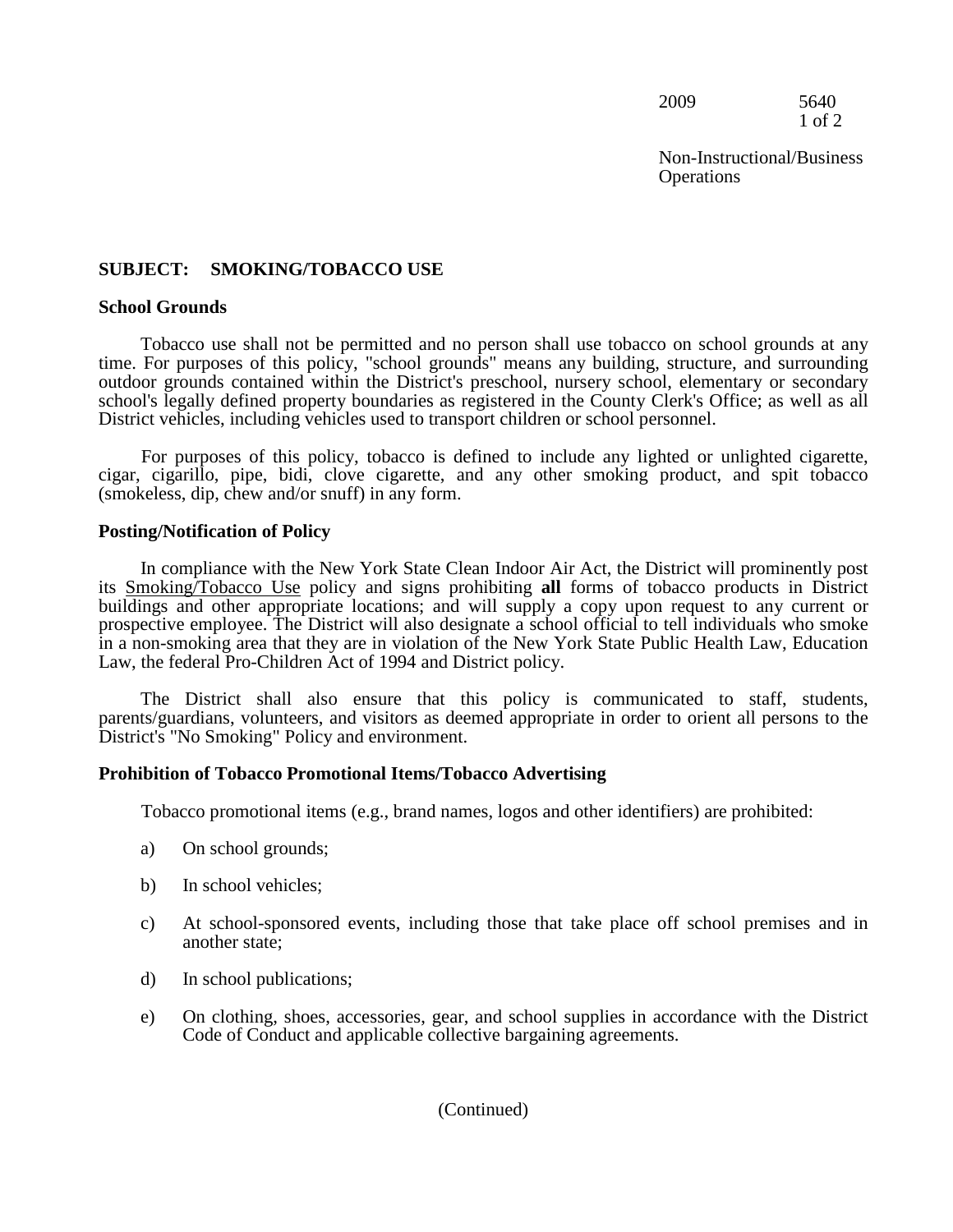2009 5640 2 of 2

Non-Instructional/Business **Operations** 

#### **SUBJECT: SMOKING/TOBACCO USE (Cont'd.)**

This prohibition of tobacco promotional items shall be implemented in accordance with the Code of Conduct and applicable collective bargaining agreements.

In addition, tobacco advertising is also prohibited in all school-sponsored publications and at all school sponsored events.

> Left Behind Act of 2001, 20 United States Code (USC) Safe and Drug-Free Schools and Communities Act 20 United States Code (USC) Section 7101 et seq. Pro-Children Act of 2001, as amended by the No Child Sections 7181-7184 Education Law Sections 409, 2801(1) and 3020-a Public Health Law Article 13-E

NOTE: Refer also to Policies #3280 -- Public Use of School Facilities #3410 -- Code of Conduct on School Property #7310 -- School Conduct and Discipline #7320 -- Alcohol, Tobacco, Drugs, and Other Substances (Students) *District Code of Conduct on School Property*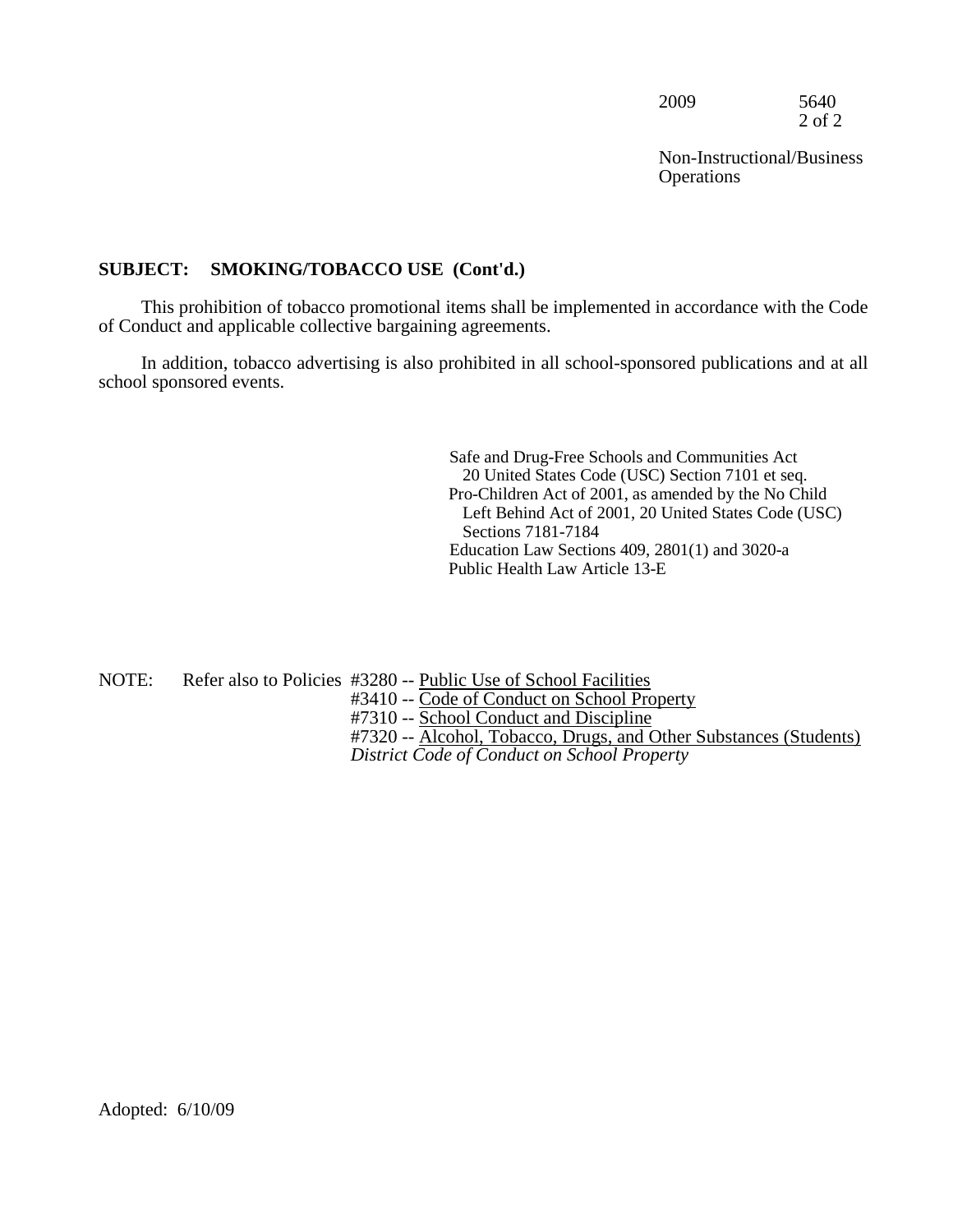2009 5660 1 of 3

**Operations** Non-Instructional/Business

#### **SUBJECT: SCHOOL FOOD SERVICE PROGRAM (LUNCH AND BREAKFAST)**

#### **School Food Service Program (Lunch and Breakfast)**

The Board has entered into an agreement with the New York State Education Department to participate in the National School Lunch Program, School Breakfast Program and/or Special Milk Program to receive commodities donated by the Department of Agriculture and to accept responsibility for providing free and reduced price meals to elementary and secondary students in the schools of the District.

 responsibility of the Superintendent or his/her designee. Appeals regarding eligibility should be The Superintendent or his/her designee shall have the responsibility to carry out the rules of the School Lunch and Breakfast Programs. The determination of which students are eligible is the submitted to the Hearing Official of the District.

Free or reduced price meals may be allowed for qualifying students attending District schools upon receipt of a written application from the student's parent or guardian or a "Direct Certification" letter from the New York State Office of Temporary and Disability Assistance (OTDA). Applications will be provided by the School District to all families.

Procedures for the administration of the free and reduced price meal program of this School District will be the same as those prescribed in current state and federal laws and regulations.

#### Child Nutrition Program/Charging Meals

Although not required by law, because of the District's participation in the Child Nutrition Program, the Board of Education approves the establishment of a system to allow a student to charge a meal. The Board authorizes the Superintendent to develop rules which address:

- a) What can be charged;
- b) The limit on the number of charges per student;
- c) The system used for identifying and recording charged meals;
- d) The system used for collection of repayments; and
- e) Ongoing communication of the policy to parents and students.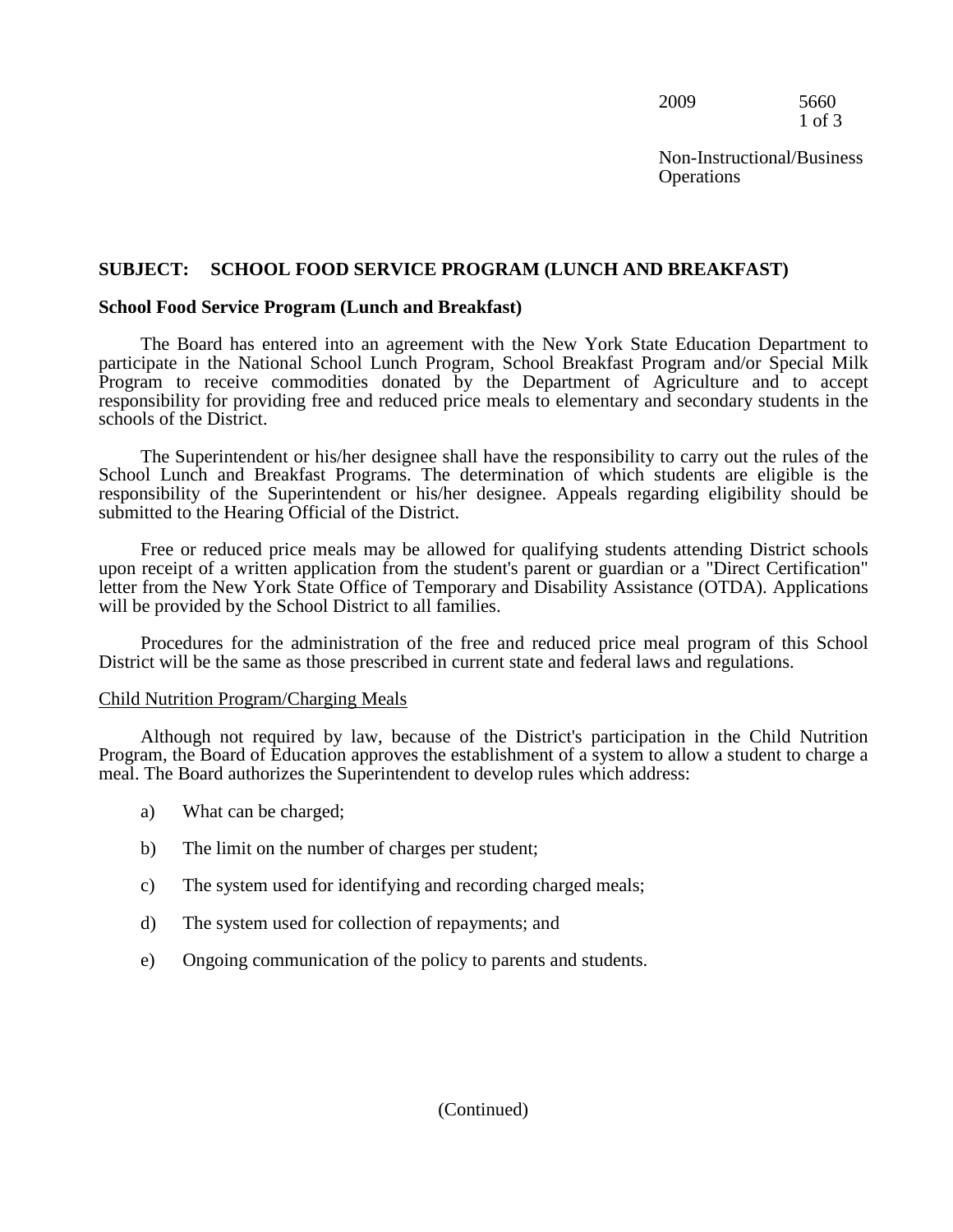2009 5660 2 of 3

**Operations** Non-Instructional/Business

#### **SUBJECT: SCHOOL FOOD SERVICE PROGRAM (LUNCH AND BREAKFAST)**

#### Restriction of Sweetened Foods in School

The sale of sweetened foods will be prohibited from the beginning of the school day until the end of the last scheduled meal period.

Sweetened foods consist of sweetened soda water, chewing gum, candy, including hard candy, jellies, gum, marshmallow candies, fondant, licorice, spun candy, candy coated popcorn, and water ices except those which contain fruit or fruit juices.

#### Restrictions on Sale of Milk Prohibited

Schools that participate in the National School Lunch Program may not directly or indirectly restrict the sale or marketing of fluid milk products at any time or in any place on school premises or at school-sponsored events.

#### Food Substitutions for Children with Disabilities

 that children with disabilities be offered the opportunity to participate in all academic and provided substitutions in food when that need is supported by a statement signed by a physician Federal regulations governing the operation of Child Nutrition Programs, Part B of the Individuals with Disabilities Education Act, and Section 504 of the Rehabilitation Act of 1973 require nonacademic activities including the school nutrition programs. The District will make reasonable accommodations to those children with disabilities whose disabilities restrict their diets, such as providing substitutions and/or modifications in the regular meal patterns. Such meal substitutions for students with disabilities will be offered at no extra charge. A student with a disability must be attesting to the need for the substitutions and recommending alternate foods.

However, the school food service is not required to provide meal services (for example, School Breakfast Program) to students with disabilities when the meal service is not normally available to the general student body, unless a meal service is required under the student's individualized education program (IEP) or Section 504 Accommodation Plan as mandated by a physician's written instructions.

#### Food Substitutions for Nondisabled Children

 supported by a statement signed by a recognized medical authority. Though not required, the District will also allow substitutions for non-disabled children who are unable to consume the regular meal because of medical or other special dietary needs if the request is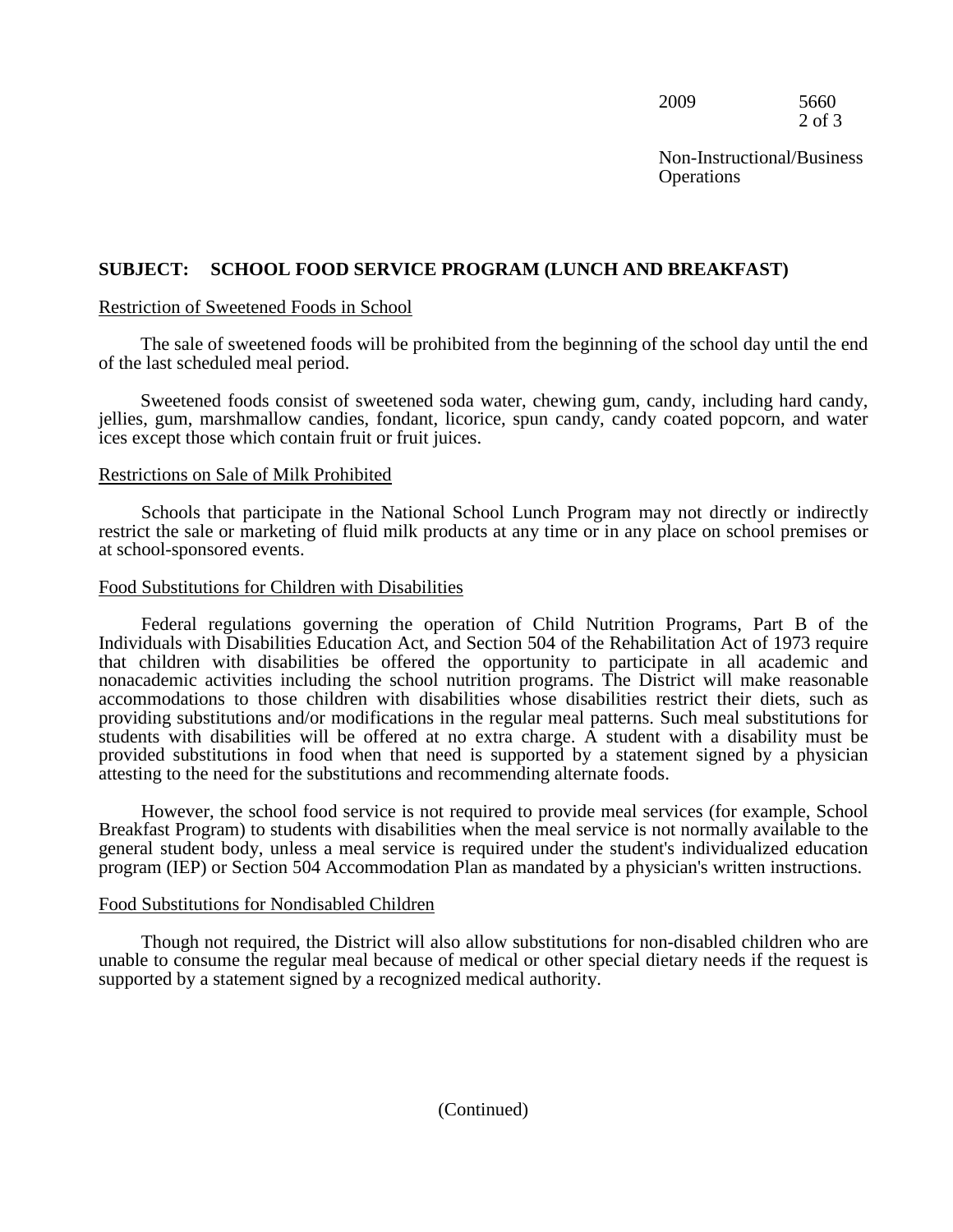| 2009 | 5660   |
|------|--------|
|      | 3 of 3 |

#### **SUBJECT: SCHOOL FOOD SERVICE PROGRAM (LUNCH AND BREAKFAST)**

 The District may also allow substitutions for fluid milk with a non-dairy beverage that is nutritionally equivalent (as established by the Secretary of Agriculture) to fluid milk and meets nutritional standards for students who are unable to consume fluid milk because of medical or other special dietary needs if the request is supported by a statement signed by a recognized medical authority or by the student's parent/legal guardian.

#### **Prohibition Against Adults Charging Meals**

Adults should pay for their meals at the time of service or set up pre-paid accounts.

Child Nutrition Act 1966 42 United States Code (USC) Section 1771 et seq. Richard B. Russell National School Lunch Act 1946 42 United States Code (USC) Section 1751 et seq. Section 504 of the Rehabilitation Act of 1973 29 United States Code (USC) Section 794 et seq. Individuals with Disabilities Education Act (IDEA) 20 United States Code (USC) Sections 1400-1485 7 Code of Federal Regulations (CFR) Part 15B and Part 210 Education Law Sections 902(b), 915, 918, 1604(28), 1709(22), 1709(23) and 2503(9)(a) 8 New York Code of Rules and Regulations (NYCRR) Sections 200.2(b)(1) and 200.2(b)(2)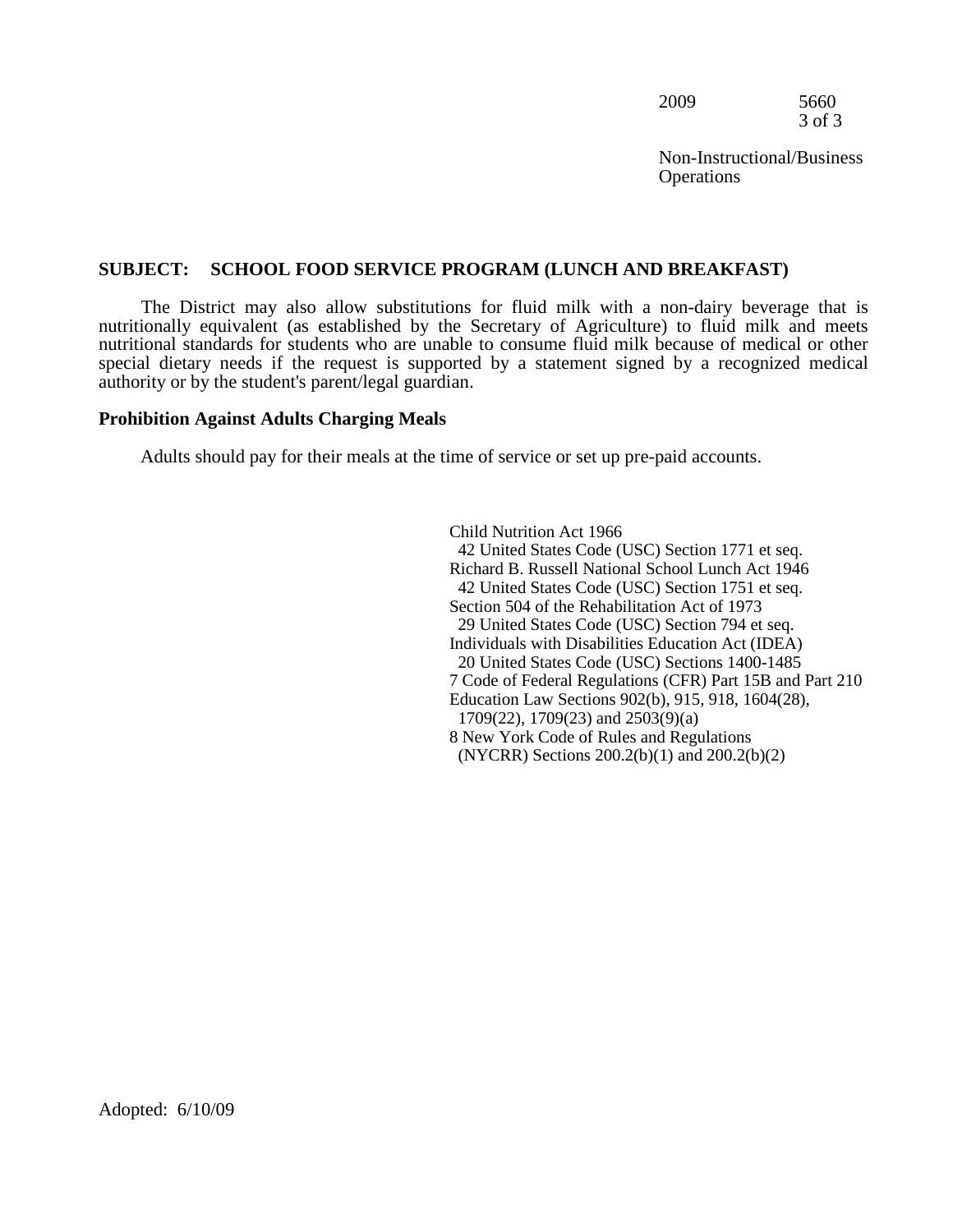1 of 2 Non-Instructional/Business **Operations** 

## **SUBJECT: Meal Charge Policy**

### **I. Purpose**

The goal of the Otselic Valley Central School is to provide student access to nutritious no- or low-cost meals each school day.

 insure compliance with federal requirements for the USDA Child Nutrition Program, and to provide However, unpaid charges place a large financial burden on our school. The purpose of this policy is to oversight and accountability for the collection of outstanding student meal balances.

The intent of this policy is to establish procedures to address unpaid meal charges throughout the Otselic Valley School District. The provisions of this policy pertain to regular priced school breakfast, lunch and snack (if applicable) meals only. The Otselic Valley School District provides this policy as a courtesy to those students in the event that they forget or lose their lunch money. Charging of items outside of the reimbursable meals (a la carte items, adult meals, etc.) is expressly prohibited.

#### **II. Policy**

- Communication of Policy The District will communicate this policy to parents/guardians in homeless liaison, other staff members assisting children in need (or who may be contacted by writing at the start of each school year and upon enrollment during the school year through [the student handbook, newsletter, letter, and website]. The District will also provide this policy to all school staff responsible for enforcement, including but not limited to, school food service professionals for collecting payment for meals at the point of service, staff involved in notifying families of low or negative balances, school social workers, school nurses, the families with unpaid meal charges), and any staff involved in enforcing any other aspects of this policy.
- Free Meal Benefit Free eligible students will be allowed to receive a free breakfast and lunch each day. A la carte purchases must be paid/prepaid.
- Reduced Meal Benefit A student will be allowed to charge a maximum of 3 meals to their account after the balance reaches zero. The charge meals offered to students will be reimbursable meals that are available to all students.
- Full Pay Students Students will pay for meals at the school's published paid meal rate each day. If a student is without meal money on a consistent basis, the administration will
- •
- exists, parents and families are encouraged to apply for free or reduced price lunches for their • investigate the situation more closely and take further action as needed. If financial hardship child if applicable. A student will be allowed to charge a maximum of 3 meals to their account after the balance reaches zero. The charge meals offered to students will be reimbursable meals that are available to all students.

•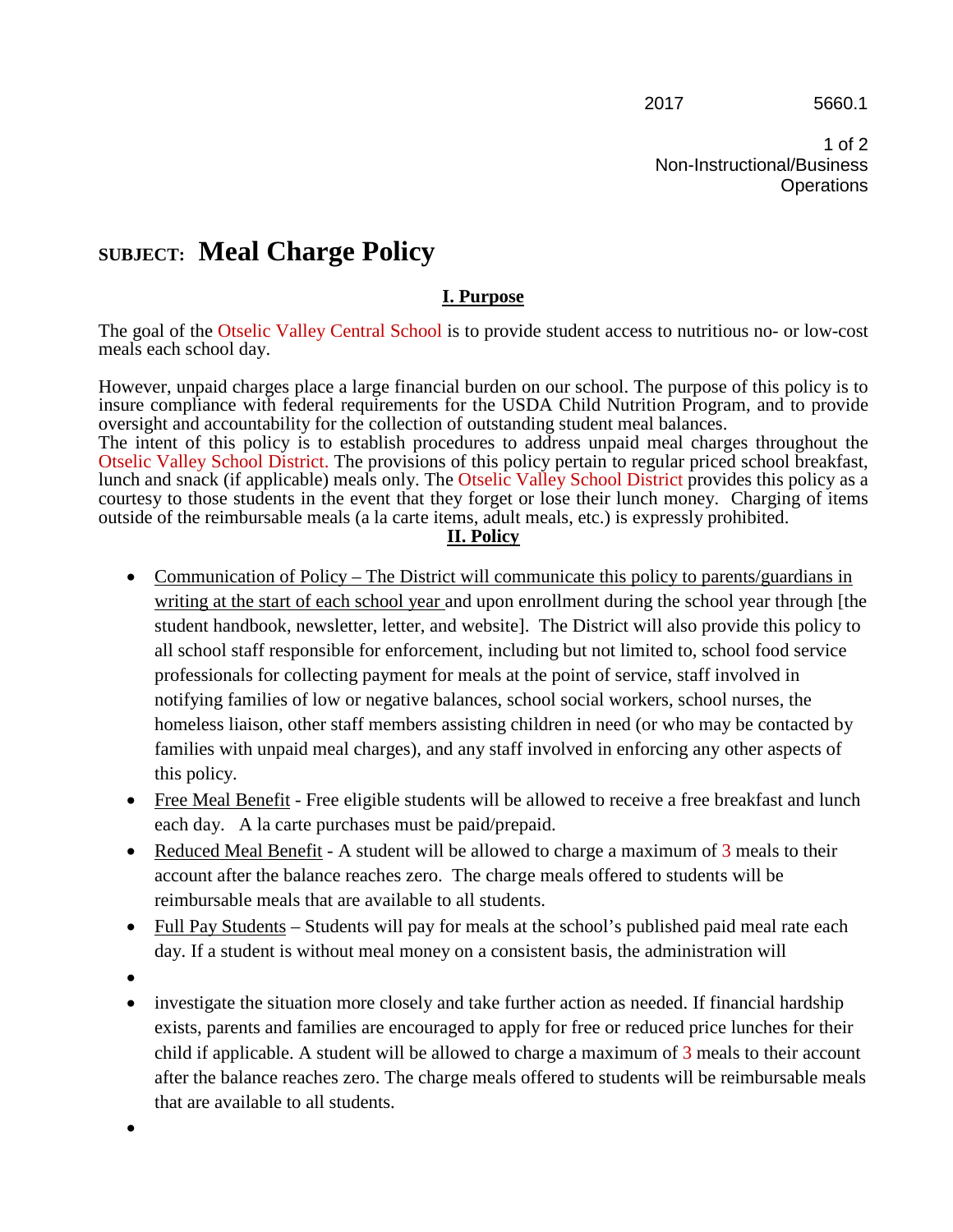#### 2017 5660.1

2 of 2 Non-Instructional/Business **Operations** 

- Parents/Guardians are responsible for meal payment to the food service program. Discreet the school year. notices of low or deficit balances will be sent to parents/guardians at regular intervals during
- payable to Otselic Vally School Lunch. Further details are available on our webpage at • Students/Parents/Guardians may pay for meals in advance via on RevTrak or with a check www.ovcs.org. Funds should be maintained in accounts to minimize the possibility that a child may be without meal money on any given day. Any remaining funds for a particular student may/will be carried over to the next school year.
- end of the year will be given the option to transfer to a sibling's account with a written request. • Refunds for withdrawn, and graduating students; a written or e-mailed request for a refund of any money remaining in their account must be submitted. Students who are graduating at the
- Unclaimed Funds must be requested within one school year. Unclaimed funds will then become the property of the Otselic Valley Central School District Food Service Program.
- and cannot be absorbed by that account at the end of the school year or carried forward to the • Balances Owed collection of owed balances will follow the policies and procedures set by the school. Owed balances are not an allowable cost to the nonprofit school food service account next school year. The District will therefore subsidize the nonprofit school food service account for all unpaid meals by June  $30<sup>th</sup>$  of each school year using nonfederal funds. However, the District reserves the right to continue debt collection efforts to the next school year.

 families are encouraged to apply for free or reduced price lunches for their child if applicable. If a student is without meal money on a consistent basis, the administration will investigate the situation more closely and take further action as needed. If financial hardship exists, parents and

First Reading: November 27, 2017 Adoption: November 27, 2017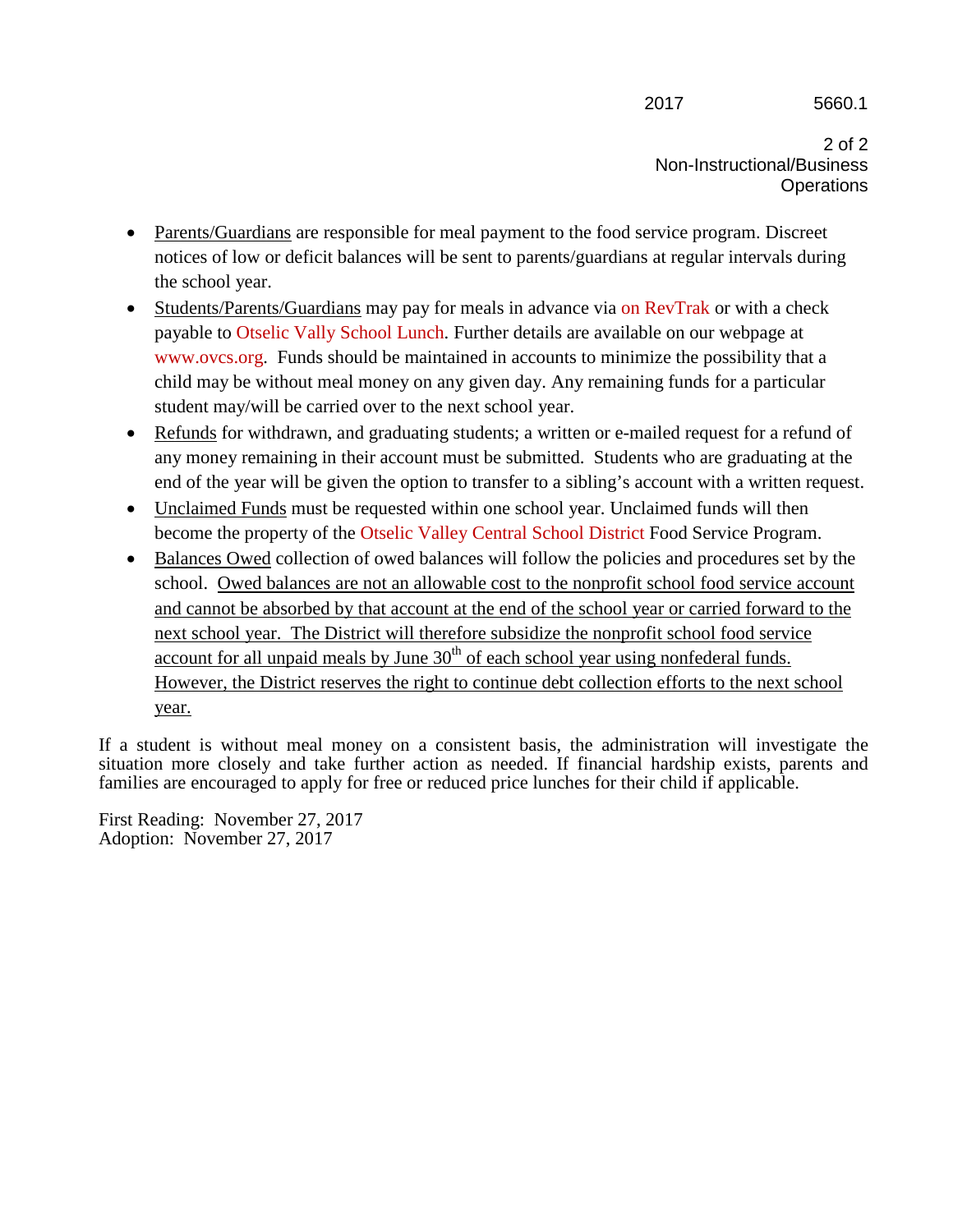2009 5661 1 of 3

Non-Instructional/Business **Operations** 

#### **SUBJECT: DISTRICT WELLNESS POLICY**

The Otselic Valley Central School District is committed to providing school environments that promote and protect children's health, well-being, and ability to learn by supporting healthy eating and physical activity. It is the intention of the Otselic Valley Central School District to:

#### General

- balance in food choices, and the importance of regular physical activity for health promotion and a) Develop and disseminate key messages emphasizing healthy nutritional values, moderation and disease prevention.
- b) Provide nutrition education and physical education at all levels for all students as part of a Comprehensive School Health and Wellness Program which includes an emphasis on the development of attitudes, behaviors and decision-making skills necessary for students to eat well, exercise, and to cope with potential obstacles to eating well and exercising regularly.
- c) Include school-based screening, counseling, and referral for nutrition and physical activity related issues or problems.
- d) Seek input from the District's Health and Wellness Committee to develop, implement, monitor, review, and as necessary, recommend revisions to school nutrition and physical activity policies.
- e) Develop recommended procedures to assist with the implementation of this policy.
- f) Convey clearly and consistently to all concerned that all activities involving food, nutrition, and/or physical activity be consistent with the guidelines set forth in this policy.

#### School Environment

- a) Provide a school environment that promotes the opportunity for and reinforcement of healthy eating and physical activity.
- access to water at meals and throughout the day. b) Make drinking fountains available, functional, and clean in all schools, so that students have
- c) Monitor the use of food as a reward, excluding occasional class celebrations, prohibit the withholding of food as punishment.
- d) Encourage the use of non-food items as rewards.
- e) Encourage all schools' fundraising efforts to be supportive of healthy eating.

(Continued)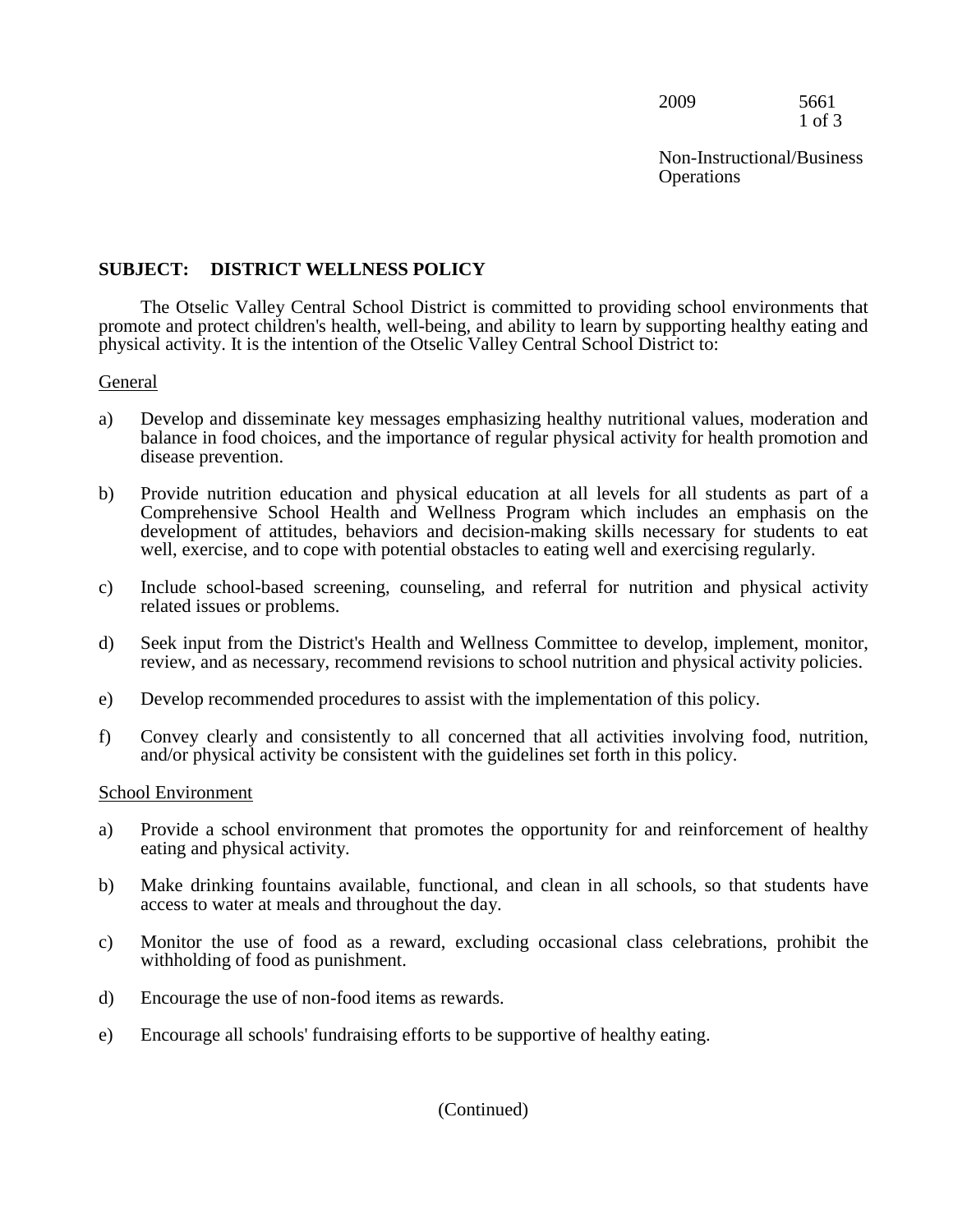2009 5661 2 of 3

Non-Instructional/Business **Operations** 

#### **SUBJECT: DISTRICT WELLNESS POLICY (Cont'd.)**

#### Physical Activity

- a) Provide students opportunities for physical activity during the school day though P.E. classes, recess opportunities (elementary school), and the incorporation of physical activity into the academic curriculum.
- b) Provide students opportunities for physical activity through a range school programs that may include (but not be limited to) intramurals, interscholastic athletics, and physical activity clubs.
- c) Assess the physical fitness of every student at regular intervals (including height, weight, and body mass index), and report this information to each student and his/her parents along with recommendations for improvement.
- d) Increase the amount of nutrition education that students receive through health education classes and integration of the subject of nutrition into core academic areas.

#### Healthy Nutrition

- serving areas to ensure student access, as well as ensuring an adequate time for students to enjoy a) Provide a clean, safe, and enjoyable meal environment for students with enough space and eating healthfully with friends in school.
- b) Schedule lunch time as near the middle of the student day as possible.
- (within regulatory guidelines). c) Remove perceived barriers to students' enrollment in free and reduced price meal programs
- d) Ensure that school meals meet, as a minimum, the applicable nutritional and portion requirements of federal and state standards and regulations.
- e) Encourage all students to participate in school meals programs by considering food flavor, taste and presentation.
- f) Limit the availability of competitive foods with lesser nutritional value.
- special school activities. Consider giving price incentives to purchase healthy food and beverages from vending machines, school stores, concessions, and the cafeteria. g) Encourage the provision of healthy food choices at concessions at school sports events and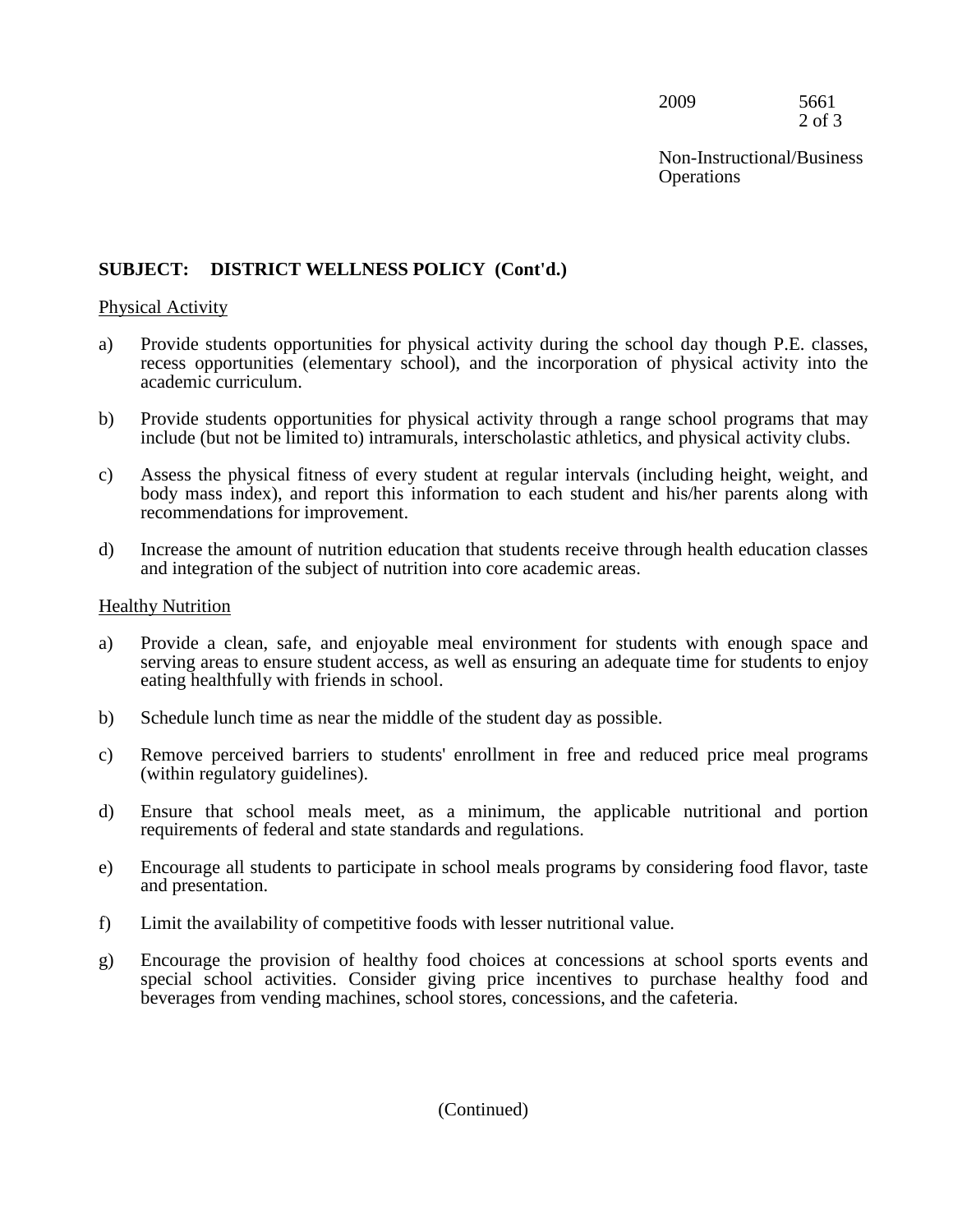2009 5661 3 of 3

Non-Instructional/Business **Operations** 

#### **SUBJECT: DISTRICT WELLNESS POLICY (Cont'd.)**

#### Staff Development

- a) Providing training to enable teachers and other school staff to promote lifelong physical activity among students.
- to engage in healthy eating and physical activity behaviors. b) Provide personalized instruction about healthy eating which motivates and encourages teachers
- c) Provide opportunities for on-going professional development for food service staff and teachers in the areas of physical education and nutrition.
- d) Develop and promote activities to encourage healthy eating, physical activity, and other elements of a healthy lifestyle among school staff.

#### Community Outreach

- a) Work with the community to create ways for students to walk, bike, roller blade, or skateboard safely to school.
- be physically active role models, and to include physical activity in family activities. b) Encourage parents and guardians to support their children's participation in physical activity, to
- $\mathbf{c}$ ) Involve parents and community in wellness efforts and activities through media and communication and solicitation of volunteer expertise.
- d) Make efforts to keep school or District-owned physical activities facilities open for use by students and staff outside school hours.
- e) Encourage parents, teachers, staff, administrators, students, and community members to serve as role models in practicing health, nutrition and physical activity, both in school and at home, including membership in the District's Health and Wellness Committee.
- f) Provide information and outreach materials about other food programs such as Food Stamps, and Women, Infants and Children (WIC) to students and parents.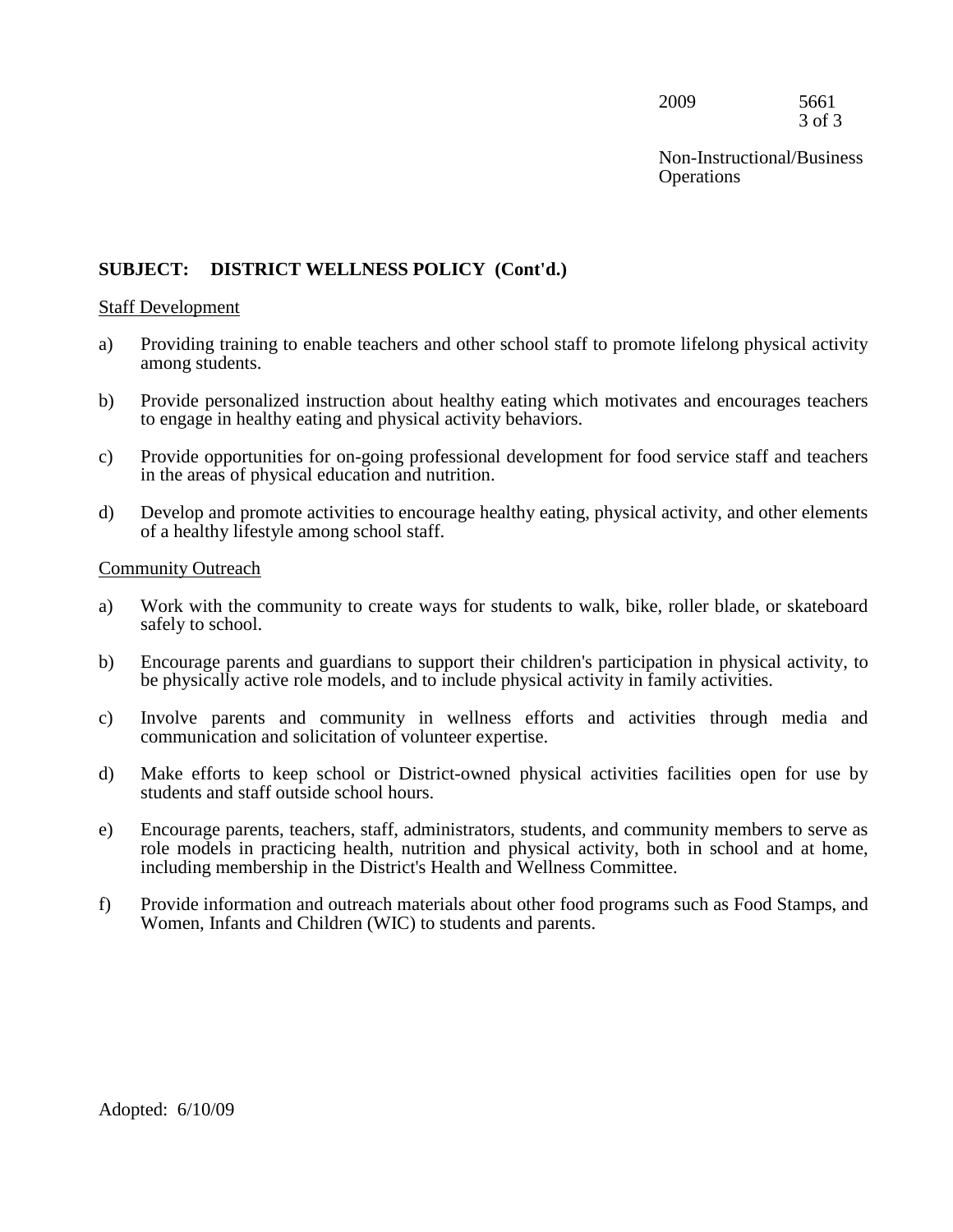Non-Instructional/Business **Operations** 

#### **SUBJECT: RECORDS MANAGEMENT**

 the legal disposition or destruction of obsolete records, and be given the authority and responsibility to A Records Management Officer shall be designated by the Superintendent, subject to the approval of the Board of Education. Such Records Management Officer shall coordinate the development of and oversee a program for the orderly and efficient management of records, including work with other local officials at all levels in the development and maintenance of the records management program.

 In addition, a Records Advisory Board may be created to assist in establishing and supporting Superintendent/designee may comprise the Advisory Board. the records management program. The District's legal counsel, the fiscal officer, and the

Appropriate regulations and procedures shall be developed.

#### **Retention and Disposition of Records**

The Superintendent shall retain records for such a period and dispose of them in the manner described in Records Retention and Disposition Schedule ED-1, established pursuant to Part 185, Title VIII of the Official Compilation of Codes, Rules and Regulations of the State of New York and Article 57-A of the Arts and Cultural Affairs Law.

> Arts and Cultural Affairs Law Section 57.19 8 New York Code of Rules and Regulations (NYCRR) Part 185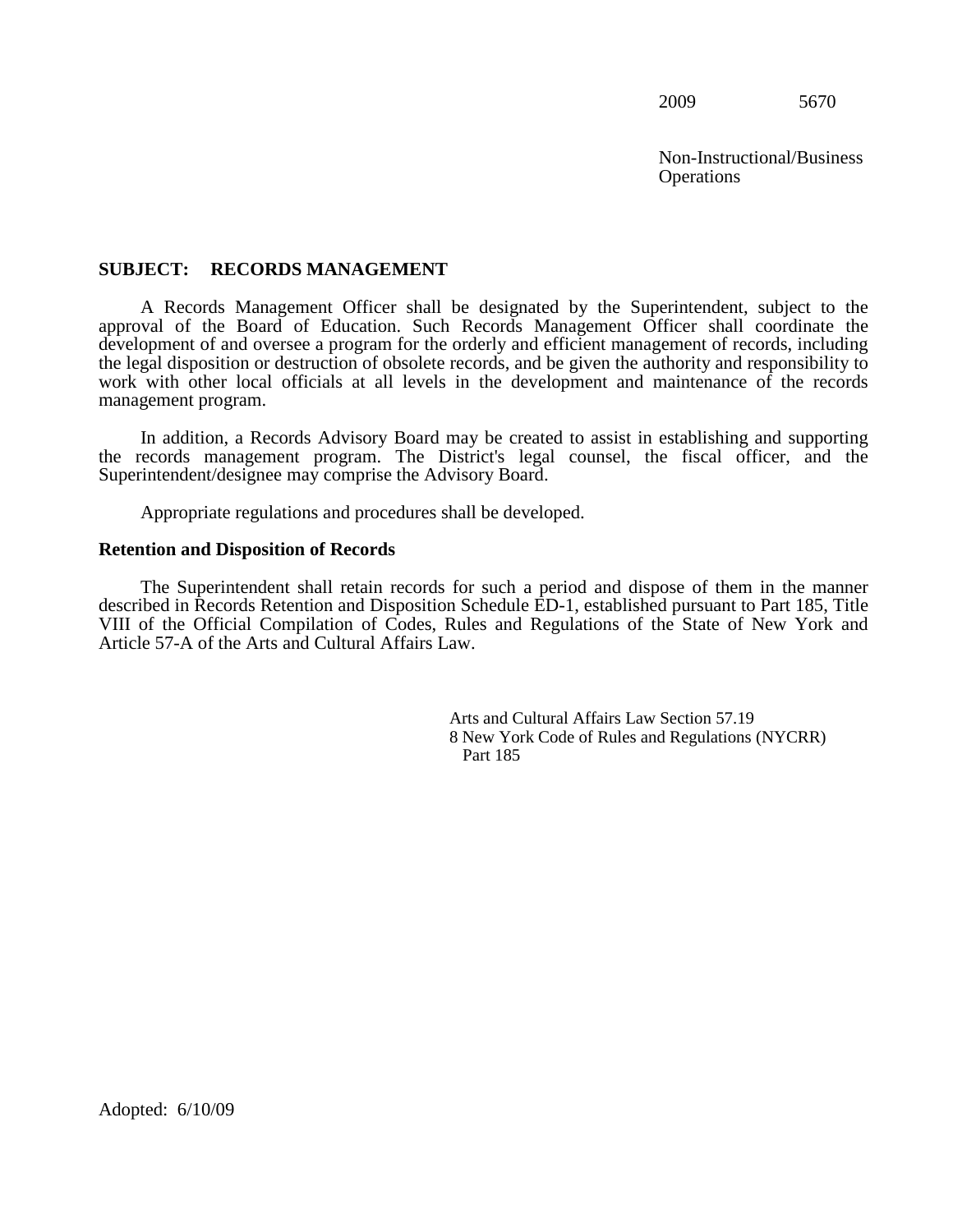Non-Instructional/Business **Operations** 

#### **SUBJECT: NOTIFICATION OF BREACH OF SECURITY**

The Superintendent or his/her designee shall notify the owner of any private information within a reasonable time frame when the District experiences a breach of the security of its computer system. Such notification may occur by either written or electronic notice.

For purposes of this policy, private information means personal information in combination with either a person's social security number, driver's license number or non-driver identification card or account number, credit card or password which would permit access to an individual's financial account.

Breach of security means unauthorized acquisition of computerized data which compromises the security, confidentiality, or integrity of personal information maintained by the District.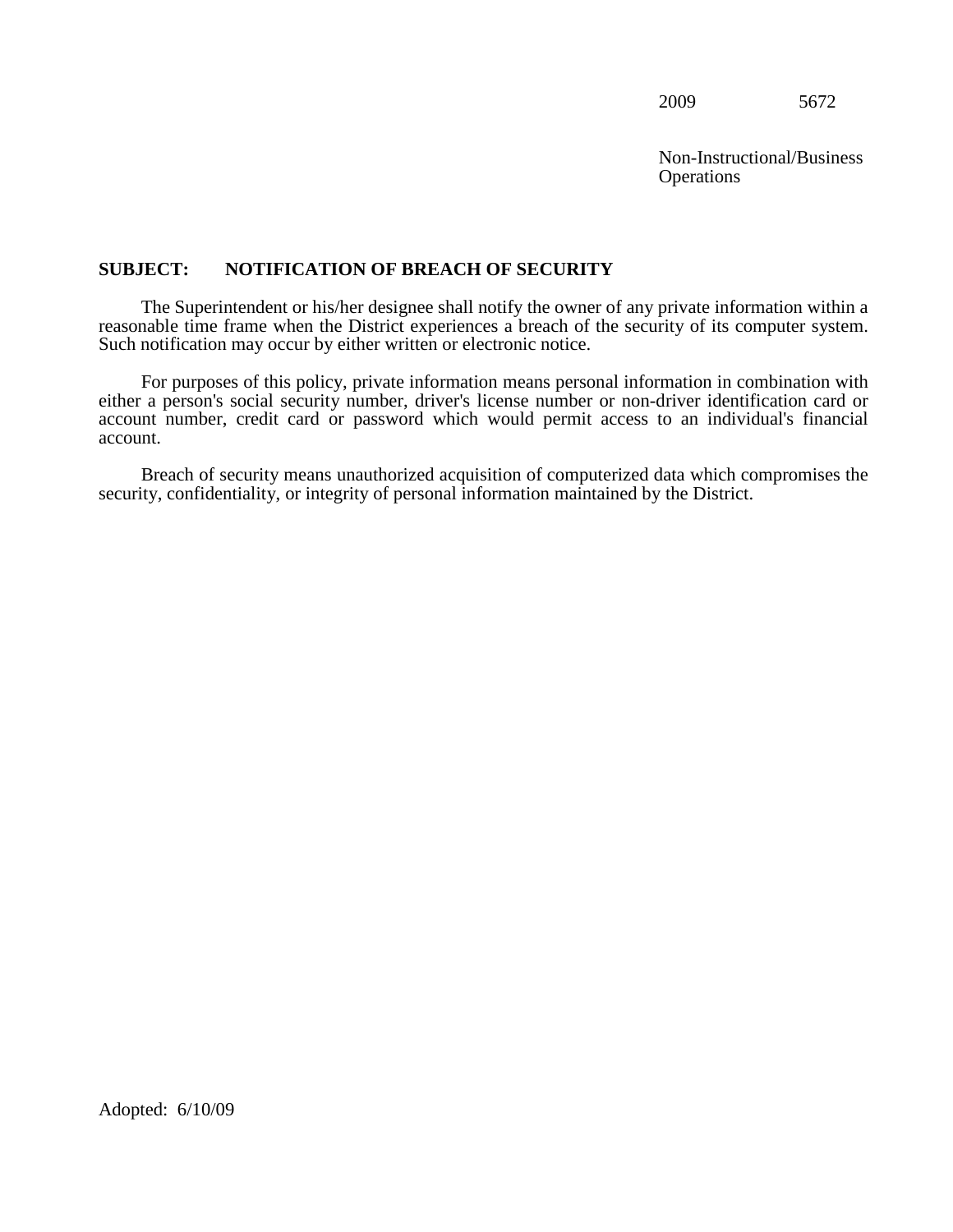2009 5681 1 of 2

#### **SUBJECT: SCHOOL SAFETY PLANS**

The District-wide and building-level school safety plans have been adopted by the School Board only after at least one (1) public hearing that provided for the participation of school personnel, parents, students, and any other interested parties. Each plan shall be reviewed by the appropriate school safety team on at least an annual basis, updated as needed by July 1 and recommended to the Board of Education for approval. These plans will be designed to prevent or minimize the effects of serious violent incidents and emergencies and to facilitate the coordination of schools and the School District with local and county resources in the event of such incidents or emergencies.

#### **District-Wide School Safety Plan**

 *District-wide school safety plan* means a comprehensive, multi-hazard school safety plan that covers all school buildings of the School District, that addresses prevention and intervention strategies, emergency response and management at the District level and has the contents as prescribed in Education Law and Commissioner's Regulations.

The District-wide school safety plan shall be developed by the District-wide school safety team appointed by the Board of Education. The District-wide team shall include, but not be limited to, representatives of the School Board, student, teacher, administrator, and parent organizations, school safety personnel and other school personnel.

#### **Building-Level School Safety Plans**

 addresses prevention and intervention strategies, emergency response and management at the building *Building-level school safety plan* means a building-specific school emergency response plan that level and has the contents as prescribed in Education Law and Commissioner's Regulations.

 team shall include, but not be limited to, representatives of teacher, administrator, and parent The building-level plan shall be developed by the building-level school safety team. The building-level school safety team means a building-specific team appointed by the Building Principal, in accordance with regulations or guidelines prescribed by the Board of Education. The building-level organizations, school safety personnel, other school personnel, community members, local law enforcement officials, local ambulance or other emergency response agencies, and any other representatives the School Board deems appropriate.

#### **Filing/Disclosure Requirements**

 disclosure under the Freedom of Information Law or any other provision of law. The District shall file a copy of its comprehensive District-wide school safety plan and any amendments thereto with the Commissioner of Education no later than thirty (30) days after their adoption. A copy of each building-level school safety plan and any amendments thereto shall be filed with the appropriate local law enforcement agency and with the state police within thirty (30) days of its adoption. Building-level emergency response plans shall be confidential and shall **not** be subject to

(Continued)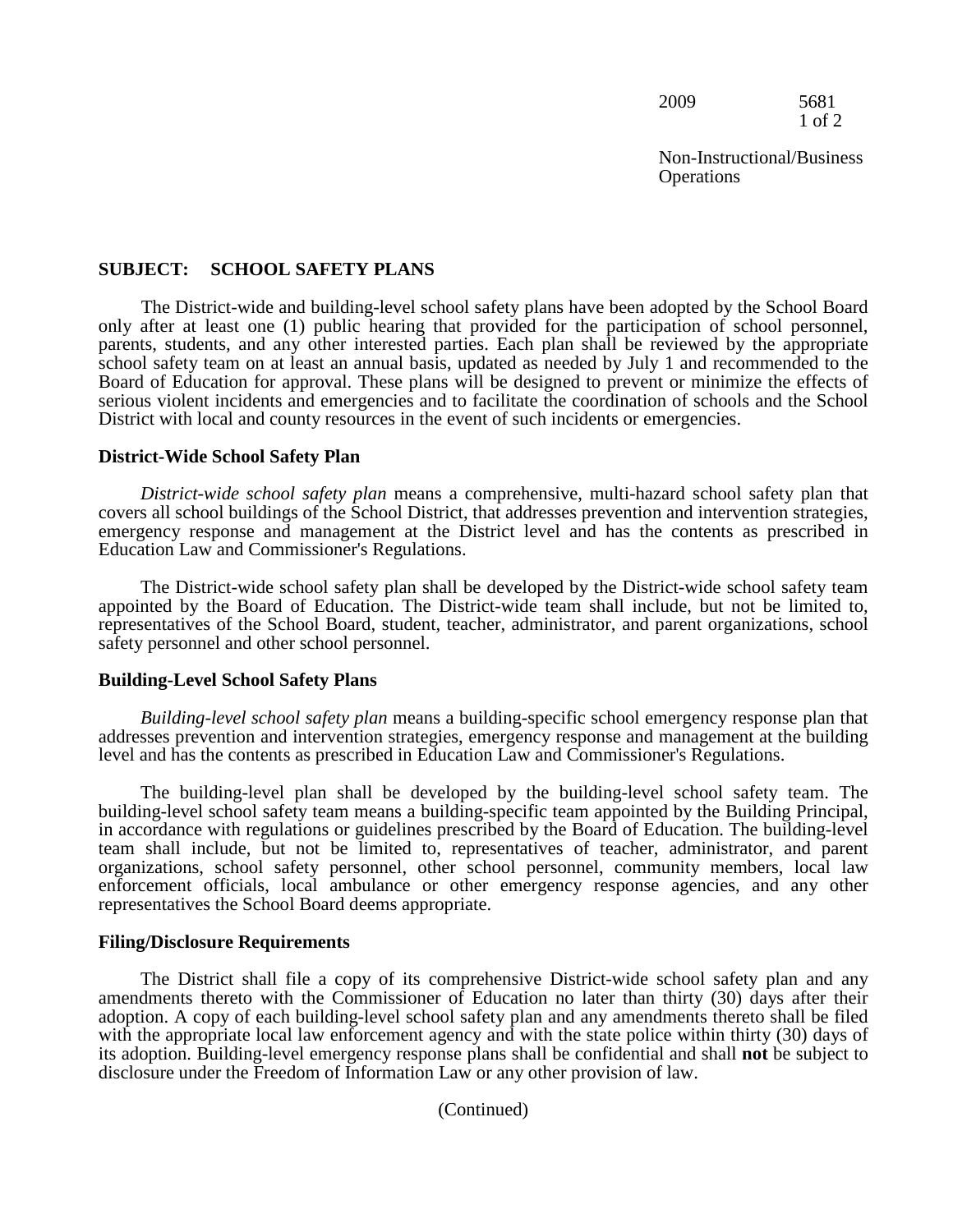2009 5681  $2$  of  $2$ 

Non-Instructional/Business **Operations** 

### **SUBJECT: SCHOOL SAFETY PLANS (Cont'd.)**

Education Law Section 2801-a Public Officers Law Article 6 8 New York Code of Rules and Regulations (NYCRR) Section 155.17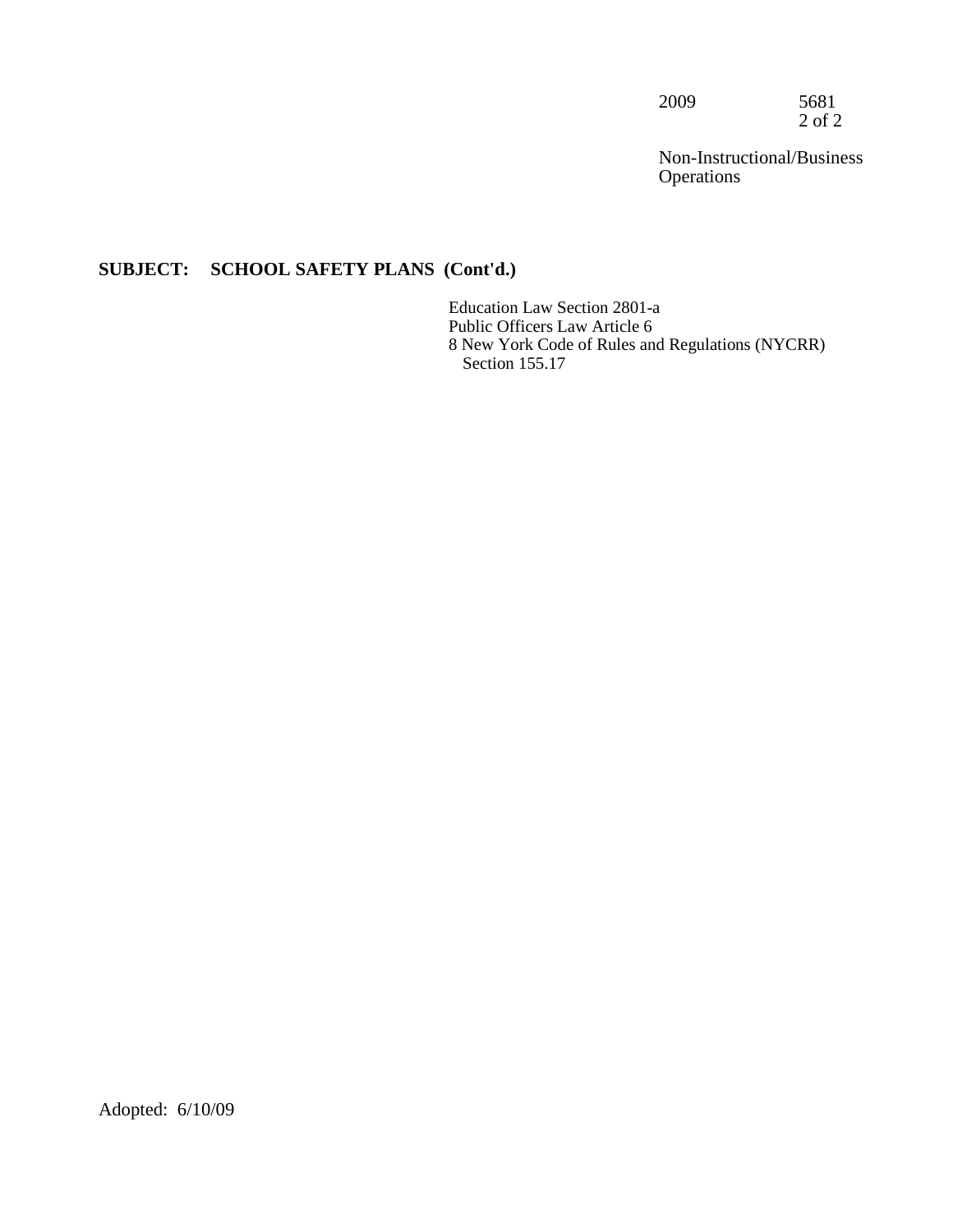2009 5682 1 of 2

Non-Instructional/Business **Operations** 

#### **SUBJECT: CARDIAC AUTOMATED EXTERNAL DEFIBRILLATORS (AEDs) IN PUBLIC SCHOOL FACILITIES**

The School District shall provide and maintain on-site in each *instructional school facility* functional cardiac automated external defibrillator (AED) equipment as defined in Public Health Law Section 3000-b for use during emergencies. Each such facility shall have sufficient automated external defibrillator equipment available to ensure ready and appropriate access for use during emergencies in quantities and types as deemed by the Commissioner of Education, in consultation with the Commissioner of Health. Determination of the quantity and placement of AEDs must be made with consideration of at least the factors enumerated in Commissioner's Regulations. *An instructional school facility means a building or other facility maintained by the School District where instruction is provided to students pursuant to its curriculum.* 

approved curricular of extracurricular event of activity and whenever a *school-sponsored dimetic*<br>contest is held at <u>any</u> location, the public school officials and administrators responsible for such<br>school facility or a Whenever an *instructional School District facility* is used for a school-sponsored or schoolapproved curricular or extracurricular event or activity and whenever a *school-sponsored athletic*  school facility or athletic contest shall ensure that AED equipment is provided on-site and that there is present during such event, activity or contest at least one staff person who is trained in accordance with Public Health Law in the operation and use of an AED. *School-sponsored or school-approved curricular or extracurricular events or activities mean events or activities of the School District that are, respectively, associated with its instructional curriculum or otherwise offered to its students. A school-sponsored athletic contest means an extraclass intramural athletic activity of instruction, practice and competition for students in grades 4 through 12 consistent with Commissioner's Regulations Section 135.4.* 

 *instruction, practice and competition for students in grades 7 through 12 consistent with*  Where a *school-sponsored competitive athletic event* is held at a site other than a School District facility, School District officials shall assure that AED equipment is provided on-site by the sponsoring or host district and that at least one staff person who is trained, in accordance with Public Health Law, in the operation and use of the AED is present during such athletic event. A schoolsponsored competitive athletic event means an extraclass interscholastic athletic activity of *Commissioner's Regulations Section 135.4.* 

School District facilities and District staff responsible for carrying out the duties enumerated in Education Law Section 917 are deemed a "public access defibrillation provider" as defined pursuant to Public Health Law Section 3000-b and subject to the Public Health Law requirements and limitations.

 Therefore, it is the policy of our School District to provide proper training requirements for District AED users, to ensure the immediate calling of 911 and/or the community equivalent ambulance dispatch entity whenever the AED is used, to ensure ready identification of the location of the AED units as enumerated in the District's Public Access Defibrillation Collaborative Agreement.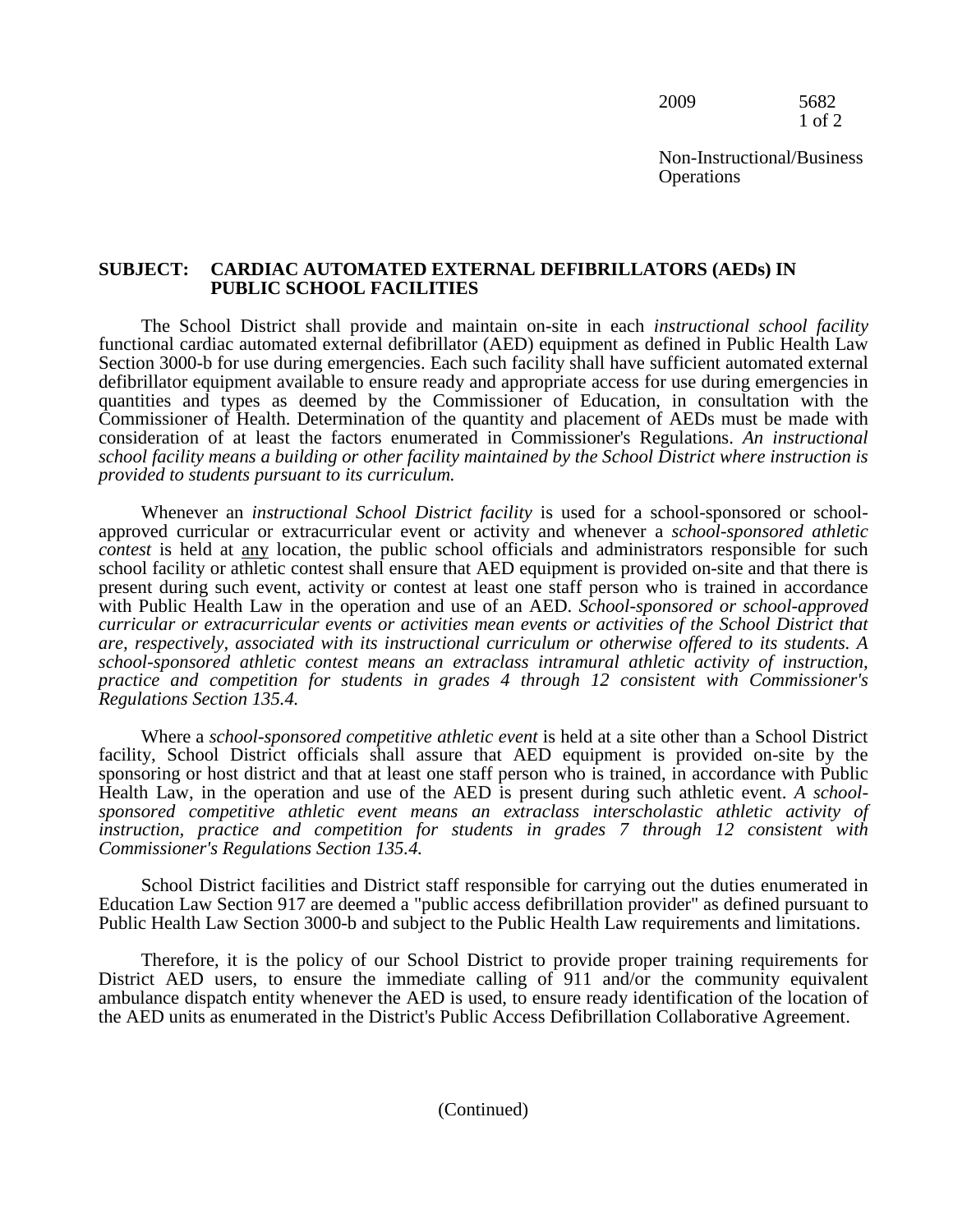2009 5682 2 of 2

Non-Instructional/Business **Operations** 

#### **SUBJECT: CARDIAC AUTOMATED EXTERNAL DEFIBRILLATORS (AEDs) IN PUBLIC SCHOOL FACILITIES (Cont'd.)**

 required Quality Improvement Program as determined by the Regional Emergency Medical Services 3) The District will provide for regular maintenance and checkout procedures of the AED unit(s) which meet or exceed manufacturer's recommendations. Appropriate documentation will be maintained in accordance with law and/or regulation. Further, the District will participate in the Council.

Pursuant to Public Health Law Sections 3000-a and 3000-b, the School District (as a public access defibrillation provider), or any employee or other agent of the School District who, in accordance with the provisions of law, voluntarily and without expectation of monetary compensation renders emergency medical or first aid treatment using an AED to a person who is unconscious, ill or injured, shall not be liable for damages for injury or death unless caused by gross negligence.

> Education Law Section 917 Public Health Law Sections 3000-a and 3000-b 8 New York Code of Rules and Regulations (NYCRR) Sections 135.4 and 136.4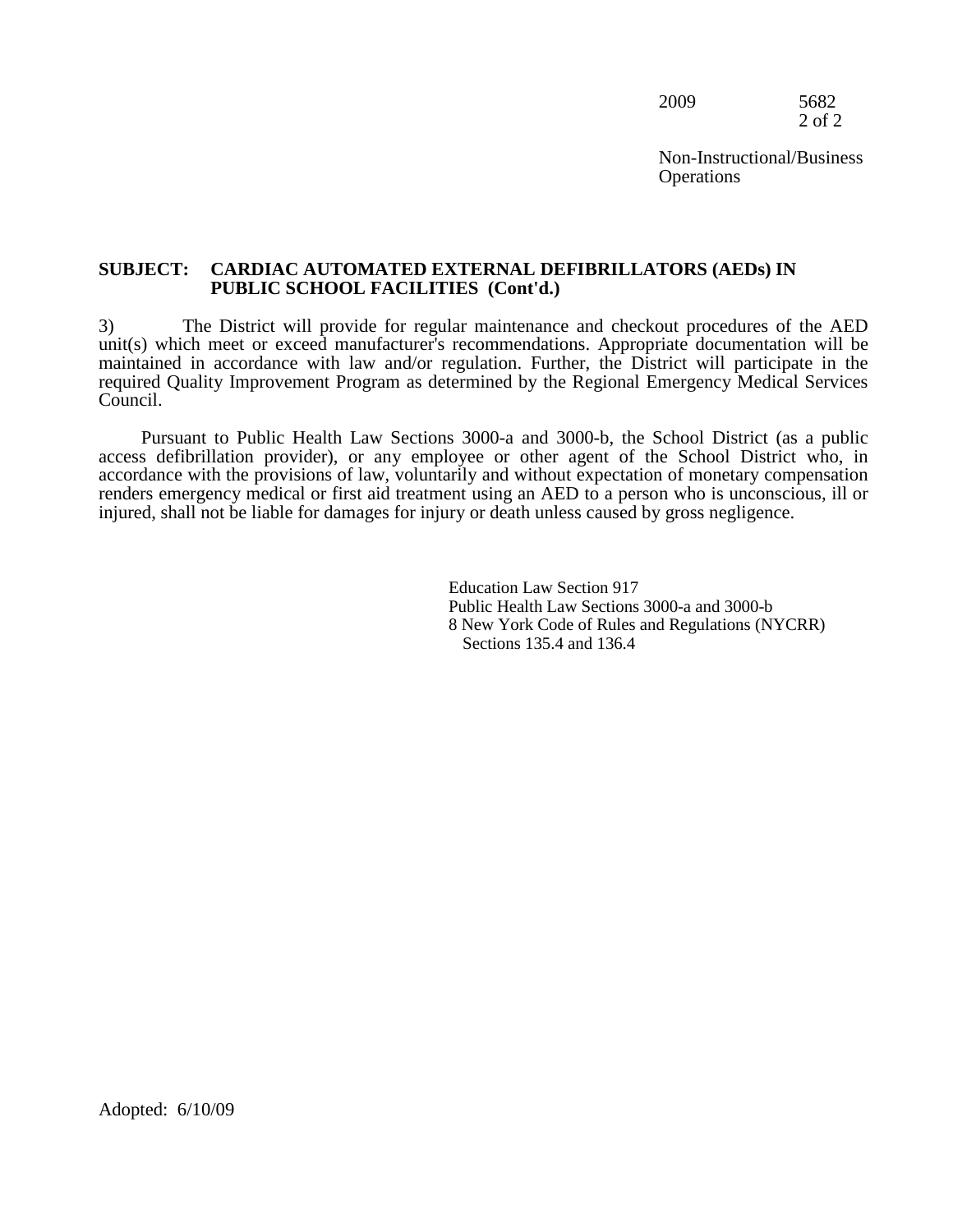2009 5683 1 of 3

Non-Instructional/Business **Operations** 

# **SUBJECT: FIRE DRILLS, BOMB THREATS AND BUS EMERGENCY DRILLS Fire Drills**

The administration of each school building shall provide instruction for and training of students, through fire drills, in procedures for leaving the building in the shortest possible time and without confusion or panic.

 through use of the fire escapes on buildings where fire escapes are provided. At least one (1) of the Fire drills shall be held at least twelve (12) times in each school year; eight (8) of these shall be held between September 1 and December 1. At least one-third of all such required drills shall be twelve (12) drills shall be held during each of the regular lunch periods, or shall include special instruction on the procedures to be followed if a fire occurs during a student's lunch period.

 At least two (2) additional drills shall be held during summer school in buildings where summer school is conducted and one (1) of these drills shall be held during the first week of summer school.

#### After-School Programs

The Building Principal or his/her designee shall require those in charge of after-school programs, attended by any individuals unfamiliar with the school building, to announce at the beginning of such programs the procedures to be followed in the event of an emergency.

#### **Bomb Threats**

#### School Bomb Threats

 be treated as a hoax when it is first received. The school has an obligation and responsibility to ensure appropriate response. If the bomb threat indicates that a bomb is in the school, then building A bomb threat, even if later determined to be a hoax, is a criminal action. No bomb threat should the safety and protection of the students and other occupants upon the receipt of any bomb threat. This obligation must take precedence over a search for a suspect object. Prudent action is dependent upon known information about the bomb threat - location, if any; time of detonation; etc. If the bomb threat is targeted at the school parking lot or the front of the school, building evacuation may not be an evacuation is necessary unless the building has been previously inspected and secured in accordance with State Education Department Guidelines. Specific procedures can be found in the building level school plan, as required by Project SAVE.

 and evacuation or sheltering areas must be thoroughly searched for suspicious objects before ordering The decision to evacuate a building or to take shelter is dependent upon information about where the bomb is placed and how much time there is to reach a place of safety. Prudent action dictates that students and other occupants be moved from a place of danger to a place of safety. Routes of egress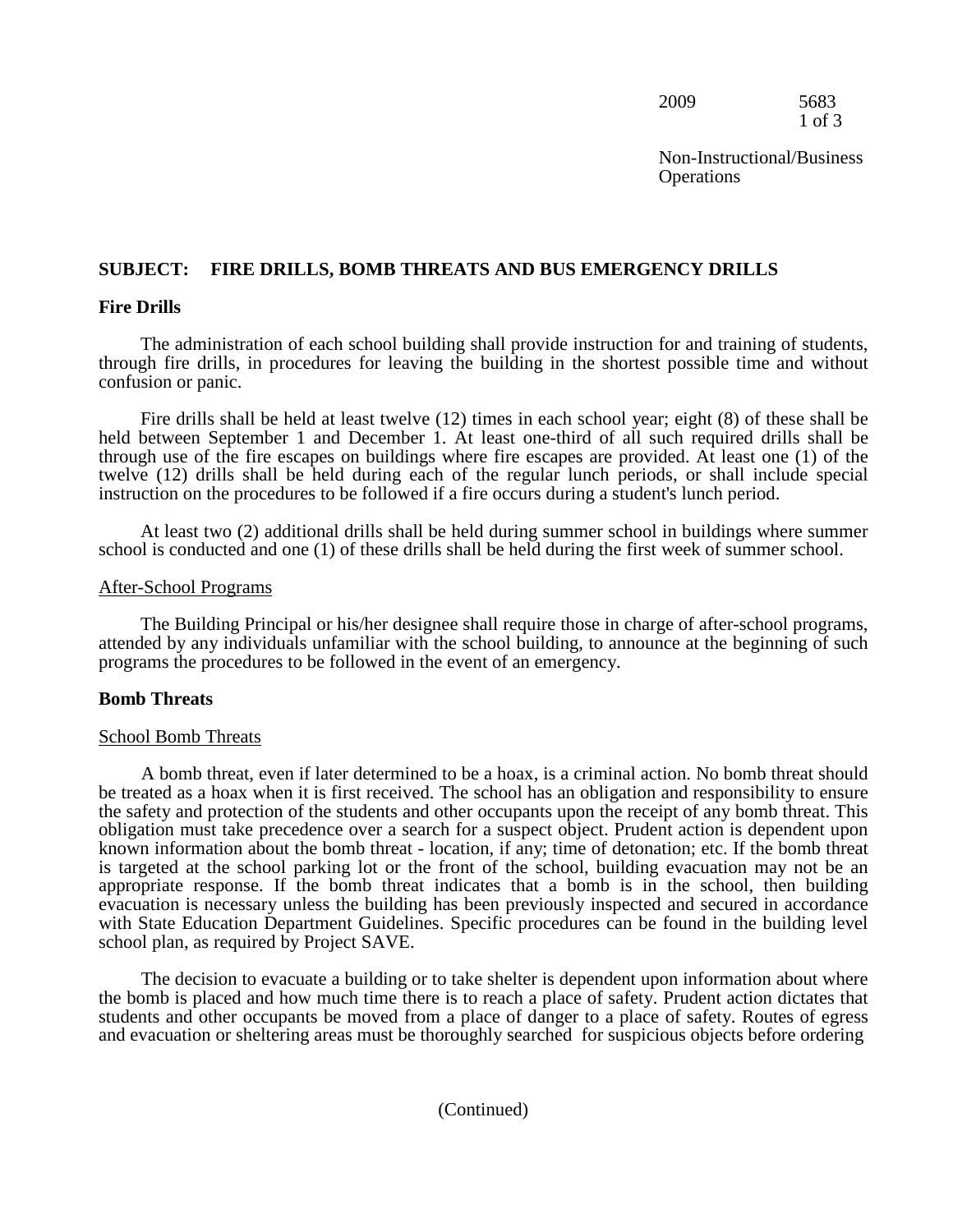| 2009 | 5683   |
|------|--------|
|      | 2 of 3 |

Non-Instructional/Business **Operations** 

#### **SUBJECT: FIRE DRILLS, BOMB THREATS AND BUS EMERGENCY DRILLS (Cont'd.)**

an evacuation. Failure to properly search evacuation routes before an evacuation takes place can expose students and staff to more danger than remaining in place until the search has taken place. Assistance is available from local police agencies and the New York State Police to train staff to check evacuation routes.

#### Police Notification and Investigation

 A bomb threat to a school is a criminal act, which is within the domain and responsibility of law enforcement officials. Appropriate State, county, and/or local law enforcement agencies must be notified of any bomb threat as soon as possible after the receipt of the threat. Law enforcement officials will contact, as the situation requires, fire and/or county emergency coordinators according to the county emergency plan.

Therefore, the building administrator or designee is to notify local law enforcement officials and follow established procedures to move all occupants out of harm's way.

#### Implementation

The Board of Education directs the Superintendent or his/her designee to develop administrative regulations to implement the terms of this policy. Additionally, such regulations are to be incorporated in the District-wide School Safety Plan and the building level school safety plan, with provisions to provide written information to all staff and students regarding emergency procedures by October 1 of each school year, an annual drill to test the emergency response procedures under each of its building level school safety plans; and the annual updating of the District-wide and building level school safety plans, by July 1, as mandated pursuant to law and/or regulation.

#### **Bus Emergency Drills**

The Board of Education directs the administration to conduct a minimum of three (3) emergency drills to be held on each school bus during the school year. The first drill is to be conducted during the first seven days of school, the second drill between November 1 and December 31, and the third drill between March 1 and April 30.

Each drill shall include instruction in all topics mandated by the Education Law and the Commissioner's Regulations and shall include, but will not be limited to, the following:

- a) Safe boarding and exiting procedures;
- b) The location, use and operation of the emergency door, fire extinguishers, first aid equipment and windows as a means of escape in case of fire or accident;
- c) Orderly conduct as bus passengers.

#### (Continued)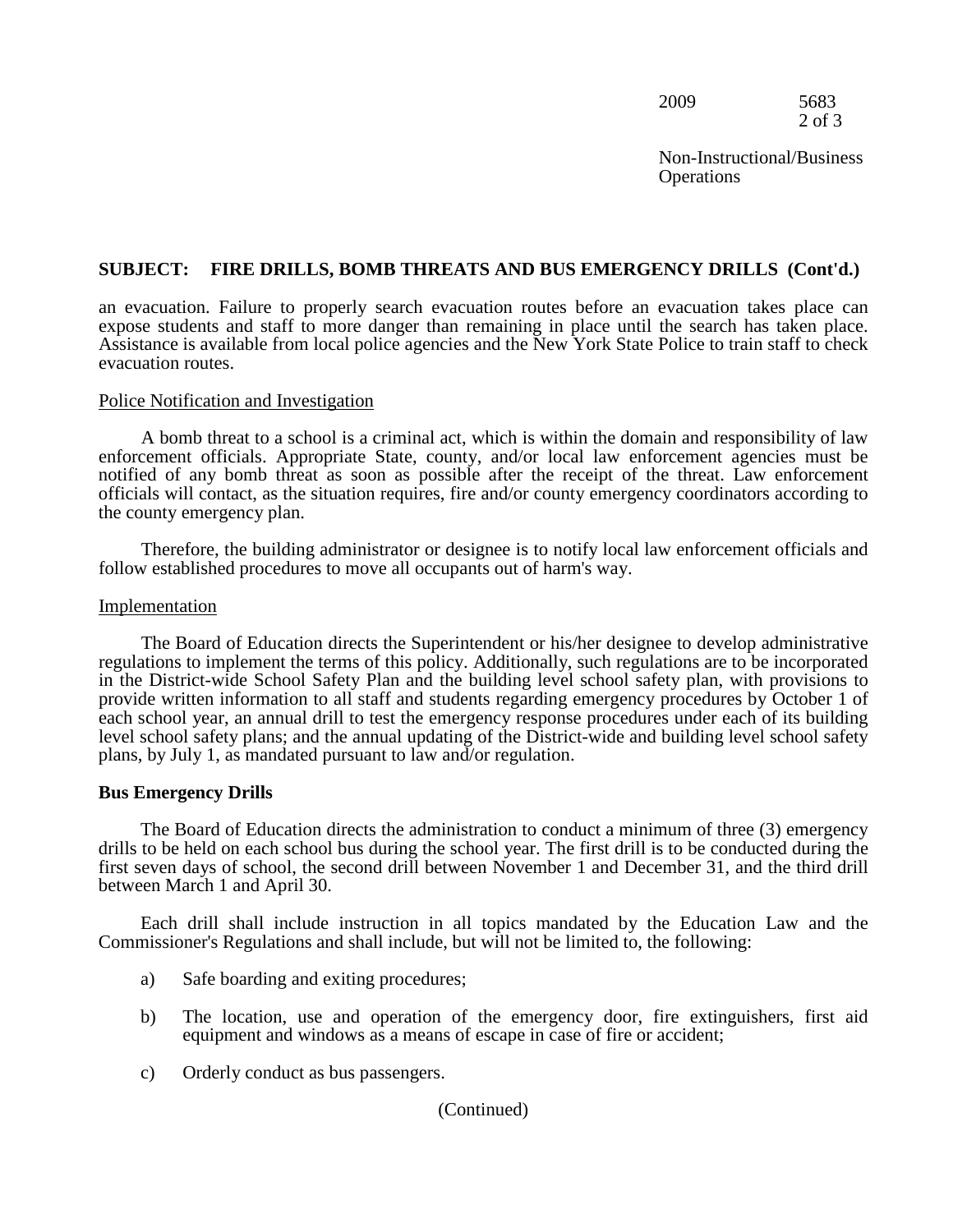2009 5683 3 of 3

Non-Instructional/Business **Operations** 

#### **SUBJECT: FIRE DRILLS, BOMB THREATS AND BUS EMERGENCY DRILLS (Cont'd.)**

Students who ordinarily walk to school shall also be included in the drills.

Education Law Sections 807, 2801-a and 3623 Penal Law Sections 240.55, 240.60 and 240.62 8 New York Code of Rules and Regulations (NYCRR) Sections 155.17 and 156.3(h)(2)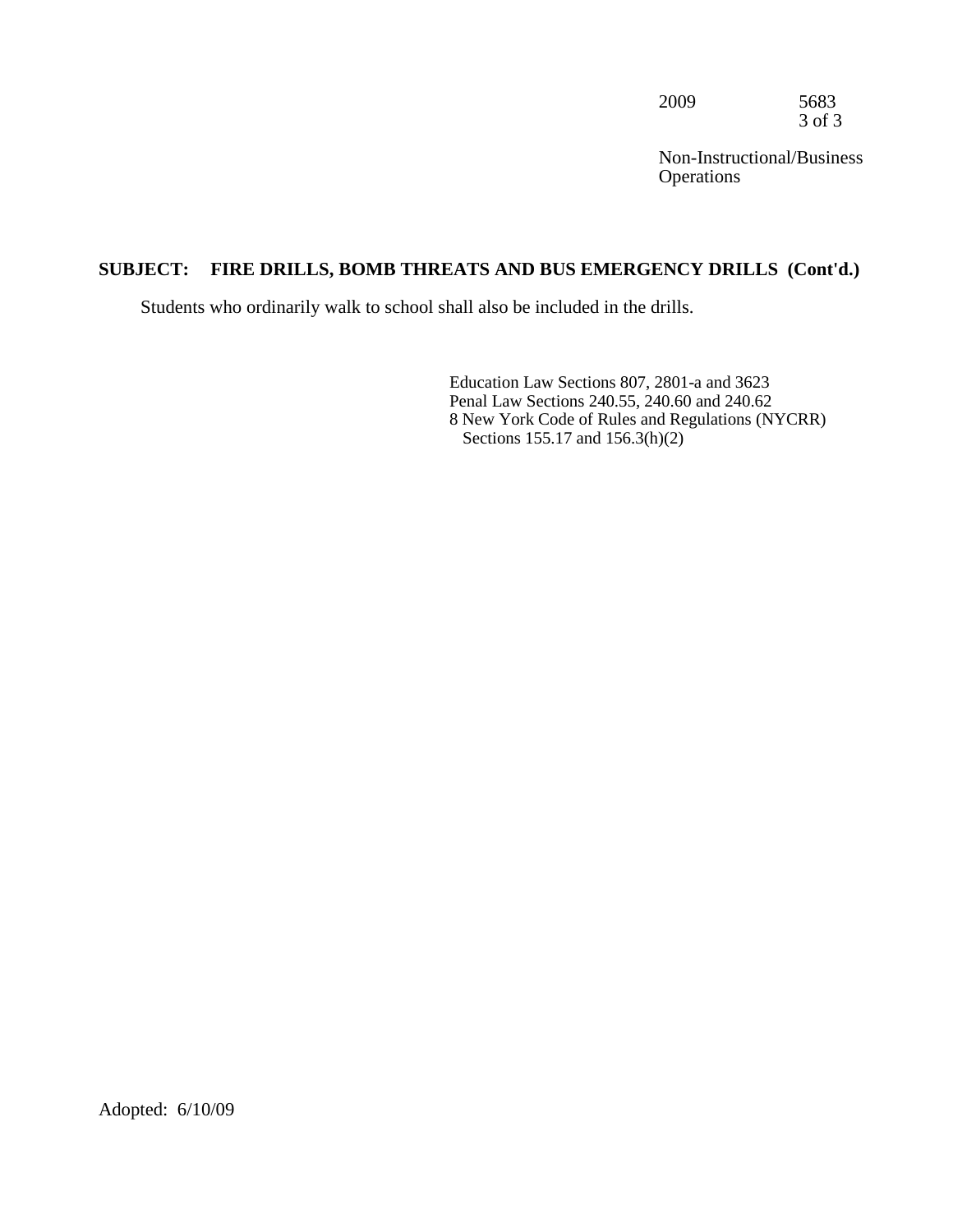Non-Instructional/Business **Operations** 

#### **SUBJECT: EXPOSURE CONTROL PROGRAM**

 The District shall establish an exposure control program designed to prevent and control exposure to bloodborne pathogens. According to the New York State Department of Labor's Division of Safety and Health and Occupational Safety and Health administration (OSHA) standards, the program shall consist of:

- a. Guidelines for maintaining a safe, healthy school environment to be followed by staff and students alike.
- b. Written standard operating procedures for blood/body fluid cleanup.
- c. Appropriate staff education/training.
- d. Evaluation of training objectives.
- e. Documentation of training and any incident of exposure to blood/body fluids.
- f. A program of medical management to prevent or reduce the risk of pathogens, specifically hepatitis B and Human Immunodeficiency Virus (HIV).
	- Written procedures for the disposal of medical waste.

related tasks involving exposure or potential exposure to blood, body fluids or tissues. g. h. Provision of protective materials and equipment for all employees who perform job-<br>volving exposure or potential exposure to blood, body fluids or tissues.

29 Code of Federal Regulations (CFR) Section 1910.10:30

**Adoption Date: March 21, 2012**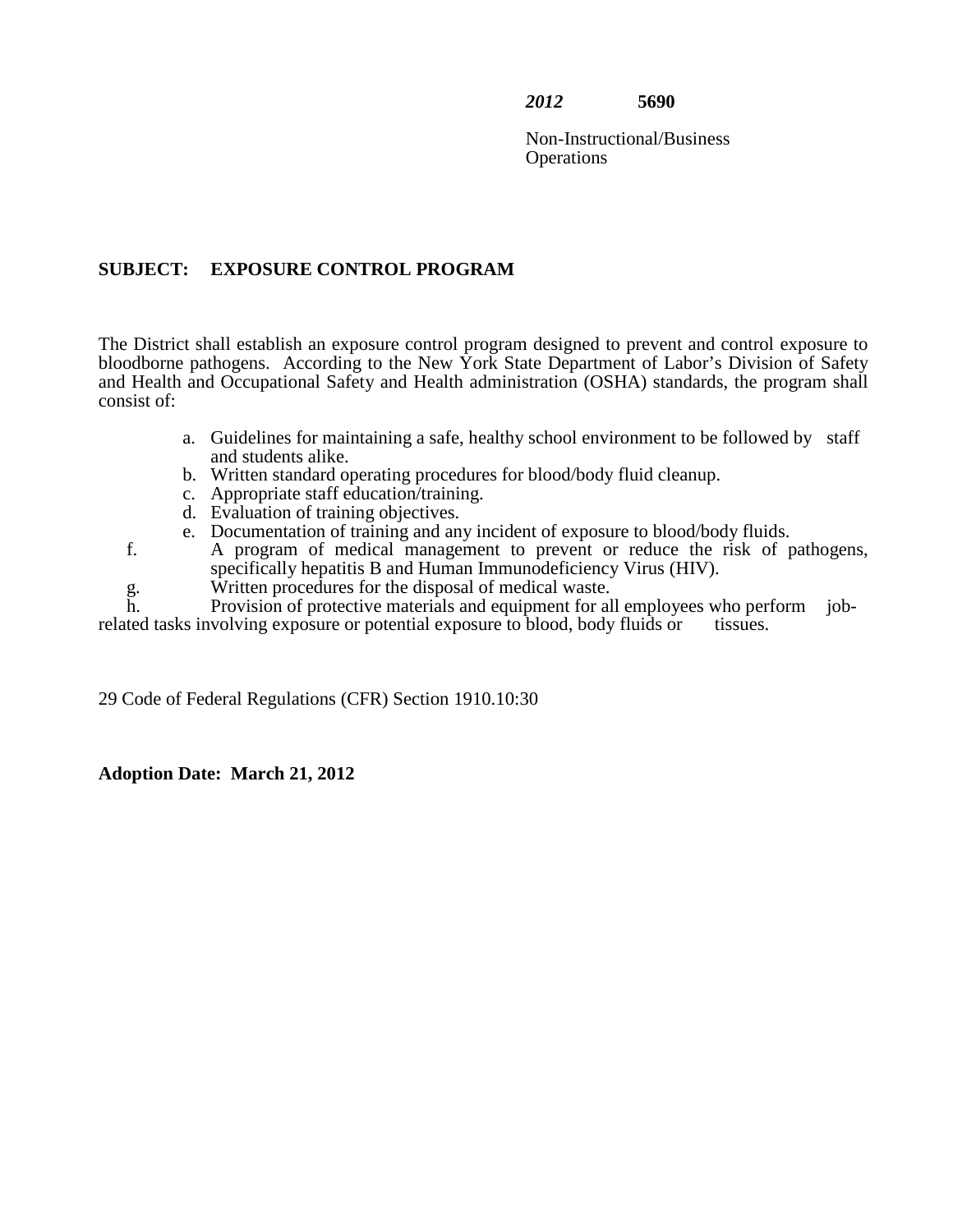Non-Instructional/Business **Operations** 

#### **SUBJECT: COMMUNICABLE DISEASES**

 Whenever, upon investigation and evaluation by the Director of School Health Services or other health professionals acting upon direction or referral of the director, a student in the public schools shows symptoms of any communicable or infectious disease reportable under the public health law that imposes a significant risk of infection of others in the school, he/she shall be excluded from the school and sent home immediately, in a safe and proper conveyance. The Director of School Health Services shall immediately notify a local public health agency of any disease reportable under the public health law.

Following absence on account of illness or from unknown cause, the Director of School Health Services may examine each student returning to a school without a certificate from a local public Health Officer, a duly licensed physician, physician assistant, or nurse practitioner.

The Director of School Health Services, or other health professionals acting upon direction or referral of the director, may make evaluations of teachers and any other school employees, school buildings and premises as, in their discretion, they may deem necessary to protect the health of the students and staff.

Regulations and procedures will be developed for dealing with communicable diseases in ways that protect the health of both students and staff while minimizing the disruption of the education process.

> Education Law Section 906 8 New York Code of Rules and Regulations (NYCRR) Section 136.3(h) and 136.3(i)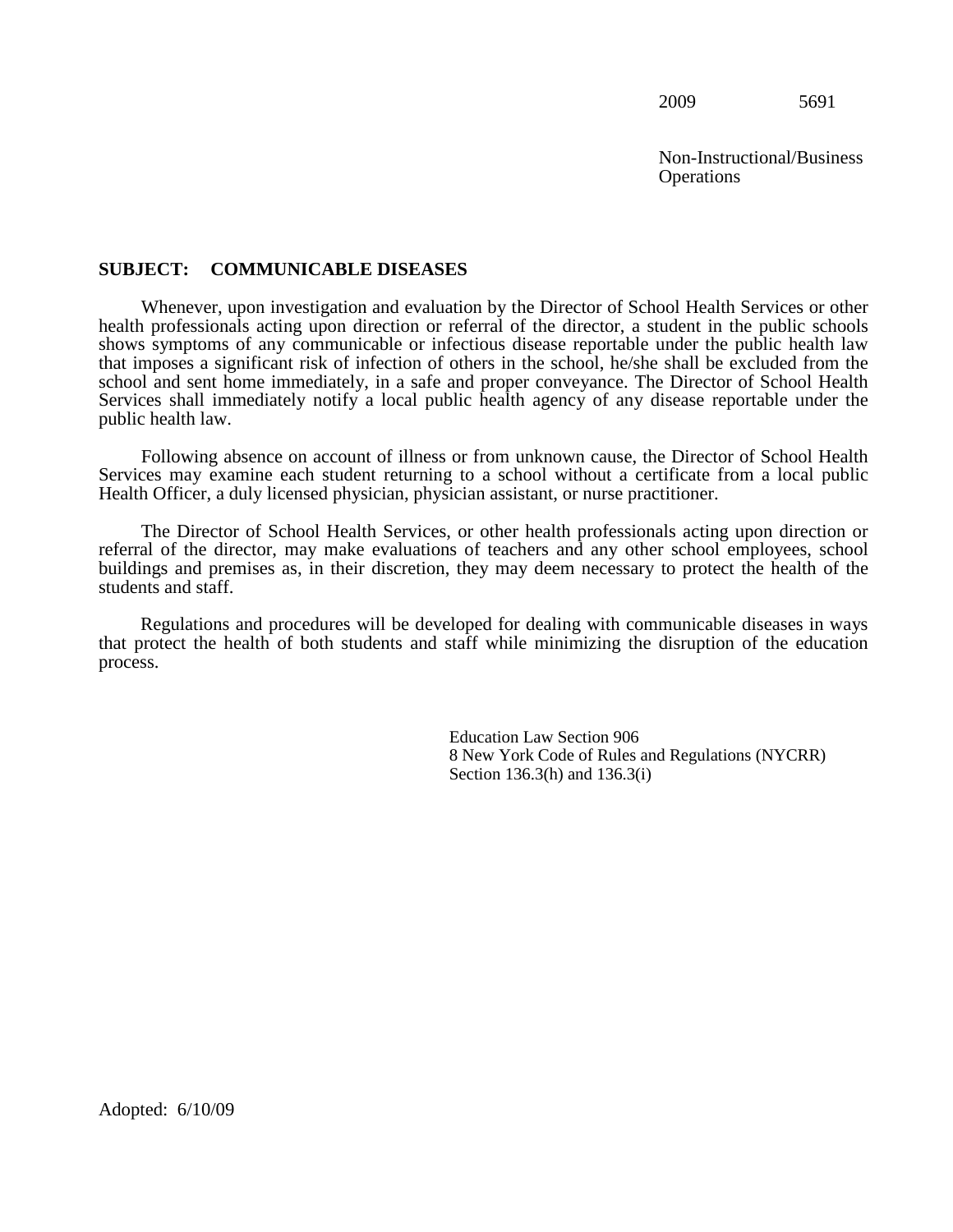**Operations** Non-Instructional/Business

#### **SUBJECT: SCHEDULING AND ROUTING**

Bus routes are authorized by the Board of Education and any requests for a change must be submitted to the Superintendent or his/her designee.

Transportation services shall be provided to meet the needs of the students of the District within specified limits and areas established by the Board of Education.

Education Law Sections 3620-3628, 3635 and 3636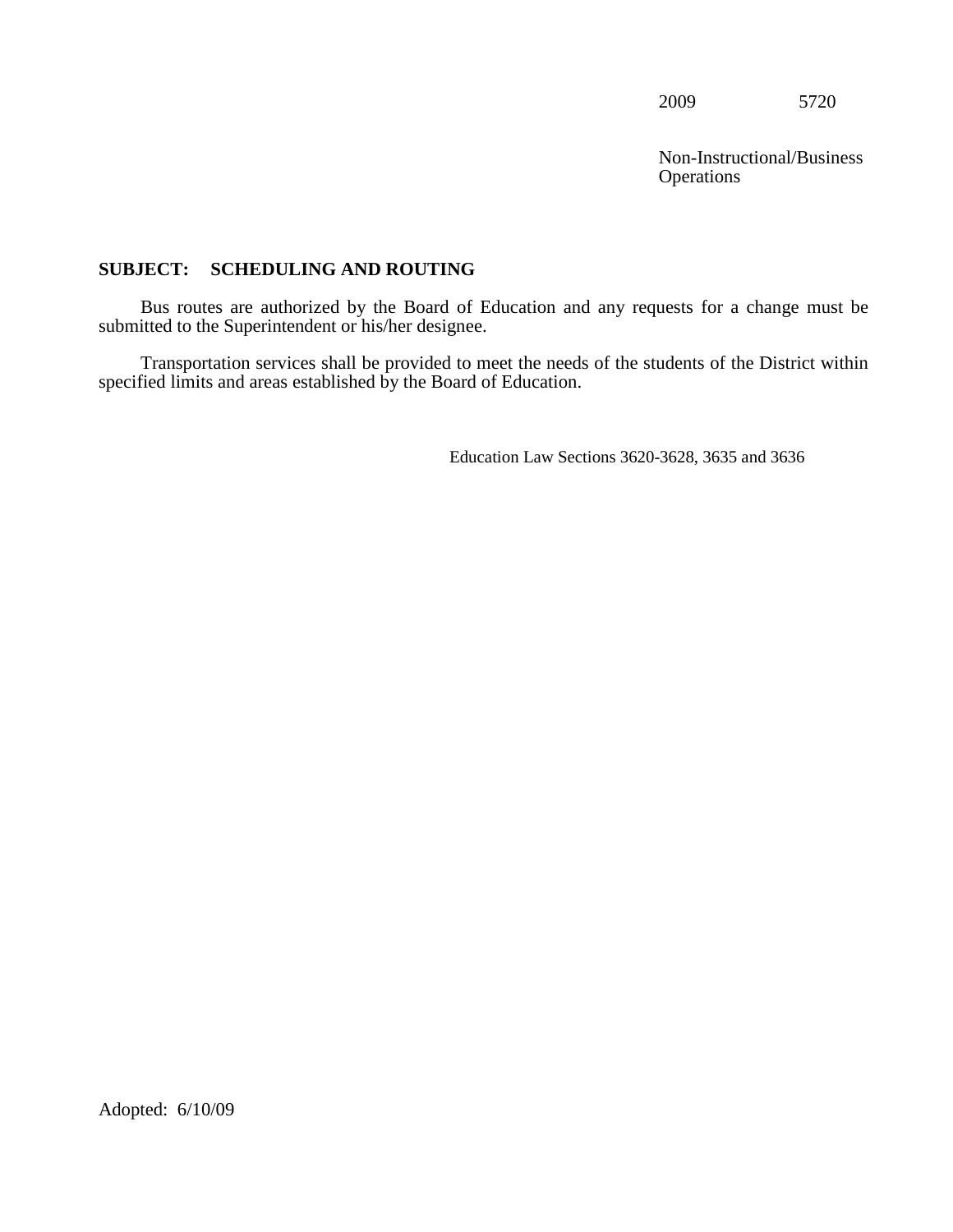2009 5730 1 of 3

**Operations** Non-Instructional/Business

# **SUBJECT: TRANSPORTATION OF STUDENTS**

## **Requests for Transportation to and from Nonpublic Schools**

 no later than April 1 of the preceding year, or within thirty (30) days of moving into the District. No The parent or person in parental relation of a parochial or private school child residing in the School District who desires that the child be transported to a parochial or private school outside of the School District during the next school year should submit a written request to the Board of Education late request of a parent or person in parental relation shall be denied where a reasonable explanation is provided for the delay.

### **Transportation of Students with Disabilities**

 Students with disabilities in the District shall be transported up to fifty (50) miles (one way) from their home to the appropriate special service or program, unless the Commissioner certifies that no appropriate nonresidential special service or program is available within fifty (50) miles. The Commissioner may then establish transportation arrangements.

### Student Information

 Any mode of transportation used on a regular basis to transport students with a disability on a regularly scheduled route shall, upon written consent of the parent or person in parental relation, have maintained on such mode of transportation the following information about each student being transported:

- a) Student's name;
- b) Nature of the student's disability;
- c) Name of the student's parent, guardian or person in a position of loco parentis (person in parental relation) and one or more telephone numbers where such person can be reached in an emergency; and/or
- d) Name and telephone number of any other person designated by such parent, guardian or person in a position of loco parentis as a person who can be contacted in an emergency.

 guardian, person in a position of loco parentis, or designee in the event of an emergency involving the to any person other than the driver or a teacher acting in a supervisory capacity. In the event that the driver or teacher is incapacitated, such information may be accessed by any emergency service Such information shall be used solely for the purpose of contacting such student's parent, student, shall be kept in a manner which retains the privacy of the student, and shall not be accessible provider for such purpose.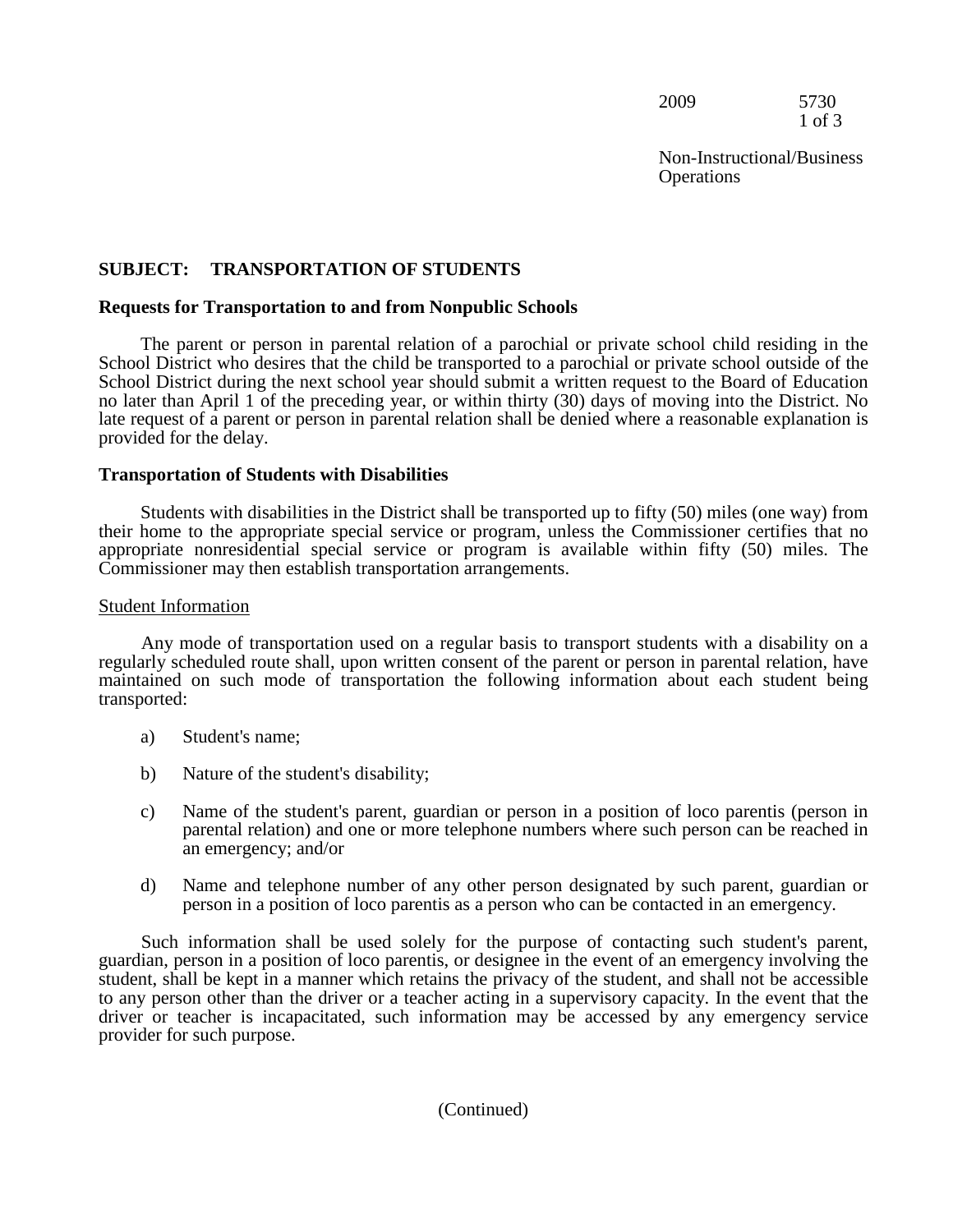2009 5730 2 of 3

**Operations** Non-Instructional/Business

## **SUBJECT: TRANSPORTATION OF STUDENTS (Cont'd.)**

 destroyed if parental consent is revoked, the student no longer attends such school, or the disability no Such information shall be updated as needed, but at least once each school year and shall be longer exists.

 one or more of the major life activities of the student, whether of a temporary or permanent nature. Herein the term "disability" shall mean a physical or mental impairment that substantially limits

### Fire Extinguishers

 used to transport three (3) or more students who use wheelchairs or other assistive mobility devices or with a total capacity of more than eight (8) passengers and used to transport such students shall be School buses manufactured on or after January 1, 1990 fueled with other than diesel fuel and equipped with an automatic engine fire extinguishing system.

 an automatic engine fire extinguishing system. School buses manufactured on or after September 1, 2007 fueled with diesel fuel and used to transport three (3) or more students who use wheelchairs or other assistive mobility devices or with a total capacity of more than eight (8) passengers used to transport such students shall be equipped with

The purchase of automatic engine fire extinguishing systems for school buses used to transport such students shall be deemed a proper School District expense.

### **Transportation of Non-Resident Students**

Non-resident families must provide their own transportation.

### **Transportation to School Sponsored Events**

 his/her parent or legal guardian. Where the District has provided transportation to students enrolled in the District to a school sponsored field trip, extracurricular activity or any other similar event, it shall provide transportation back to either the point of departure or to the appropriate school in the District unless the parent or legal guardian of a student participating in such event has provided the District with written notice, consistent with District policy, authorizing an alternative form of return transportation for such student or unless intervening circumstances make such transportation impractical. In cases where intervening circumstances make transportation of a student back to the point of departure or to the appropriate school in the District impractical, a representative of the School District shall remain with the student until such student's parent or legal guardian has been contacted and informed of the intervening circumstances which make such transportation impractical; and the student has been delivered to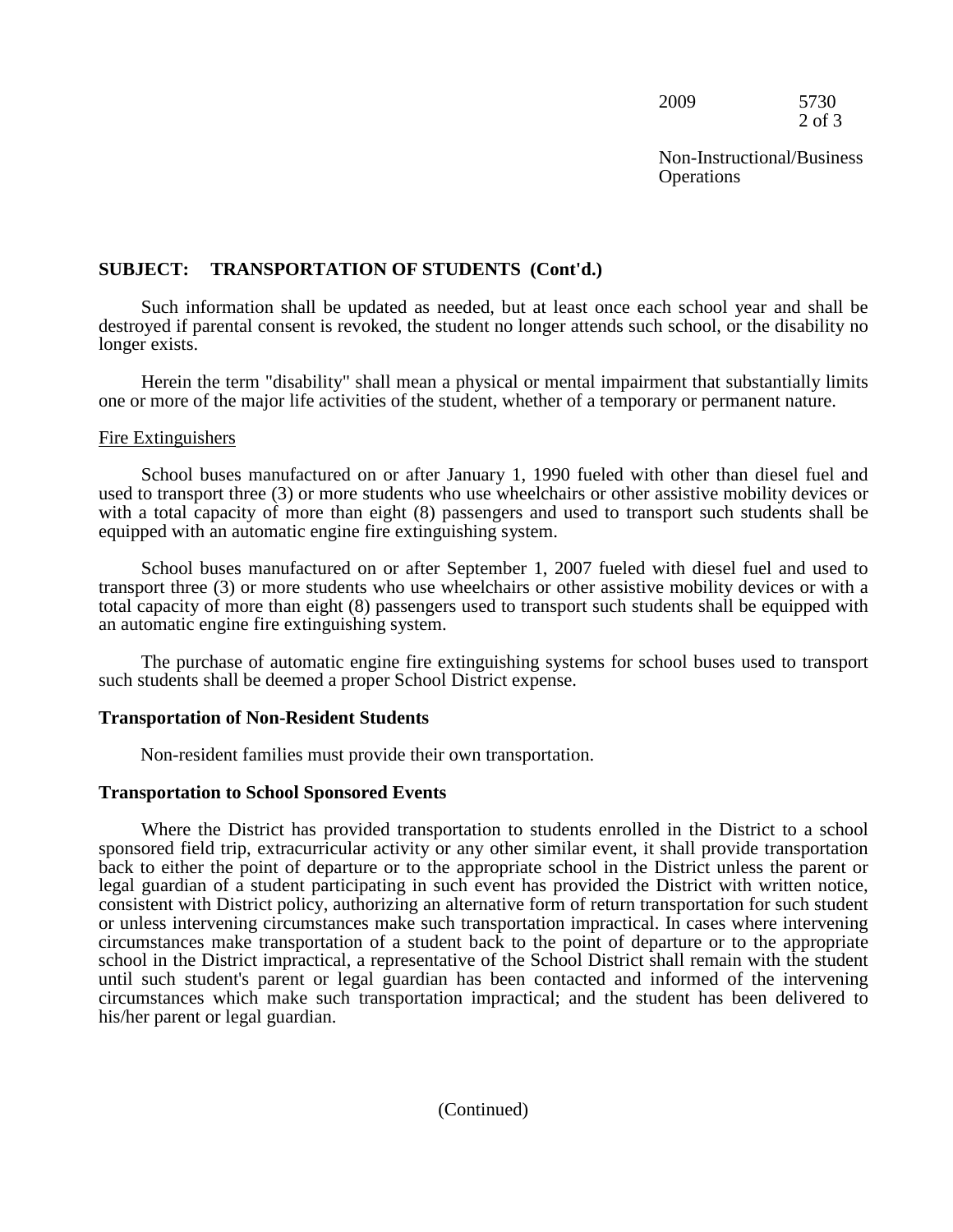2009 5730 3 of 3

**Operations** Non-Instructional/Business

# **SUBJECT: TRANSPORTATION OF STUDENTS (Cont'd.)**

### **Transportation in Personal Vehicles**

Personal cars of teachers and staff shall not be used to transport students except in the event of extenuating circumstances and authorized by the administration.

> Education Law Sections 1604, 1709, 1804, 1903, 1950, 2503, 2554, 2590-e, 3621(15), 3623-a(2c), 3635, 4401(4), 4404 and 4405 Vehicle and Traffic Law Section 375(20)(1) and 375(21-i)

NOTE: Refer also to Policy #7131 -- Education of Homeless Children and Youth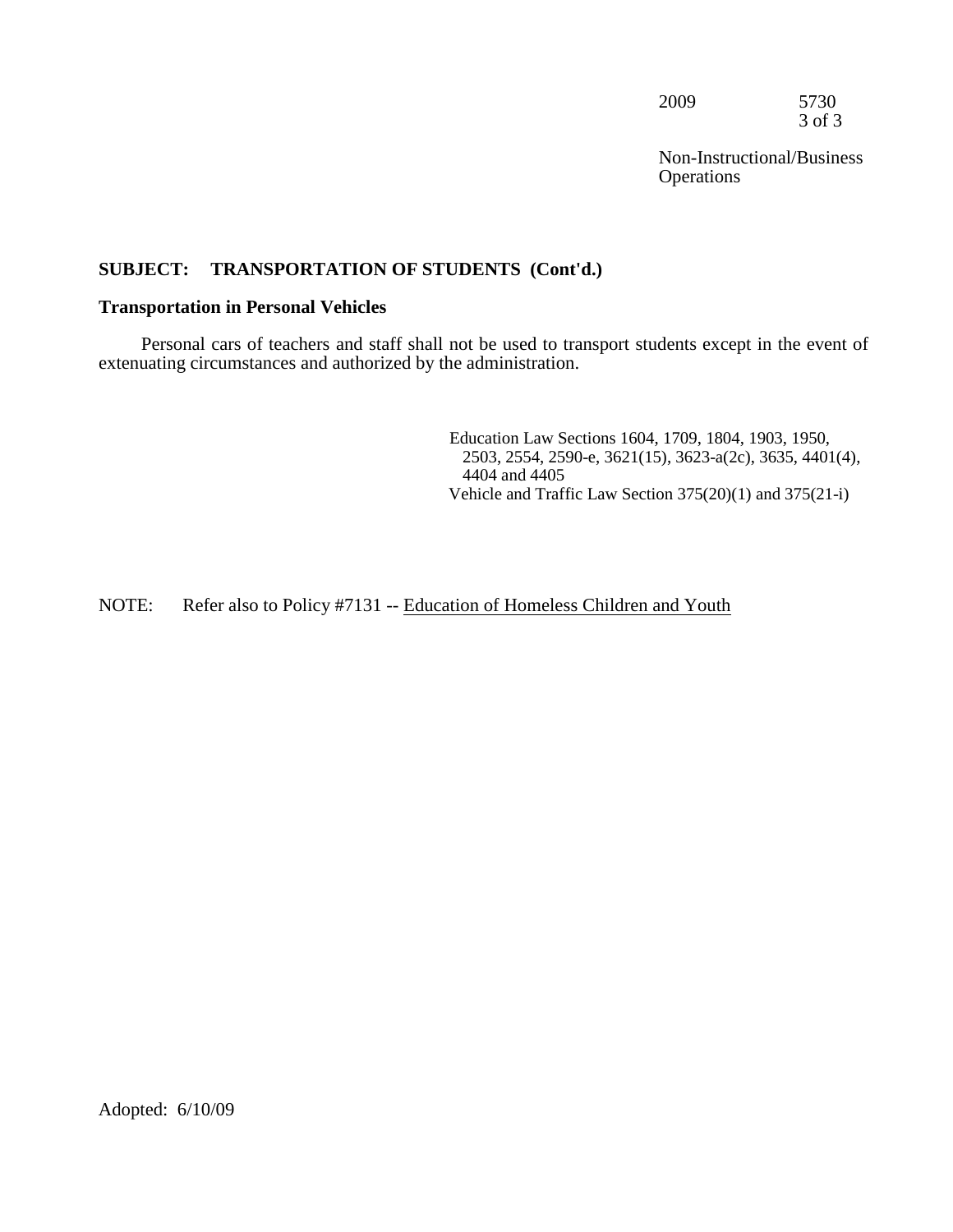2009 5740

**Operations** Non-Instructional/Business

# **SUBJECT: USE OF BUSES BY COMMUNITY GROUPS/ADULT RESIDENTS**

Upon formal application to and approval by the Board of Education buses may be rented to a municipal corporation; to any senior citizen center recognized and funded by the Office for the Aging; to any not-for-profit organization serving those with disabilities; or, to any not-for-profit organization which provides recreational youth services or neighborhood recreation centers. Such rentals can be made only for times when vehicles are not needed for student transport and must be made for a consideration acceptable to the Board.

### **Transportation of Adult Residents**

 the transportation to BOCES Career and Technical classes. The District will incur no additional cost and there must be room on existing runs. The individual must ride an existing transportation route in The Board hereby authorizes adult individuals who are District residents to make application for the front of the bus. The individual will be allowed to purchase breakfast at the same rate as other adults in the School System. The individual must follow the District's Code of Conduct. Individuals will not be allowed to ride the bus if an arrest warrant exists. The adult must agree to follow attendance procedures established in the high school office and agree to wait in locations assigned by the Principal. The Transportation Supervisor will be the first line of communication for theses individuals. The Board of Education gives the Superintendent full authority to approve and deny this privilege.

Education Law Section 1501-b and 1502.1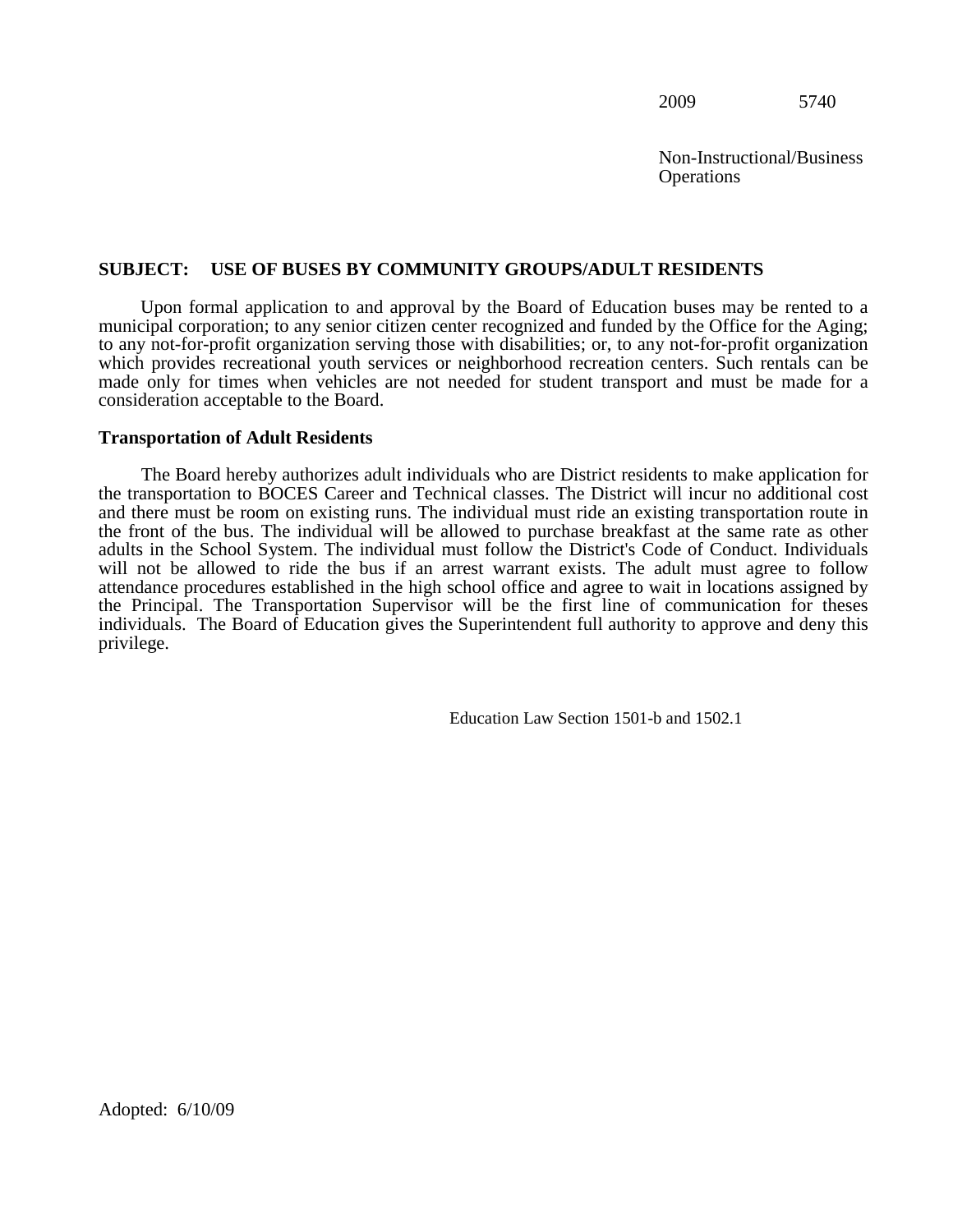2009 5761 1 of 3

Non-Instructional/Business **Operations** 

### **SUBJECT: DRUG AND ALCOHOL TESTING FOR SCHOOL BUS DRIVERS AND OTHER SAFETY-SENSITIVE EMPLOYEES**

In accordance with federal regulations, employees in safety-sensitive positions as defined in regulations who are required to have and use a commercial drivers license (CDL), are subject to random testing for alcohol, marijuana, cocaine, amphetamines, opiates (including heroin), and phencyclidine (PCP). The District shall adhere to federal law and regulations requiring the implementation of a drug and alcohol testing program for such employees in safety-sensitive positions.

The District shall either establish and manage its own program, by contract, or through a consortium for the provision of alcohol and drug testing of employees in safety-sensitive positions. Safety-sensitive employees (SSE), including school bus drivers and other employees, who drive a vehicle which is designed to transport sixteen (16) or more passengers (including the driver), shall be subject to this requirement.

Federal regulations require that the District test school bus drivers and other SSEs for alcohol and drugs at the following times:

- a) Drug testing will be conducted after an offer to hire, but before actually performing safetysensitive functions for the first time. Such pre-employment testing will also be required when employees transfer to a safety-sensitive position.
- b) Safety-sensitive employees are also subject to a random drug and/or alcohol test on an unannounced basis just before, during or just after performance of safety-sensitive functions.
- an employee has engaged in prohibited use of drugs and/or alcohol. c) In addition, testing will be ordered if a trained supervisor has a "reasonable suspicion" that
- performance could have contributed to the accidents. d) There will also be post accident testing conducted after accidents on employees whose
- e) Finally, return-to-duty and follow-up testing will be conducted when an individual who has sensitive duties. Follow-up tests are unannounced and at least six (6) tests must be conducted in the first twelve (12) months after an employee returns to duty. Follow-up testing may be extended for up to sixty (60) months following return-to-duty.

All employee drug and alcohol testing will be kept confidential and shall only be revealed without the driver's consent to the employer, a substance abuse professional, drug testing laboratory, medical review officer and any other individual designated by law.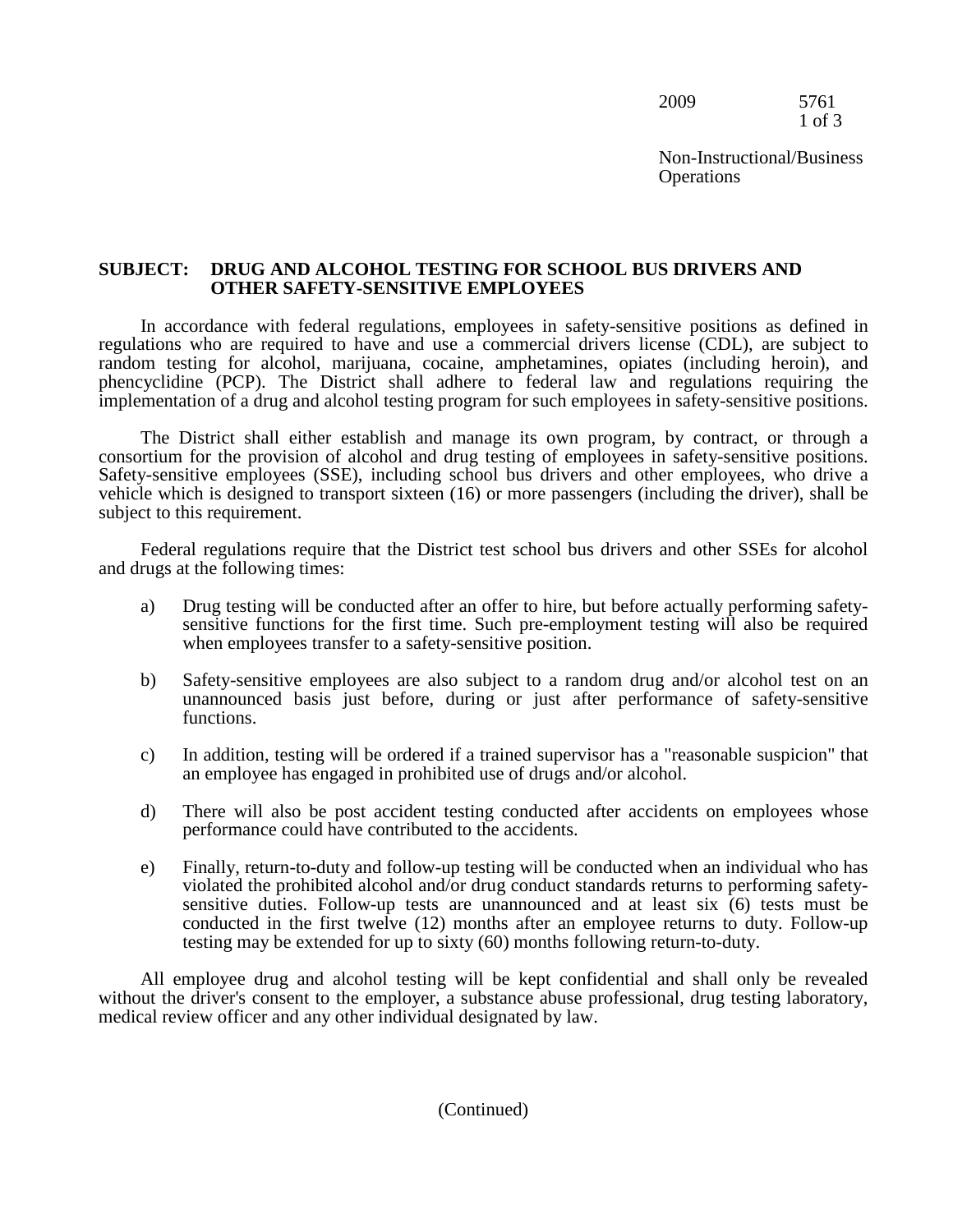2009 5761 2 of 3

Non-Instructional/Business **Operations** 

## **SUBJECT: DRUG AND ALCOHOL TESTING FOR SCHOOL BUS DRIVERS AND OTHER SAFETY-SENSITIVE EMPLOYEES (Cont'd.)**

The following alcohol and controlled substance-related activities are prohibited by the Federal Highway Administration's drug use and alcohol misuse rules for drivers of commercial motor vehicles and other SSEs:

- an alcohol concentration of 0.04 or greater. a) Reporting for duty or remaining on duty to perform safety-sensitive functions while having
- includes the possession of medicines containing alcohol (prescription or over-the-counter), b) Being on duty or operating a commercial motor vehicle (CMV) while the driver possesses alcohol, unless the alcohol is manifested and transported as part of a shipment. This unless the packaging seal is unbroken.
- c) Using alcohol while performing safety-sensitive functions.
- d) Using alcohol four (4) hours or less before duty.
- following the accident or prior to undergoing a post-accident alcohol test, whichever comes e) When required to take a post-accident alcohol test, using alcohol within eight (8) hours first.
- f) Refusing to submit to an alcohol or controlled substance test required by post-accident, random, reasonable suspicion or follow-up testing requirements.
- g) Reporting for duty or remaining on duty, requiring the performance of safety-sensitive functions, when the SSE uses any controlled substance. This prohibition does not apply when instructed by a physician who has advised the SSE that the substance does not adversely affect the SSE's ability to safely operate a CMV.
- h) Reporting for duty, remaining on duty or performing a safety-sensitive function, if the SSE tests positive for controlled substances.

 sensitive functions until they are: Drivers and other SSEs who are known to have engaged in prohibited behavior with regard to alcohol misuse or use of controlled substances are subject to disciplinary action and penalties pursuant to *District policy* and collective bargaining agreements, as well as the sanctions provided for in federal law. SSEs who have engaged in such prohibited behavior shall not be allowed to perform safety-

- a) Evaluated by a substance abuse professional (SAP).
- b) Complete any requirements for rehabilitation as set by the District and the SAP.